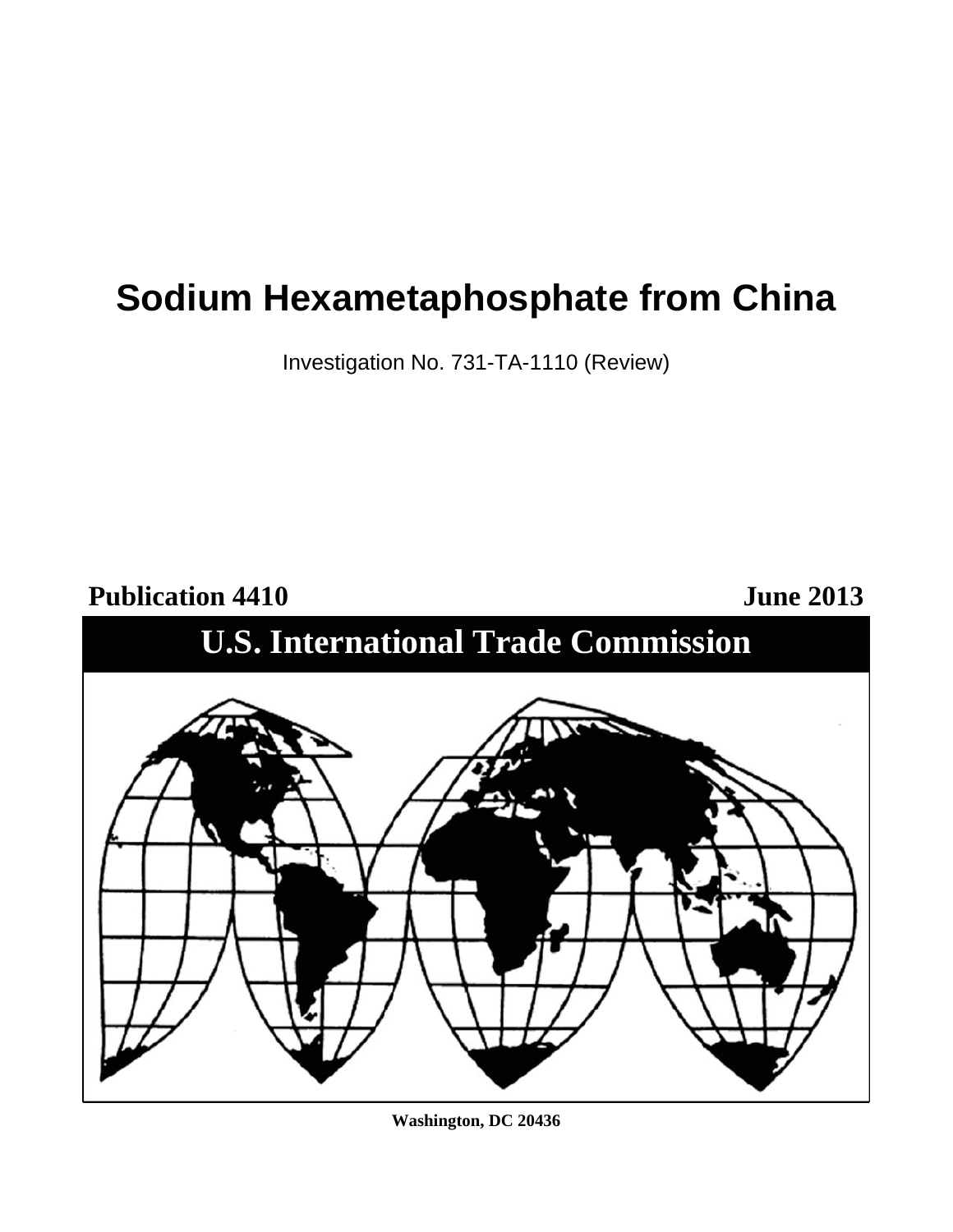# **U.S. International Trade Commission**

# **COMMISSIONERS**

**Irving A. Williamson, Chairman Daniel R. Pearson Shara L. Aranoff Dean A. Pinkert David S. Johanson Meredith M. Broadbent**

Robert B. Koopman *Director, Office of Operations*

*Staff assigned*

Mary Messer, Investigator Christopher Robinson, Industry Analyst John Henderson, Attorney James McClure, Supervisory Investigator

**Address all communications to Secretary to the Commission United States International Trade Commission Washington, DC 20436**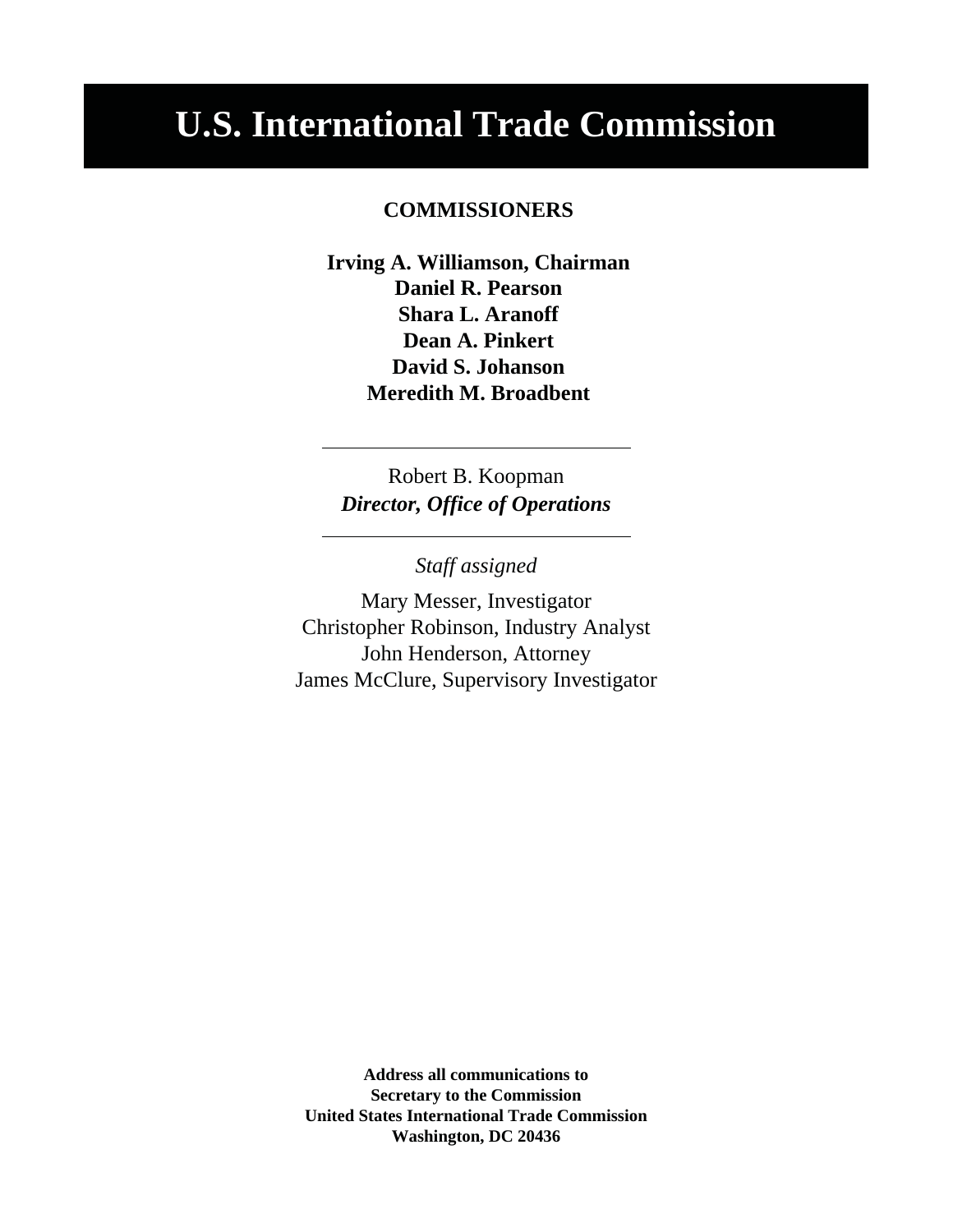# **U.S. International Trade Commission**

Washington, DC 20436 *www.usitc.gov*

# **Sodium Hexametaphosphate from China**

Investigation No. 731-TA-1110 (Review)

**Publication 4410**  $\frac{1}{2}$   $\frac{1}{2}$   $\frac{1}{2}$  June 2013

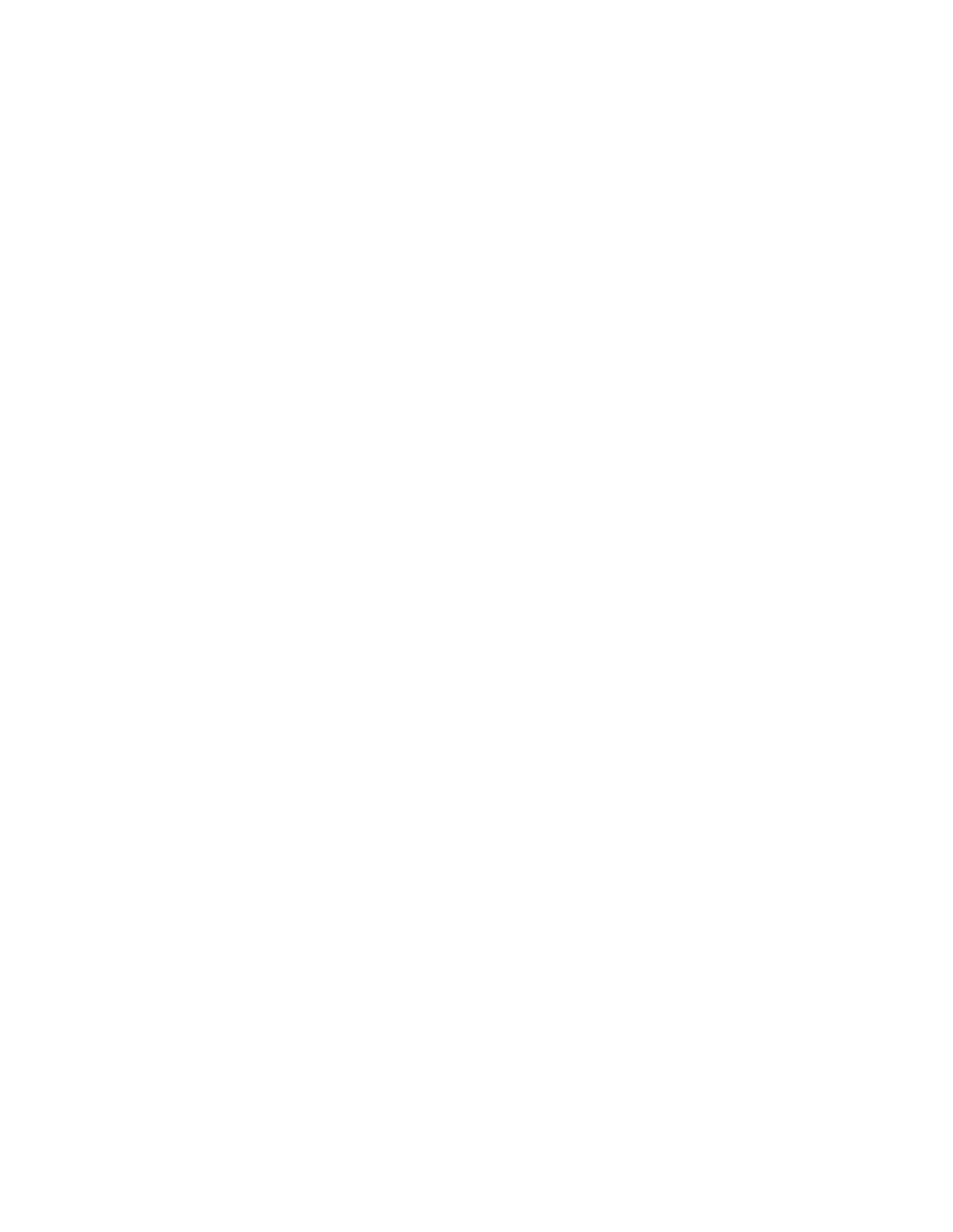# **CONTENTS**

# Page

| $\mathbf{1}$   |
|----------------|
| $\overline{3}$ |
| $I-1$          |
| $I-1$          |
| $1-1$          |
| $I-2$          |
| $I-3$          |
| $1-3$          |
| $I - 4$        |
| $-4$           |
| $  -4$         |
| $1-5$          |
| $1-5$          |
| $I-6$          |
| $I-10$         |
| $1 - 11$       |
| $1 - 12$       |
| $1 - 13$       |
| $1 - 14$       |
| $I-14$         |
| $1-16$         |
| $1 - 17$       |
| $1 - 17$       |
| $1 - 17$       |
| $I-24$         |
| $1-24$         |
| $1-26$         |
| $I-26$         |
| $1 - 27$       |
| $1-29$         |
| $1-31$         |
| $I-31$         |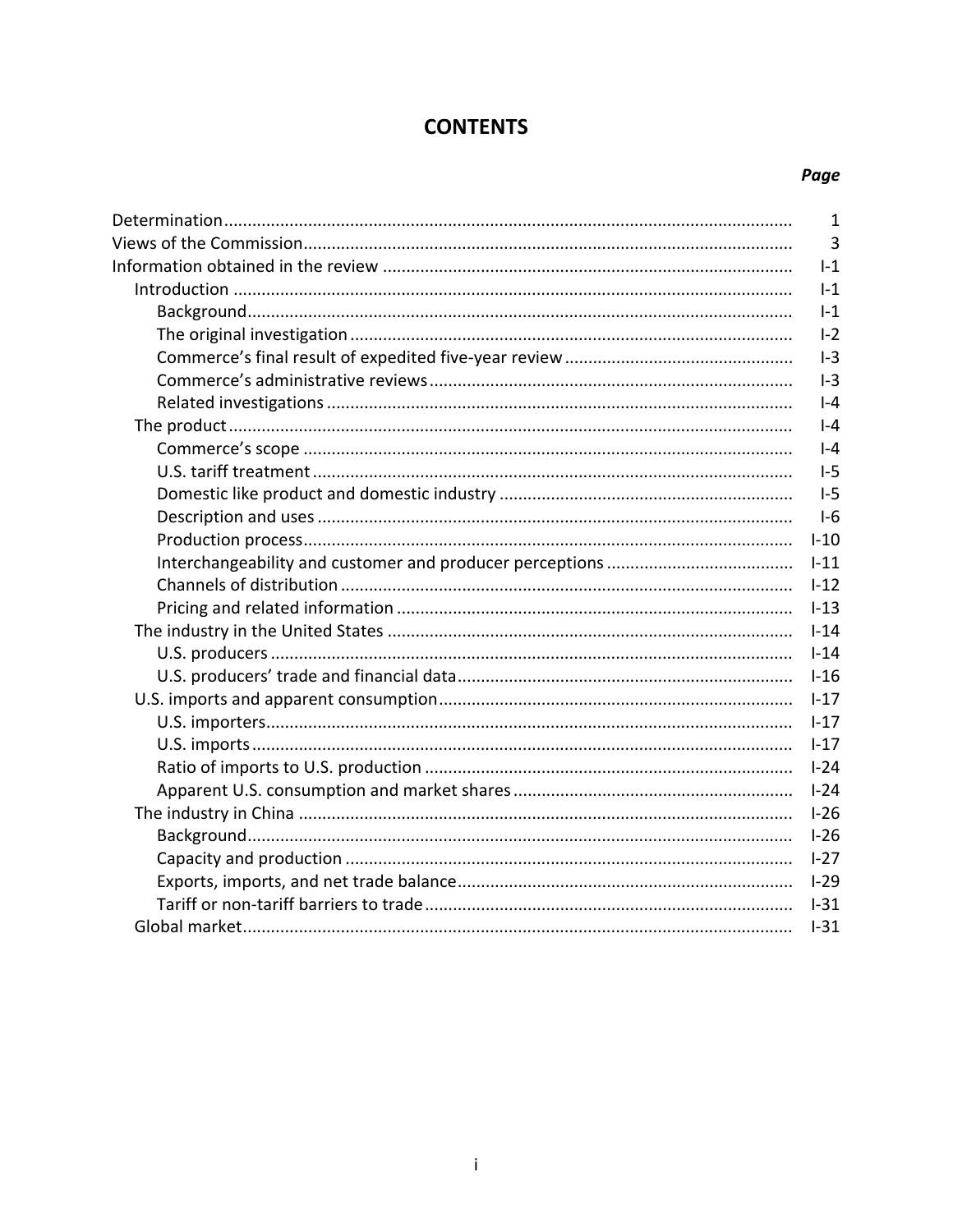# **CONTENTS**

|    |                                                                               | Page  |
|----|-------------------------------------------------------------------------------|-------|
|    | <b>Appendix</b>                                                               |       |
| А. | Reproductions of selected tables from the original investigation staff report | $A-1$ |
|    |                                                                               |       |

**Note.–Information that would reveal confidential operations of individual concerns may not be published and therefore has been deleted. Such deletions are indicated by asterisks.**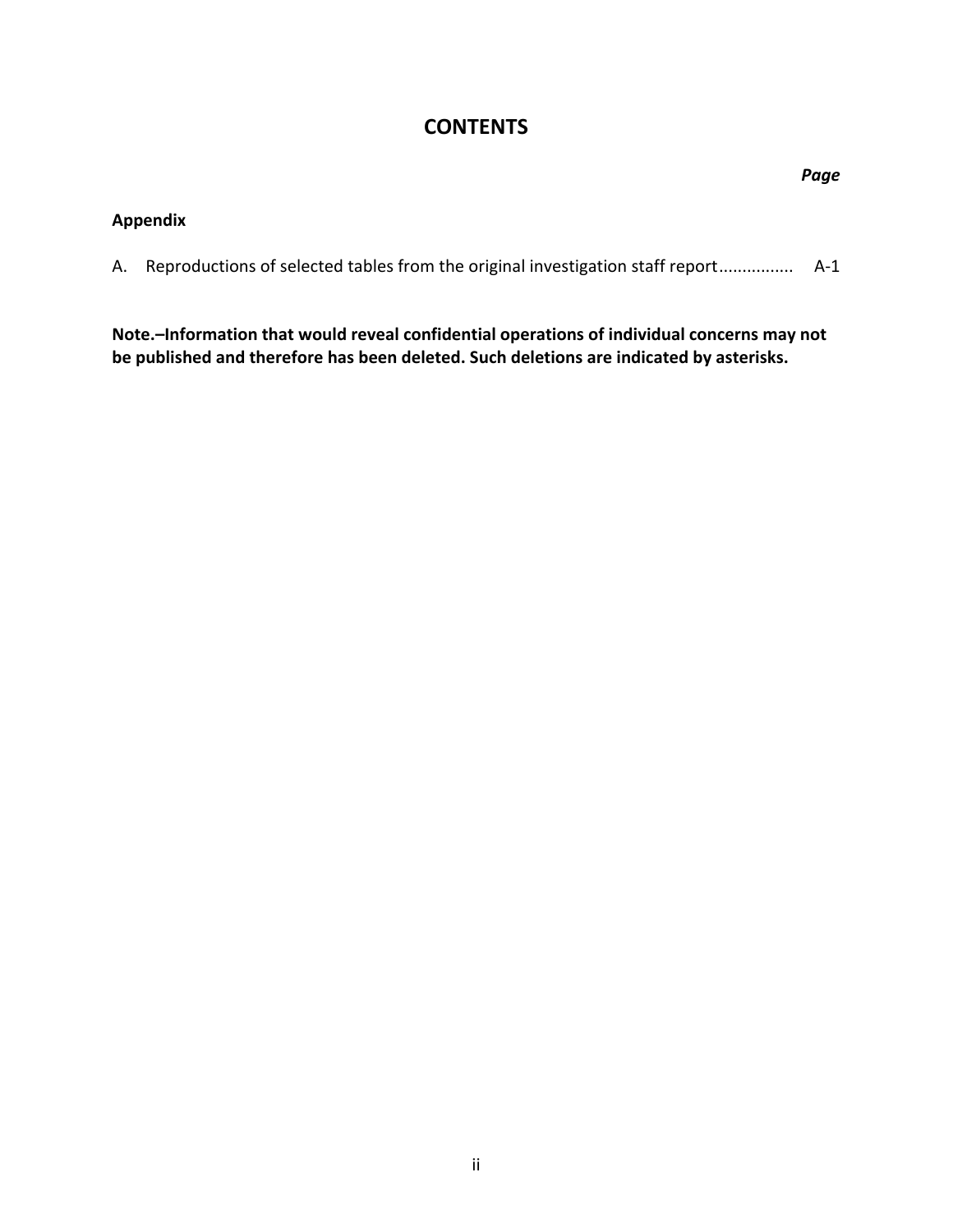#### **UNITED STATES INTERNATIONAL TRADE COMMISSION**

Investigation No. 731-TA-1110 (Review)

#### SODIUM HEXAMETAPHOSPHATE FROM CHINA

#### **DETERMINATION**

On the basis of the record<sup>1</sup> developed in the subject five-year review, the United States International Trade Commission (Commission) determines, pursuant to section 751(c) of the Tariff Act of 1930 (19 U.S.C.  $\S$  1675(c)), that revocation of the antidumping duty order on sodium hexametaphosphate from China would be likely to lead to continuation or recurrence of material injury to an industry in the United States within a reasonably foreseeable time.

#### **BACKGROUND**

 $\overline{a}$ 

The Commission instituted this review on February 1, 2013 (78 FR 7452) and determined on May 7, 2013, that it would conduct an expedited review (78 FR 31576, May 24, 2013).

<sup>&</sup>lt;sup>1</sup> The record is defined in sec. 207.2(f) of the Commission's Rules of Practice and Procedure (19 CFR  $\S 207.2(f)$ ).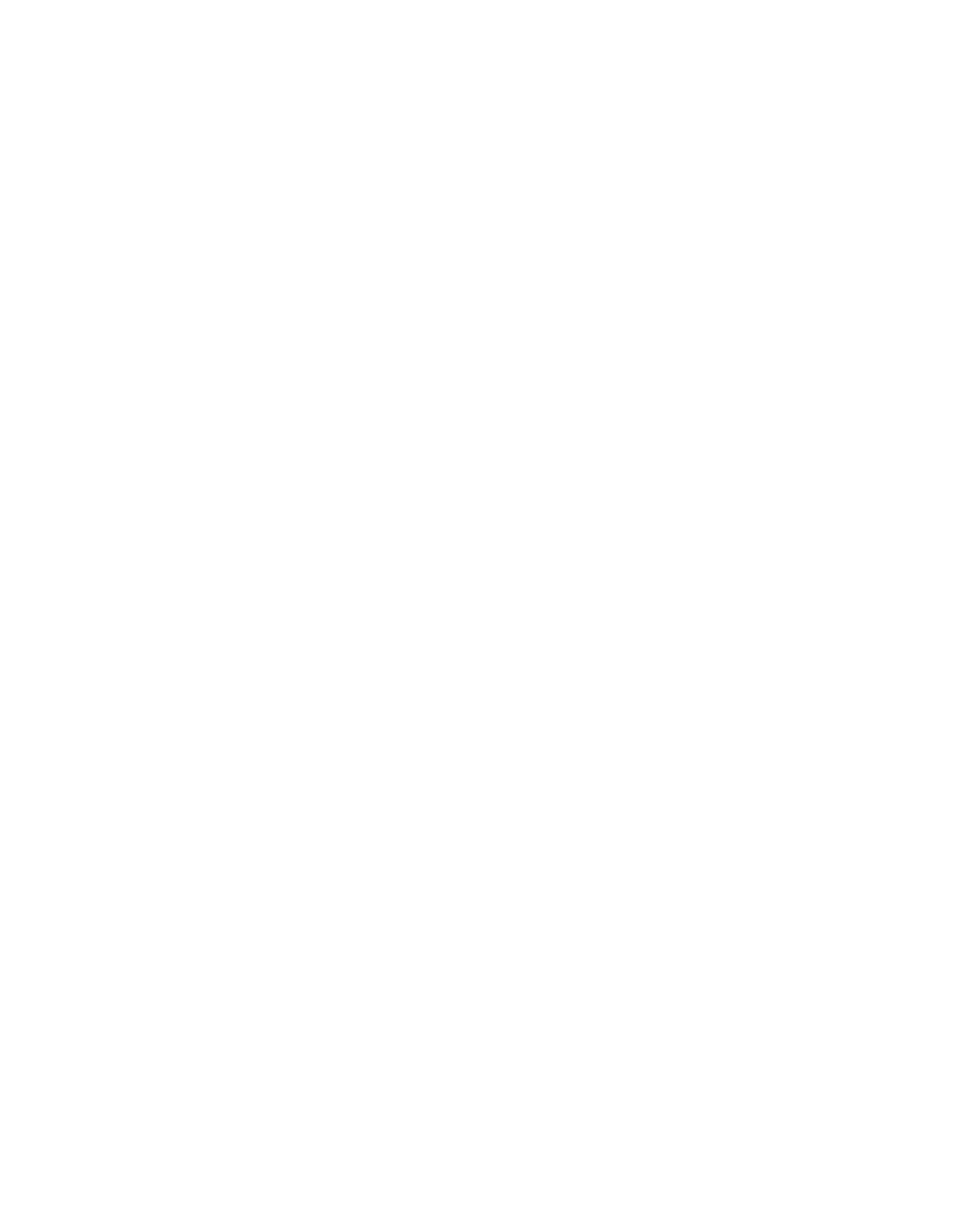# **Views of the Commission**

Based on the record in this five‐year review, we determine under section 751(c) of the Tariff Act of 1930, as amended ("the Tariff Act"), that revocation of the antidumping duty order on sodium hexametaphosphate ("SHMP") from China would be likely to lead to continuation or recurrence of material injury to an industry in the United States within a reasonably foreseeable time.

# **I. Background**

The original investigation of SHMP from China was initiated in response to a petition filed on February 8, 2007, by ICL Performance Products LP ("ICL") and Innophos, Inc. ("Innophos").<sup>1</sup> In February 2008, the Commission determined that an industry in the United States was materially injured by reason of imports of SHMP from China that the Department of Commerce ("Commerce") had found had been sold at less than fair value. $^2$  Commerce imposed an antidumping duty order on imports of SHMP from China on March 19, 2008. $^3$ 

The Commission instituted this review on February 1, 2013. $4$  The Commission received one substantive joint response to the notice of institution from ICL and Innophos (collectively "Domestic Producers"). $5$  It did not receive a response from any respondent interested party. On May 7, 2013, the Commission found Domestic Producers' response to the notice of institution to be individually adequate, the domestic interested party group response to be adequate, and the respondent interested party group response to be inadequate. The Commission did not find any circumstances that would warrant conducting a full review and determined that it would conduct an expedited review pursuant to section 751(c)(3) of the Tariff Act. $^6$ 

 $1$  Confidential Report ("CR") at I-2; Public Report ("PR") at I-2.

<sup>2</sup> *Sodium Hexametaphosphate from China*, Inv. No. 731‐TA‐1110 (Final), USITC Pub. 3984 at 1 (Mar. 2008) ("*Original Determination*").

 $3$  Notice of Antidumping Duty Order: Sodium Hexametaphosphate from China, 73 Fed. Reg. 14472 (March 19, 2008).

<sup>4</sup> *Sodium Hexametaphosphate from China*: Institution of a Five‐Year Review Concerning the Antidumping Duty Order on Sodium Hexametaphosphate from China, 78 Fed. Reg. 7452 (February 1, 2013).

 $<sup>5</sup>$  Response to the Commission's Notice of Institution, March 4, 2013 ("Domestic Producers'</sup> Response to Notice of Institution"). On June 5, 2013, ICL and Innophos jointly filed comments with the Commission pursuant to 19 C.F.R. § 207.62(d). *Sodium Hexametaphosphate from the People's Republic of China*: Petitioners' Comments on the Record (June 5, 2013) ("Domestic Producers' Comments").

<sup>6</sup> *See* Explanation of Commission Determination on Adequacy (EDIS Doc. No. 509219).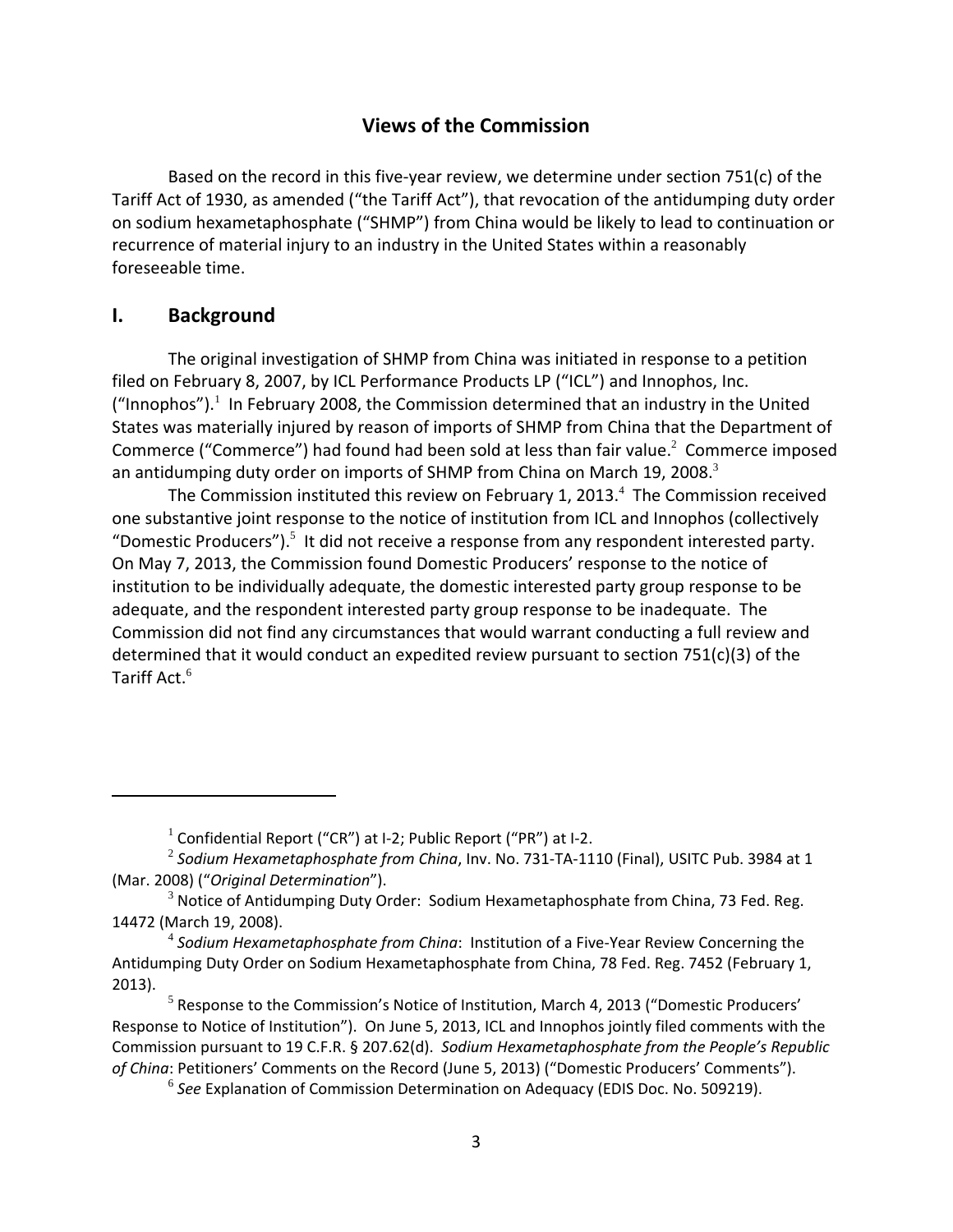## **II. Domestic Like Product and Industry**

#### **A. Domestic Like Product**

In making its determination under section 751(c) of the Tariff Act, the Commission defines the "domestic like product" and the "industry."<sup>7</sup> The Tariff Act defines "domestic like product" as "a product which is like, or in the absence of like, most similar in characteristics and uses with, the article subject to an investigation under this subtitle."<sup>8</sup> The Commission's practice in five‐year reviews is to examine the domestic like product definition from the original investigation and consider whether the record indicates any reason to revisit the prior findings.<sup>9</sup>

Commerce has defined the imported merchandise within the scope of the order under review as follows:

The merchandise subject to the order is sodium hexametaphosphate. Sodium hexametaphosphate is a water‐soluble polyphosphate glass that consists of a distribution of polyphosphate chain lengths. It is a collection of sodium polyphosphate polymers built on repeating NaPO3 units. Sodium hexametaphosphate has a P2O5 content from 60 to 71 percent. Alternate names for sodium hexametaphosphate include the following: Calgon; Calgon S; Glassy Sodium Phosphate; Sodium Polyphosphate, Glassy; Metaphosphoric Acid; Sodium Salt; Sodium Acid Metaphosphate; Graham's Salt; Sodium Hex; Polyphosphoric Acid, Sodium Salt; Glass H; Hexaphos; Sodaphos; Vitrafos; and BAC‐N‐FOS. Sodium hexametaphosphate is typically sold as a white powder or granule (crushed) and may also be sold in the form of sheets (glass) or as a liquid solution. It is imported under heading 2835.39.5000, Harmonized Tariff Schedule of the United States ("HTSUS"). It may also be imported as a blend or mixture under heading 3824.90.3900, HTSUS. The American Chemical Society, Chemical Abstract Service ("CAS") has assigned the name "Polyphosphoric Acid, Sodium Salt" to sodium hexametaphosphate. The CAS registry number is 68915‐31‐1. However, sodium hexametaphosphate is commonly identified by CAS No. 10124‐56‐8 in the market. For purposes of the order, the narrative description is dispositive, not the tariff heading, CAS registry number or CAS name.

 $7$  19 U.S.C. § 1677(4)(A).

<sup>8</sup> 19 U.S.C. § 1677(10); *see*, *e.g., Cleo Inc. v. United States*, 501 F.3d 1291, 1299 (Fed. Cir. 2007); *NEC Corp. v. Department of Commerce*, 36 F. Supp. 2d 380, 383 (Ct. Int'l Trade 1998); *Nippon Steel Corp. v. United States*, 19 CIT 450, 455 (1995); *Timken Co. v. United States*, 913 F. Supp. 580, 584 (Ct. Int'l Trade 1996); *Torrington Co. v. United States*, 747 F. Supp. 744, 748‐49 (Ct. Int'l Trade 1990), *aff'd*, 938 F.2d 1278 (Fed. Cir. 1991); *see also* S. Rep. No. 249, 96th Cong., 1st Sess. 90‐91 (1979).

<sup>9</sup> *See*, *e.g.*, *Internal Combustion Industrial Forklift Trucks from Japan*, Inv. No. 731‐TA‐377 (Second Review), USITC Pub. 3831 at 8‐9 (Dec. 2005); *Crawfish Tail Meat from China*, Inv. No. 731‐TA‐ 752 (Review), USITC Pub. 3614 at 4 (July 2003); *Steel Concrete Reinforcing Bar from Turkey*, Inv. No. 731‐ TA‐745 (Review), USITC Pub. 3577 at 4 (Feb. 2003).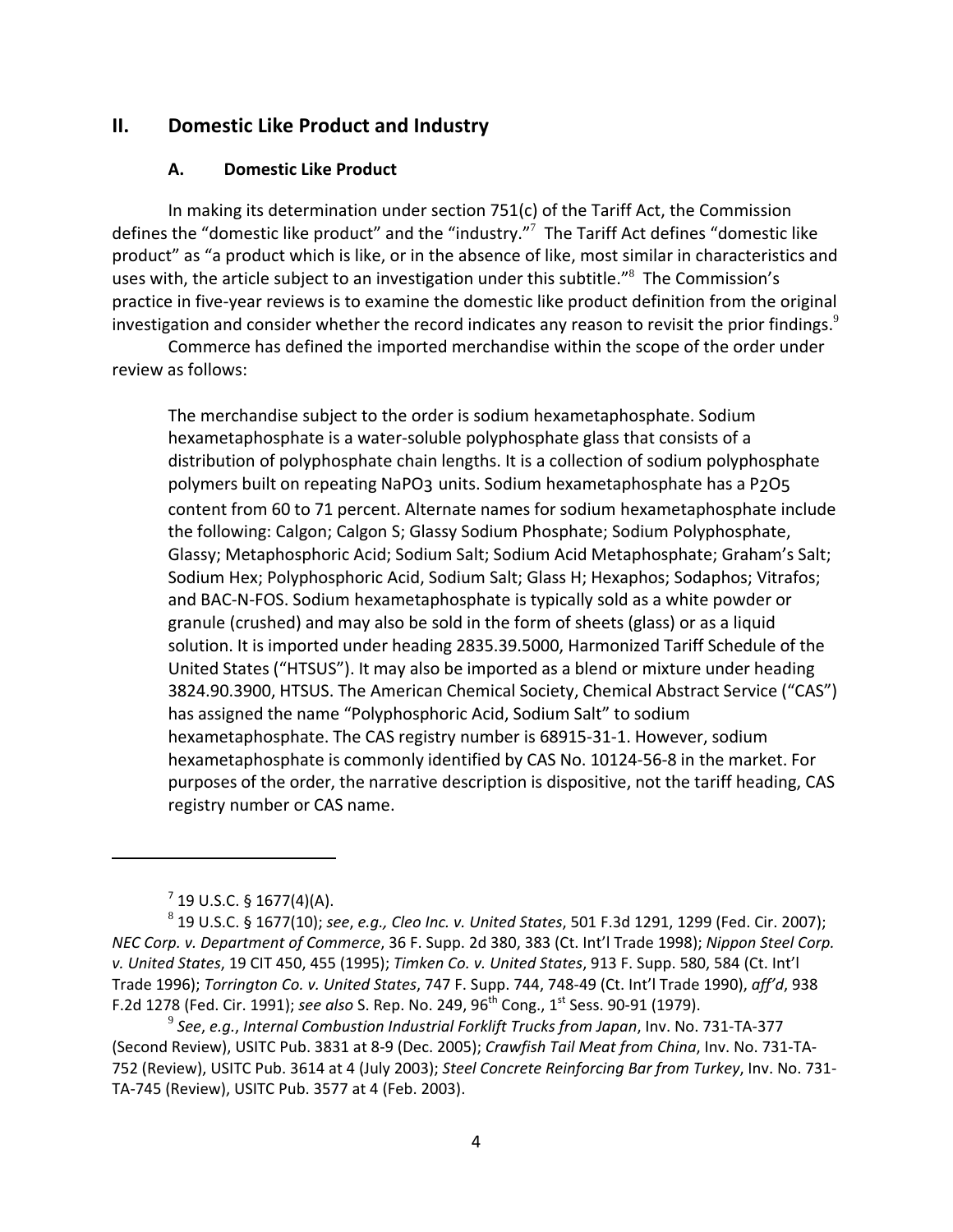The product covered by the order includes sodium hexametaphosphate in all grades, whether food grade or technical grade. The product covered by the order includes sodium hexametaphosphate without regard to chain length i.e., whether regular or long chain. The product covered by the order includes sodium hexametaphosphate without regard to physical form, whether glass, sheet, crushed, granule, powder, fines, or other form, and whether or not in solution.

However, the product covered by the order does not include sodium hexametaphosphate when imported in a blend with other materials in which the sodium hexametaphosphate accounts for less than 50 percent by volume of the finished product. $10$ 

SHMP is a translucent, solid material that has many uses, including as an input in the production of many industrial and consumer products; applications include water treatment, food and beverage production, and clay processing. It is a glassy phosphate that may easily be dissolved in water, a characteristic that no other phosphate shares.<sup>11</sup>

The scope definition set out above is unchanged from Commerce's scope definition in the original investigation. In the Commission's original determination, it defined a single domestic like product consisting of SHMP, coextensive with the scope of the investigation.<sup>12</sup> There is no new information obtained during this review that would suggest any reason to revisit the Commission's domestic like product definition in the original determination, and Domestic Producers agree with that definition.<sup>13</sup> Therefore, we continue to define the domestic like product as SHMP, coextensive with the scope definition.

# **B. Domestic Industry**

Section 771(4)(A) of the Tariff Act defines the relevant industry as the domestic "producers as a whole of a domestic like product, or those producers whose collective output of a domestic like product constitutes a major proportion of the total domestic production of the product."<sup>14</sup> In defining the domestic industry, the Commission's general practice has been to include in the industry producers of all domestic production of the like product, whether toll‐ produced, captively consumed, or sold in the domestic merchant market.

In the original determination, the Commission defined the domestic industry as consisting of all domestic producers of SHMP and did not exclude any domestic producer as a

<sup>10</sup> *Sodium Hexametaphosphate from the People's Republic of China*: Final Results of Expedited First Sunset Review of the Antidumping Duty Order, 78 Fed. Reg. 34989 (June 11, 2013).

 $11$  CR at I-7, PR at I-6.

<sup>12</sup> *Original Determination*, USITC Pub. 3984 at 6.

 $13$  Domestic Producers' Response to Notice of Institution at 24.

<sup>&</sup>lt;sup>14</sup> 19 U.S.C. § 1677(4)(A). The definitions in 19 U.S.C. § 1677 are applicable to the entire subtitle containing the antidumping and countervailing duty laws, including 19 U.S.C. §§ 1675 and 1675a. *See* 19 U.S.C. § 1677.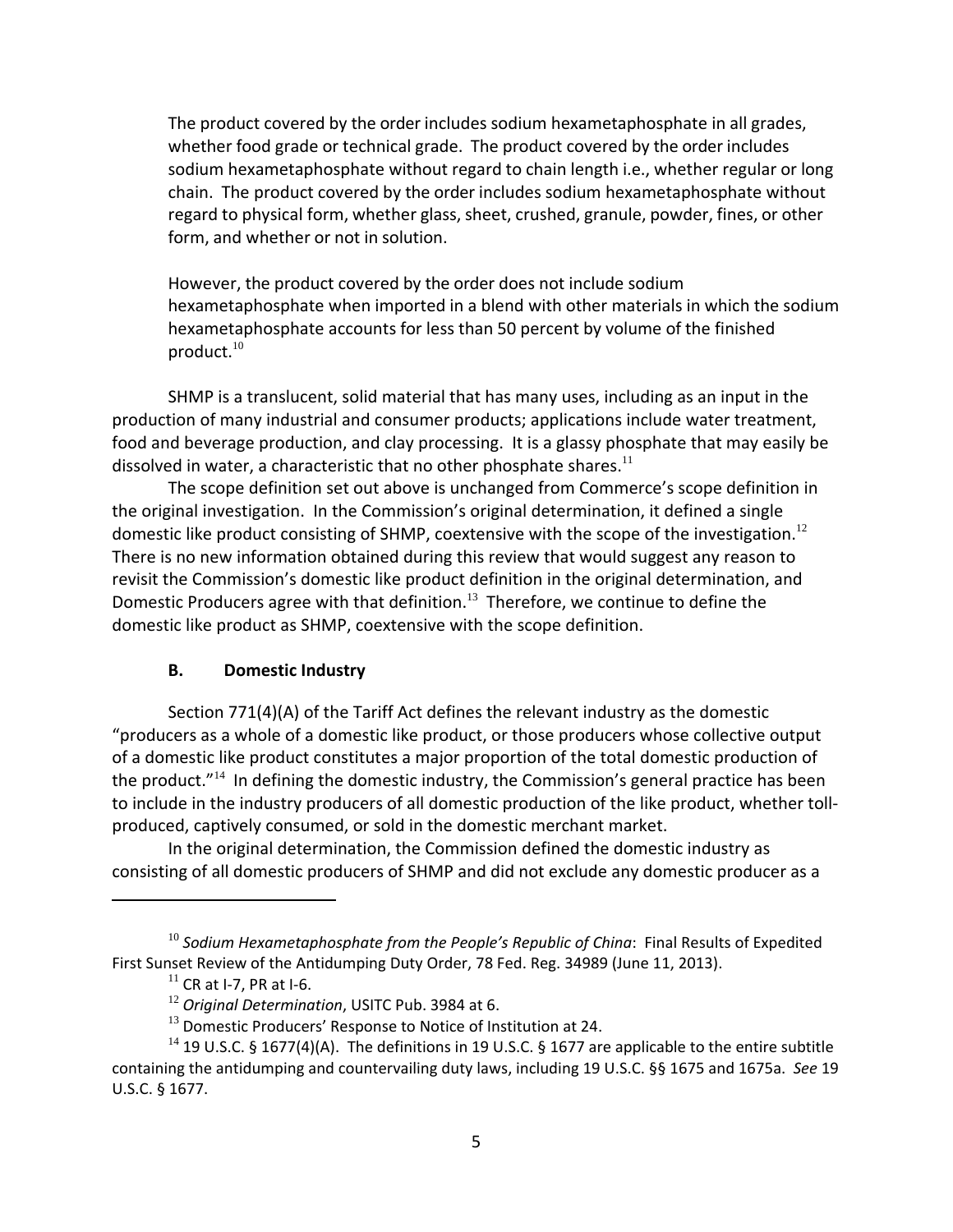related party.<sup>15</sup> There are no related party issues in this review. Accordingly, we define the domestic industry as all domestic producers of SHMP.

# **III. Whether Revocation of the Antidumping Duty Order Would Likely Lead to Continuation or Recurrence of Material Injury Within a Reasonably Foreseeable Time**

# **A. Legal Standards**

In a five‐year review conducted under section 751(c) of the Tariff Act, Commerce will revoke an antidumping or countervailing duty order unless: (1) it makes a determination that dumping or subsidization is likely to continue or recur and (2) the Commission makes a determination that revocation of the antidumping or countervailing duty order "would be likely to lead to continuation or recurrence of material injury within a reasonably foreseeable time."<sup>16</sup> The SAA states that "under the likelihood standard, the Commission will engage in a counterfactual analysis; it must decide the likely impact in the reasonably foreseeable future of an important change in the status quo – the revocation or termination of a proceeding and the elimination of its restraining effects on volumes and prices of imports."<sup>17</sup> Thus, the likelihood standard is prospective in nature.<sup>18</sup> The U.S. Court of International Trade has found that "likely," as used in the five‐year review provisions of the Act, means "probable," and the Commission applies that standard in five-year reviews.<sup>19</sup>

<sup>17</sup> SAA at 883-84. The SAA states that "{t}he likelihood of injury standard applies regardless of the nature of the Commission's original determination (material injury, threat of material injury, or material retardation of an industry). Likewise, the standard applies to suspended investigations that were never completed." *Id*. at 883.

 $18$  While the SAA states that "a separate determination regarding current material injury is not necessary," it indicates that "the Commission may consider relevant factors such as current and likely continued depressed shipment levels and current and likely continued {sic} prices for the domestic like product in the U.S. market in making its determination of the likelihood of continuation or recurrence of material injury if the order is revoked." SAA at 884.

<sup>19</sup> *See NMB Singapore Ltd. v. United States*, 288 F. Supp. 2d 1306, 1352 (Ct. Int'l Trade 2003) ("'likely' means probable within the context of 19 U.S.C. § 1675(c) and 19 U.S.C. § 1675a(a)"), *aff'd mem.*, 140 Fed. Appx. 268 (Fed. Cir. 2005); *Nippon Steel Corp. v. United States*, 26 CIT 1416, 1419 (2002) (same); *Usinor Industeel, S.A. v. United States*, 26 CIT 1402, 1404 nn.3, 6 (2002) ("more likely than not" standard is "consistent with the court's opinion;" "the court has not interpreted 'likely' to imply any particular degree of 'certainty'"); *Indorama Chemicals (Thailand) Ltd. v. United States*, 26 CIT 1059, 1070 (2002) ("standard is based on a likelihood of continuation or recurrence of injury, not a certainty"); *Usinor v. United States*, 26 CIT 767, 794 (2002) ("'likely' is tantamount to 'probable,' not merely 'possible'").

<sup>15</sup> *Original Determination*, USITC Pub. 3984 at 25. In this review, Domestic Producers agree with the Commission's definition of the domestic industry in the original investigation. Domestic Producers' Response to Notice of Institution at 24.

 $16$  19 U.S.C. § 1675a(a).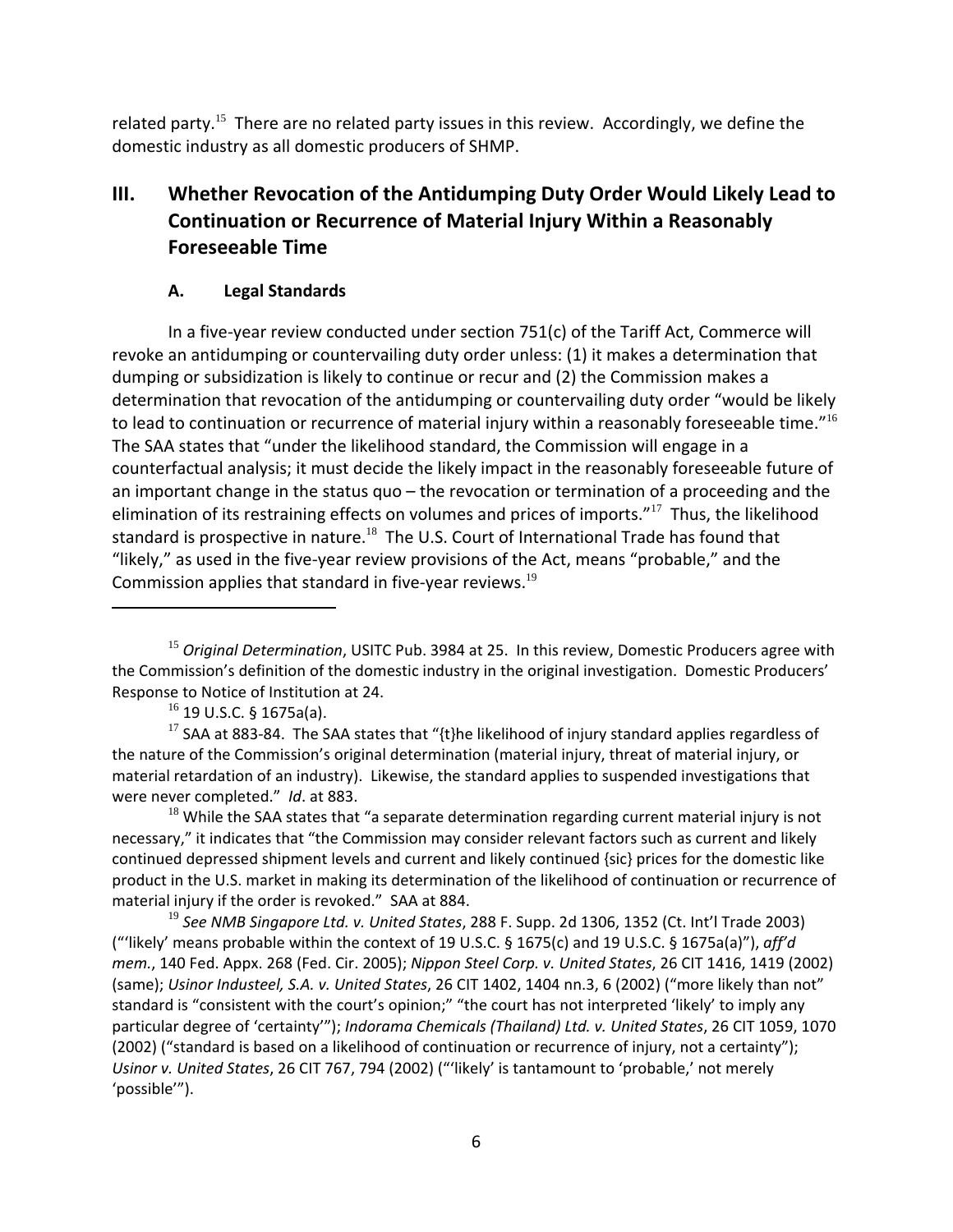The statute states that "the Commission shall consider that the effects of revocation or termination may not be imminent, but may manifest themselves only over a longer period of time. $"^{20}$  According to the SAA, a "'reasonably foreseeable time' will vary from case-to-case, but normally will exceed the 'imminent' timeframe applicable in a threat of injury analysis in original investigations."<sup>21</sup>

Although the standard in a five‐year review is not the same as the standard applied in an original investigation, it contains some of the same fundamental elements. The statute provides that the Commission is to "consider the likely volume, price effect, and impact of imports of the subject merchandise on the industry if the orders are revoked or the suspended investigation is terminated."<sup>22</sup> It directs the Commission to take into account its prior injury determination, whether any improvement in the state of the industry is related to the order or the suspension agreement under review, whether the industry is vulnerable to material injury if the orders are revoked or a suspension agreement is terminated, and any findings by Commerce regarding duty absorption pursuant to 19 U.S.C. § 1675(a)(4).<sup>23</sup> The statute further provides that the presence or absence of any factor that the Commission is required to consider shall not necessarily give decisive guidance with respect to the Commission's determination.<sup>24</sup>

In evaluating the likely volume of imports of subject merchandise if the order under review is revoked, the Commission is directed to consider whether the likely volume of imports would be significant either in absolute terms or relative to production or consumption in the United States.<sup>25</sup> In doing so, the Commission must consider "all relevant economic factors," including four enumerated factors: (1) any likely increase in production capacity or existing unused production capacity in the exporting country; (2) existing inventories of the subject merchandise, or likely increases in inventories; (3) the existence of barriers to the importation of the subject merchandise into countries other than the United States; and (4) the potential for product shifting if production facilities in the foreign country, which can be used to produce the subject merchandise, are currently being used to produce other products.<sup>26</sup>

In evaluating the likely price effects of subject imports if the order under review is revoked, the Commission is directed to consider whether there is likely to be significant

 $\frac{22}{22}$  19 U.S.C. § 1675a(a)(1).

 $20$  19 U.S.C. § 1675a(a)(5).

 $21$  SAA at 887. Among the factors that the Commission should consider in this regard are "the fungibility or differentiation within the product in question, the level of substitutability between the imported and domestic products, the channels of distribution used, the methods of contracting (such as spot sales or long-term contracts), and lead times for delivery of goods, as well as other factors that may only manifest themselves in the longer term, such as planned investment and the shifting of production facilities." *Id*.

<sup>&</sup>lt;sup>23</sup> 19 U.S.C. § 1675a(a)(1). Commerce has not made any duty absorption findings with respect to the subject antidumping duty order. CR at I‐3, PR at I‐3.

<sup>&</sup>lt;sup>24</sup> 19 U.S.C. § 1675a(a)(5). Although the Commission must consider all factors, no one factor is necessarily dispositive. SAA at 886.

 $25$  19 U.S.C. § 1675a(a)(2).

 $26$  19 U.S.C. § 1675a(a)(2)(A-D).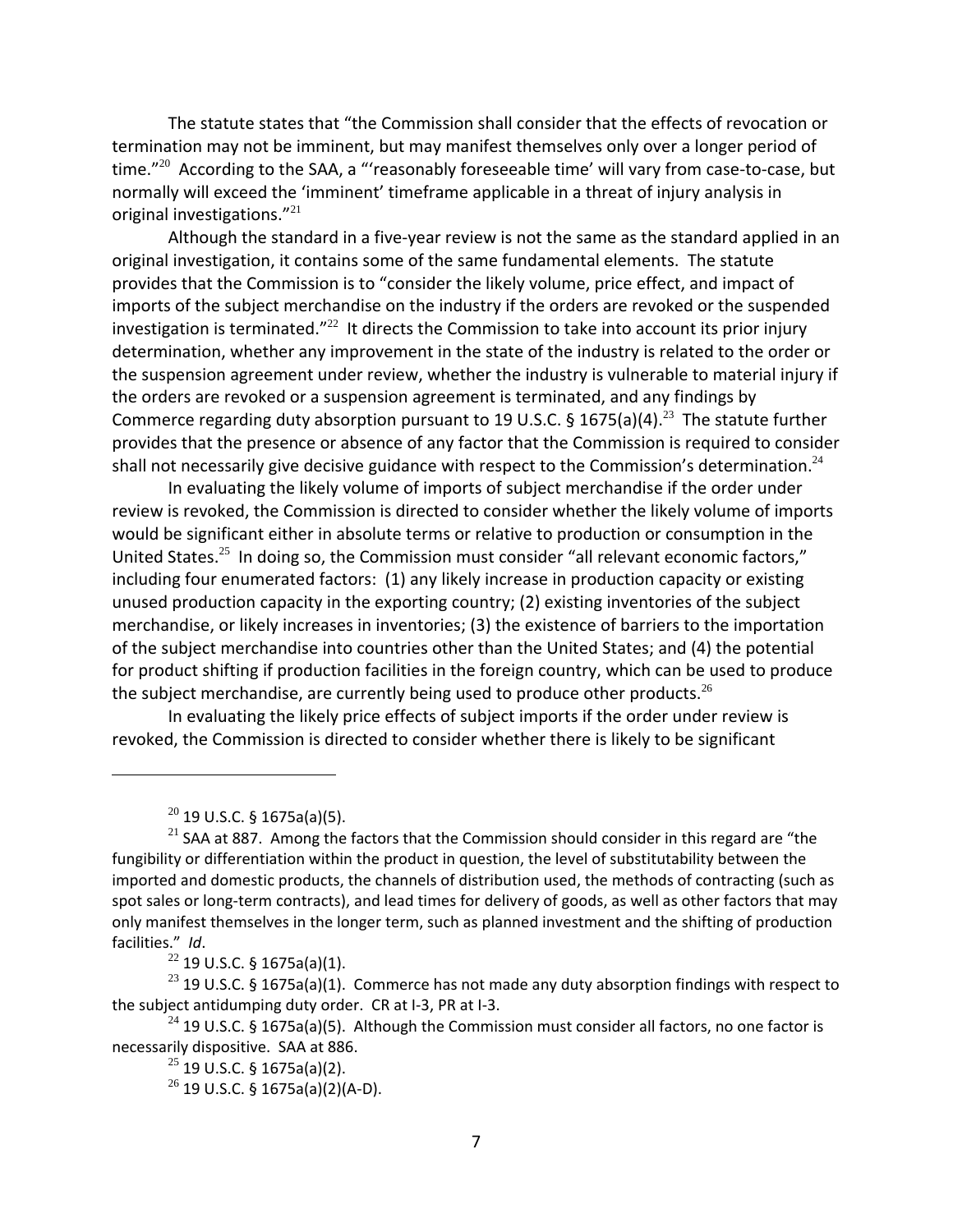underselling by the subject imports as compared to the domestic like product and whether the subject imports are likely to enter the United States at prices that otherwise would have a significant depressing or suppressing effect on the price of the domestic like product.<sup>27</sup>

In evaluating the likely impact of imports of subject merchandise if the order under review is revoked, the Commission is directed to consider all relevant economic factors that are likely to have a bearing on the state of the industry in the United States, including but not limited to the following: (1) likely declines in output, sales, market share, profits, productivity, return on investments, and utilization of capacity; (2) likely negative effects on cash flow, inventories, employment, wages, growth, ability to raise capital, and investment; and (3) likely negative effects on the existing development and production efforts of the industry, including efforts to develop a derivative or more advanced version of the domestic like product.<sup>28</sup> All relevant economic factors are to be considered within the context of the business cycle and the conditions of competition that are distinctive to the industry. As instructed by the statute, we have considered the extent to which any improvement in the state of the domestic industry is related to the order under review and whether the industry is vulnerable to material injury upon revocation.<sup>29</sup>

No respondent interested party participated in this expedited review. The record, therefore, contains limited new information with respect to the SHMP industry in China. There also is limited information on the SHMP market in the United States during the period of review. Accordingly, for our determination, we rely as appropriate on the facts available from the original investigation and the limited new information on the record in this five‐year review.

#### **B. Conditions of Competition and the Business Cycle**

In evaluating the likely impact of the subject imports on the domestic industry if an order is revoked, the statute directs the Commission to consider all relevant economic factors "within the context of the business cycle and conditions of competition that are distinctive to the affected industry."<sup>30</sup> The following conditions of competition inform our determination.

*Demand Conditions*. In the original investigation, the Commission found that SHMP is an input in the production of many industrial and consumer products and that its demand is

<sup>27</sup> *See* 19 U.S.C. § 1675a(a)(3). The SAA states that "{c}onsistent with its practice in investigations, in considering the likely price effects of imports in the event of revocation and termination, the Commission may rely on circumstantial, as well as direct, evidence of the adverse effects of unfairly traded imports on domestic prices." SAA at 886.

 $^{28}$  19 U.S.C. § 1675a(a)(4).

 $29$  The SAA states that in assessing whether the domestic industry is vulnerable to injury if the order is revoked, the Commission "considers, in addition to imports, other factors that may be contributing to overall injury. While these factors, in some cases, may account for the injury to the domestic industry, they may also demonstrate that an industry is facing difficulties from a variety of sources and is vulnerable to dumped or subsidized imports." SAA at 885.

<sup>30</sup> 19 U.S.C. § 1675a(a)(4).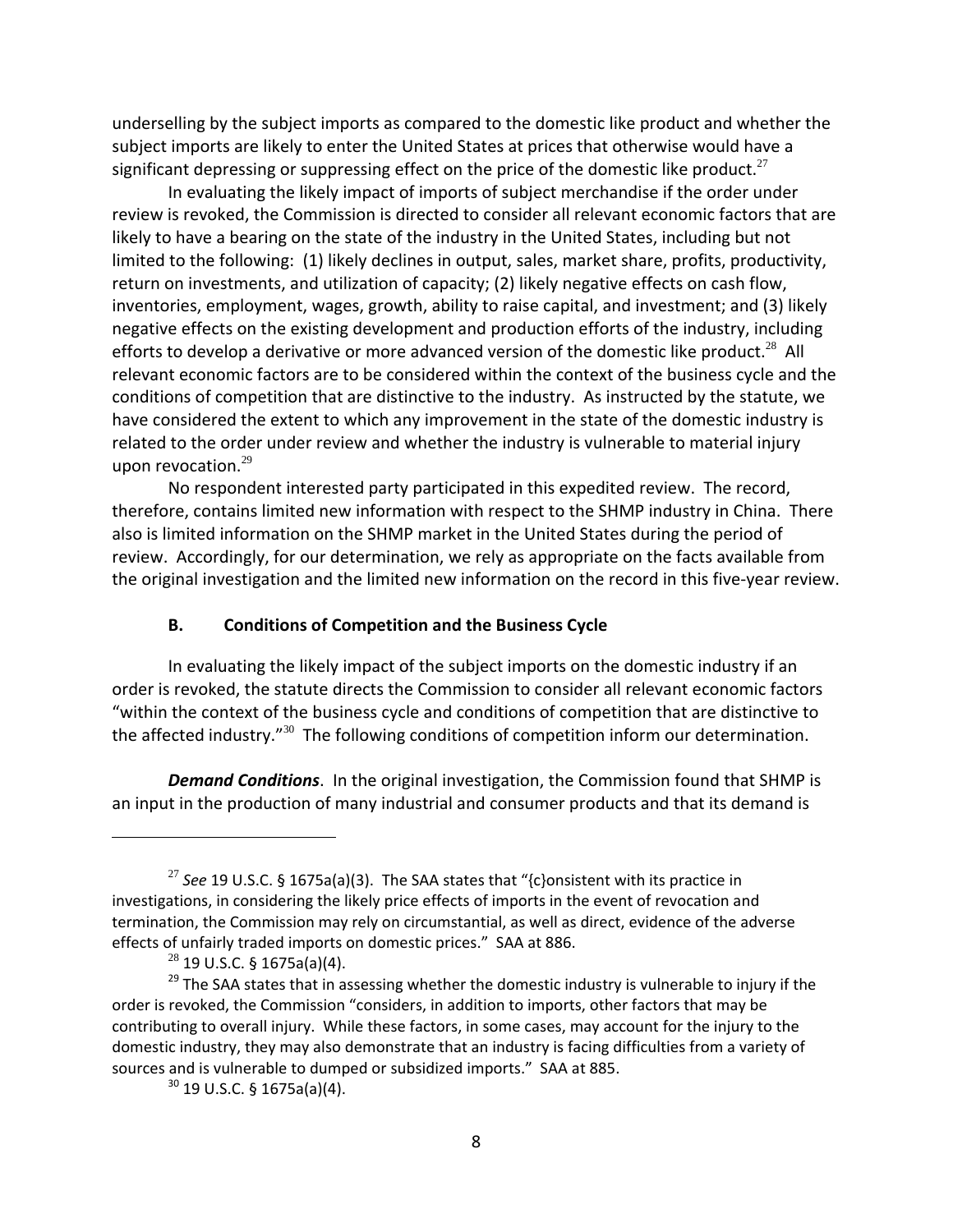derived from the demand for those end‐use products. The Commission stated that the primary uses of SHMP are for water treatment, other industrial applications, industrial and institutional cleaners, meat/seafood/poultry production, other consumer products, and dentifrices. Apparent consumption of SHMP fluctuated during the period of investigation, but increased overall by \*\*\* percent from 2004 to 2006.<sup>31</sup>

The conditions of competition pertaining to demand have not changed significantly since the original investigation. Demand for SHMP is still derived from the downstream products in which SHMP is used.<sup>32</sup> Apparent domestic consumption declined from \*\*\* metric tons in 2006 to \*\*\* metric tons in 2012. $^{33}$ 

*Supply Conditions*. In the original investigation, the Commission found that two domestic producers, ICL and Innophos, accounted for \*\*\* U.S. production of SHMP. The Commission stated that the domestic industry had historically supplied only a portion of the U.S. market for SHMP, with the remainder being supplied by imports. The domestic producers' share of the U.S. market declined steadily from 2004 to 2006, while the share held by subject imports increased, and the share held by nonsubject imports fluctuated but increased \*\*\* overall.<sup>34</sup>

In this review, ICL and Innophos are the only known domestic producers of SHMP. Since the antidumping duty order went into effect in 2008, the volume of subject imports has declined substantially, and the volume of nonsubject imports has fluctuated.<sup>35</sup> In 2012, the domestic industry was the \*\*\* supplier to the U.S. market, and it supplied a \*\*\* larger share than it did in 2006.<sup>36</sup> Nonsubject sources were the \*\*\* supplier to the U.S. market in 2012, and subject imports were present at \*\*\* levels.  $37$ 

*Substitutability and Other Conditions.* In the original investigation, the Commission stated that SHMP is produced in food and technical grades, and SHMP of either grade can be characterized as either regular or long chain. $38$  It found that within form or grade, SHMP is

<sup>31</sup> *Original Determination*, USITC Pub. 3984 at 9‐10.

 $32$  CR at I-36 - I-37; PR at I-26.

 $33$  CR/PR at Table I-7. We explain in Section III.C.1. below how import data used in the apparent consumption calculation were derived.

<sup>34</sup> *Original Determination*, USITC Pub. 3984 at 9‐13.

 $35$  CR/PR at Tables I-6 & I-7; CR at I-32, I-35 - I-36; PR at I-21, I-24 - I -26.

 $36$  CR/PR at Tables I-7 & I-8.

 $37$  CR/PR at Tables I-7 & I-8; Domestic Producers' Comments at 9.

<sup>38</sup> *Original Determination*, USITC Pub. 3984 at 8. The Commission stated that food‐grade SHMP is required to meet stricter standards for quality and purity than technical-grade SHMP; food-grade SHMP is used in food and beverage production and dental applications, while technical-grade SHMP is used in water treatment, personal care products, pet food and industrial uses. *Id*. at 8 and n.34. The Commission stated that the chain designation refers to the average length of the polyphosphate chains in the sample and that long-chain SHMP is generally used in beverage and dental applications, while regular‐chain SHMP is used more in industrial applications. *Id.* at 8‐9.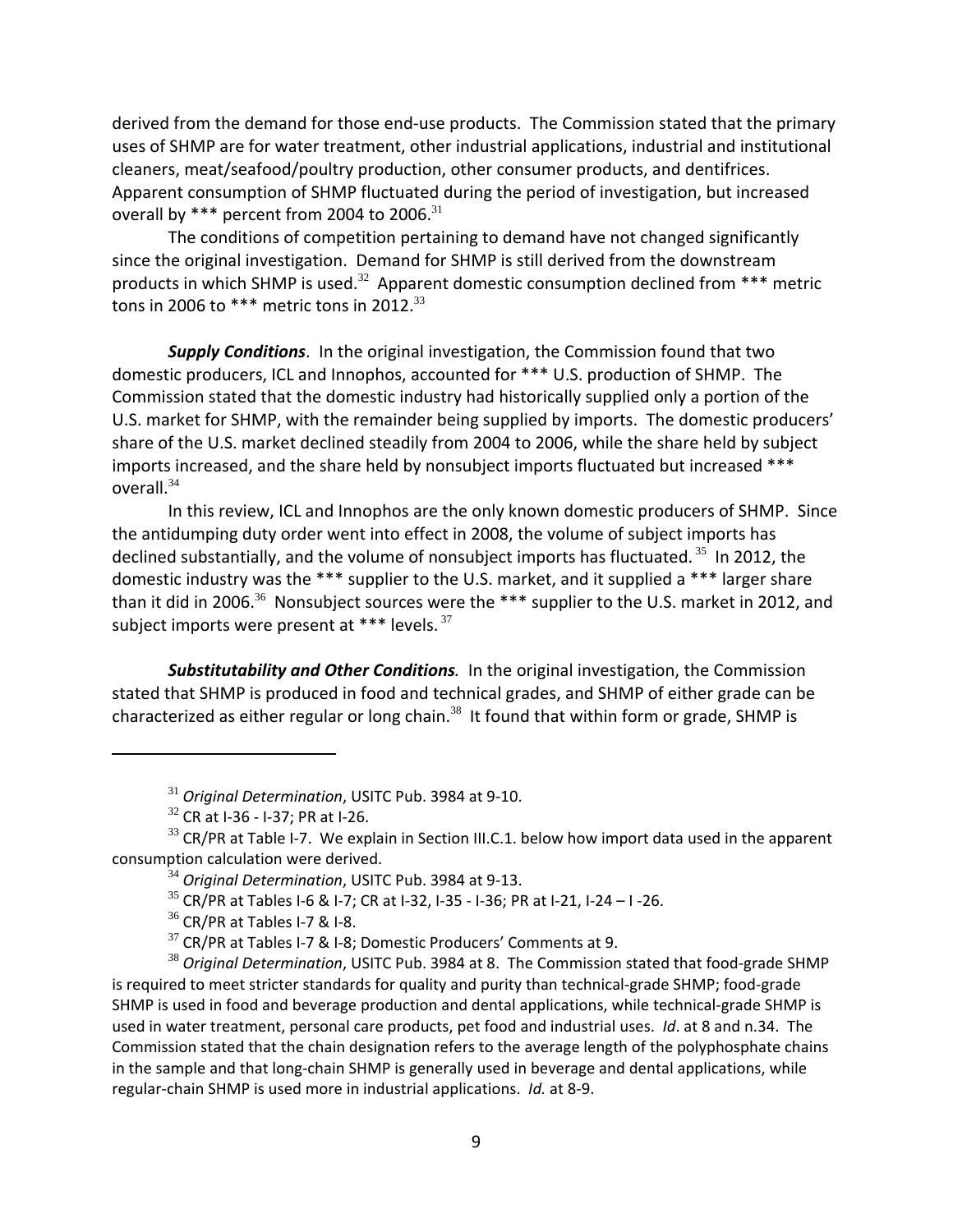generally interchangeable regardless of where it is produced. The Commission noted that U.S. producers and most importers and purchasers reported that the U.S. product, subject imports, and nonsubject imports are frequently or always comparable.<sup>39</sup> The Commission found that SHMP's high degree of solubility limited the products that could be substituted for it.<sup>40</sup>

The limited information available in this review indicates that, as in the original investigation, the U.S. product, subject imports, and nonsubject imports are frequently or always comparable.<sup>41</sup> Both the domestic industry and the industry in China are able to supply food-grade SHMP and technical-grade SHMP at various chain lengths to U.S. customers.<sup>42</sup>

In the original investigation, the Commission noted a divergence of views by market participants as to the importance of price in purchasing decisions, but found that all domestic producers and some responding importers reported that price was an important factor and that non-price differences were only \*\*\* in purchasing decisions.<sup>43</sup> There is no information in the record of the current review that suggests any change with respect to the importance of price.

# **C. Revocation of the Antidumping Order Is Likely to Lead to the Continuation or Recurrence of Material Injury to the Domestic Industry within a Reasonably Foreseeable Time**

# **1. Likely Volume of Subject Imports**

*Original Investigation*. In the original investigation, the Commission found that subject imports accounted for a large and increasing share of U.S. consumption and increased relative to U.S. production during the period of investigation. The market share of subject imports increased from \*\*\* percent in 2004 to \*\*\* percent in 2006. The ratio of the quantity of subject imports to U.S. production rose steadily from \*\*\* percent in 2004 to \*\*\* percent in 2006. The volume of subject imports fluctuated between years, but increased overall from 2004 to 2006. The Commission found that the volume of nonsubject imports fluctuated over the period, with an overall increase both in absolute terms and relative to U.S. consumption, but was much smaller than subject imports in absolute terms. The Commission found that the subject imports gained market share largely at the expense of the domestic industry. Accordingly, the Commission found the volume of subject imports to be significant, both in absolute terms and relative to consumption and production in the United States.<sup>44</sup>

**Current Review**. In this five-year review, largely because subject producers in China have declined to participate or furnish information, the Commission is constrained to rely on

<sup>39</sup> *Original Determination*, USITC Pub. 3984 at 13.

<sup>40</sup> *Original Determination*, USITC Pub. 3984 at 13.

<sup>41</sup> CR at I‐17; PR at I‐11.

 $42$  CR at I-10, I-11, I-41; PR at I-8, I-27.

<sup>43</sup> *Original Determination*, USITC Pub. 3984 at 19.

<sup>44</sup> *Original Determination,* USITC Pub. 3984 at 15‐18.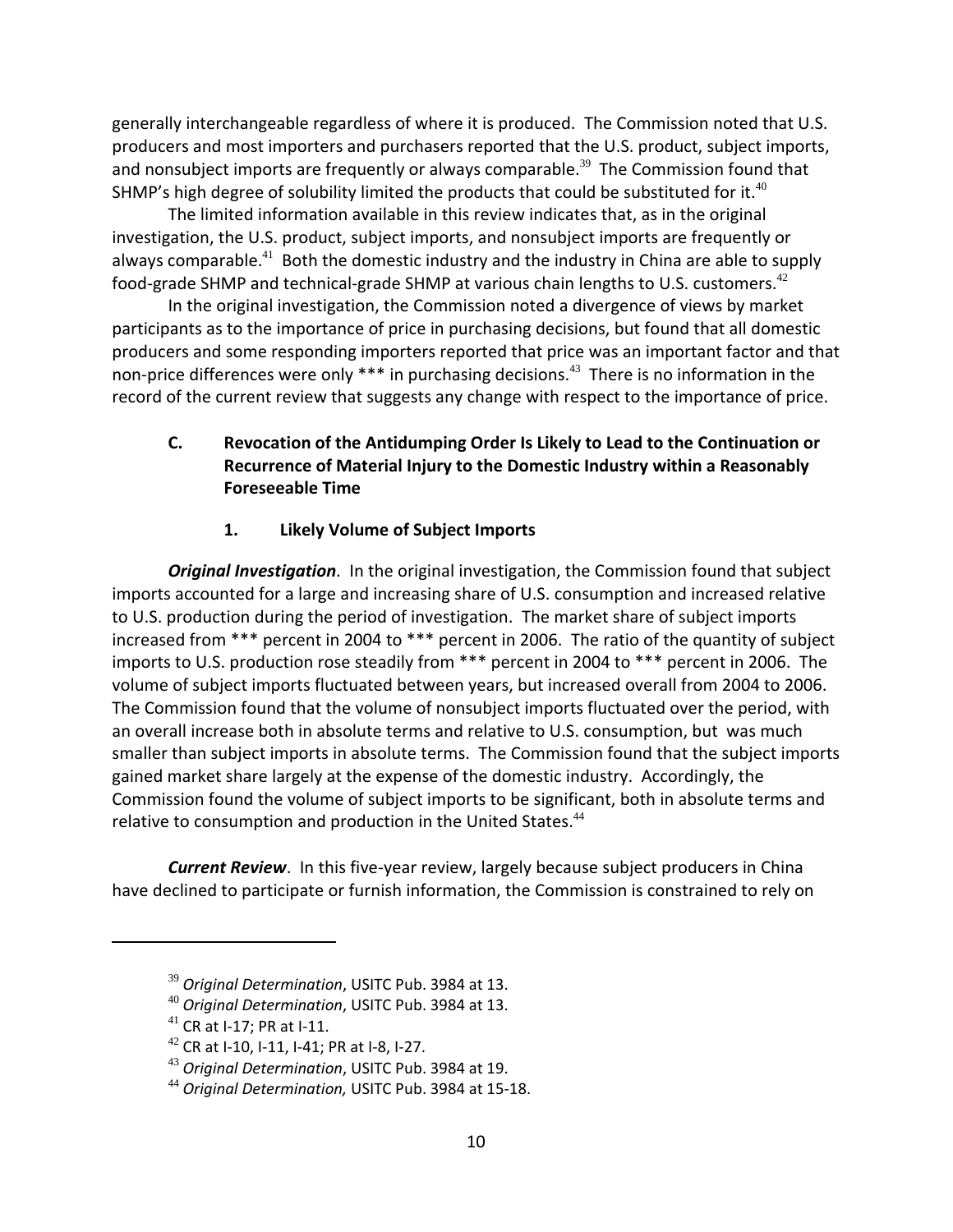the facts available on the record.<sup>45</sup> The information available indicates that subject import volumes have been restrained by the order and have declined significantly since imposition of the order in 2008. Subject import volume was \*\*\* metric tons in 2006, but only 160 metric tons in 2012.<sup>46</sup> In 2012 subject imports accounted for only  $***$  percent of apparent U.S. consumption.<sup>47</sup>

Information available in this review indicates that China is the world's largest producer of SHMP, accounting for more than two-thirds of global production capacity.<sup>48</sup> According to information in the record, the aggregate annual capacity to produce SHMP in China is estimated to be 479,000 metric tons.<sup>49</sup> Chinese SHMP producer Hubei Xingfa Chemical Group Company, Ltd. was the largest source of subject imports during the original investigation, accounting for \*\*\* percent of Chinese exports to the United States in 2006. This producer is estimated to have a production capacity of 66,000 metric tons in 2013; it had a capacity of \*\*\* metric tons in 2006.<sup>50</sup> Capacity utilization rates for the SHMP industry in China were reportedly 55.3 percent in 2011 and 60.2 percent in 2012, meaning that unused capacity in China in 2012 substantially exceeded apparent U.S. consumption of SHMP in 2012.<sup>51</sup> Moreover, Chinese SHMP producers reportedly regard the Chinese market for SHMP as saturated, with demand in China viewed as unlikely to undergo a surge in the next few years.<sup>52</sup> China is the world's largest net exporter of SHMP, with its SHMP exports exceeding its imports by over 55,000 metric tons in 2012.<sup>53</sup> Thus, the information available in this review indicates that the SHMP industry in China possesses large and underutilized production capacity and a strong export orientation and that it is faced with limited demand growth for SHMP in China. Thus, the record indicates that the industry in China has the ability to increase subject imports substantially upon revocation.<sup>54</sup>

 $53$  CR/PR at Table I-12.

 $45$  In the original investigation, the Commission found that the official import statistics covering SHMP involved a "basket" category that also contained merchandise outside the scope. The Commission accordingly made adjustments to the import data for the annual periods on the basis of information provided by petitioners and importers, but such adjustments were not possible for the interim periods*. Original Determination,* USITC Pub. 3984 at 15 n.67.

Official import statistics covering SHMP still involve a "basket" category that contains merchandise outside the scope. Accordingly, the import data presented in table I‐6 (U.S. Imports) and table I-7 (U.S. Consumption) of the Commission report include import data from only those countries believed to have produced SHMP and have been derived to the extent possible from export data specific to SHMP. CR at I‐33; PR at I‐21.

<sup>&</sup>lt;sup>46</sup> CR/PR at Table I-7.

 $47$  CR/PR at Table I-8.

 $48$  CR/PR at Table I-11; CR at I-48; PR at I-33.

 $49$  CR/PR at Table I-9; CR at I-43; PR at I-28.

 $50$  CR/PR at Table I-9; CR at I-41 – I-42; PR at I-27.

 $51$  CR at I-43; PR at I-28; CR/PR at Table I-8.

 $52$  CR at I-43, PR at I-28.

 $54$  There is no information in the record regarding existing inventories of the subject merchandise. Domestic Producers argue that Chinese producers of the subject merchandise can easily shift from producing other sodium phosphate products that they are currently supplying to the U.S. (Continued…)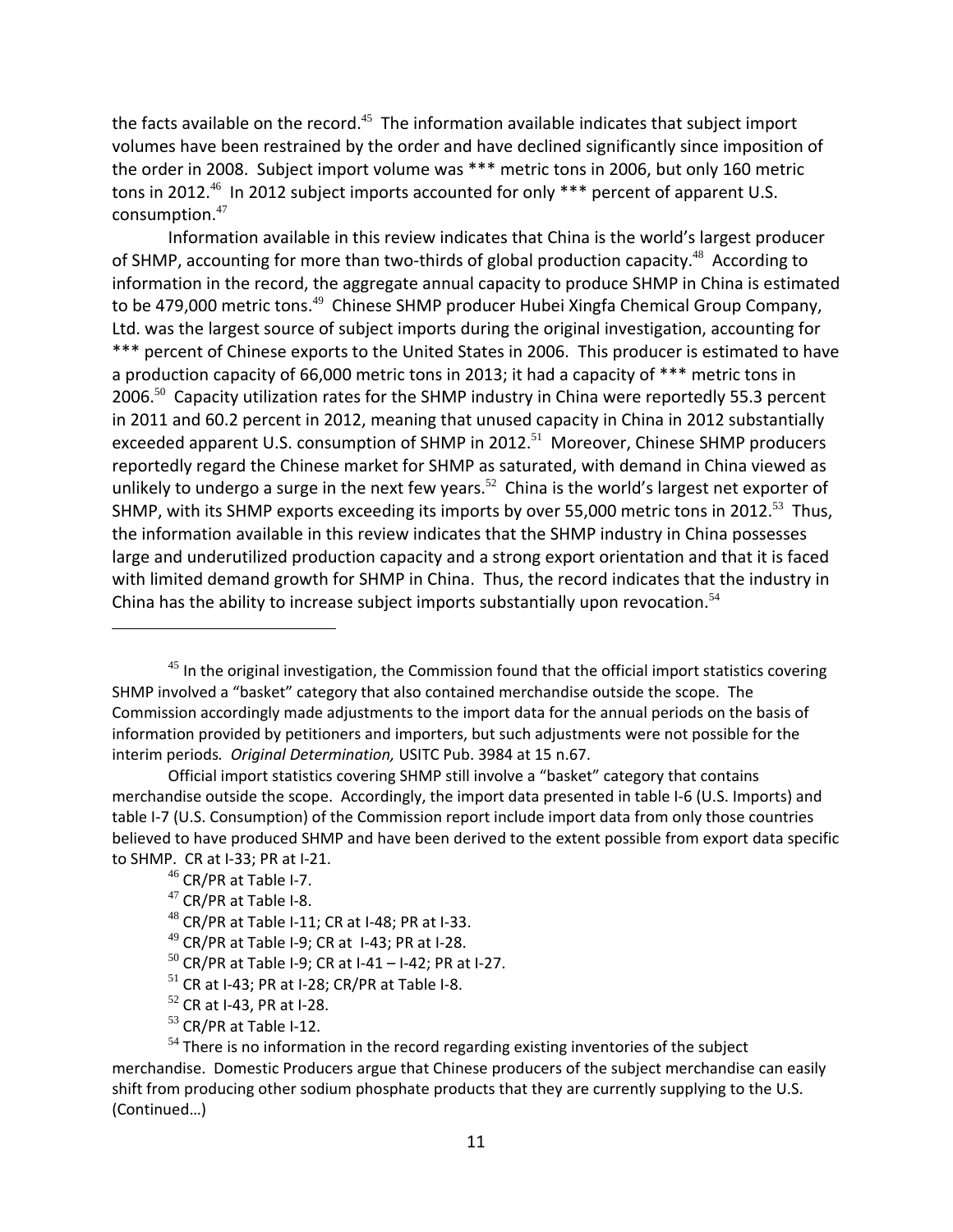The information available also shows that the United States is the world's largest net importer of polyphosphates (including, but not limited to, SHMP), with U.S. polyphosphate imports exceeding exports by over 55,000 metric tons in 2012.<sup>55</sup> Chinese SHMP producers have well-established channels of distribution in the U.S. market and are currently supplying polyphosphate products other than SHMP to major U.S. distributors of SHMP, including \*\*\*, the largest U.S. importer of SHMP during the original investigation.<sup>56</sup> We additionally observe that Mexico has maintained antidumping duties on imports of SHMP from China since 2004.<sup>57</sup> In light of these considerations, we find that the subject producers are likely, absent the restraining effects of the order, to direct significant volumes of SHMP to the U.S. market, as they did during the original investigation.

Given the significant and growing presence of subject imports in the U.S. market during the original investigation, the Chinese SHMP industry's substantial unused capacity and export orientation, the attractiveness of the large U.S. market to SHMP exporters, and the Chinese industry's continuing relationships with major U.S. importers and distributors of SHMP, we find that the likely volume of subject imports, both in absolute terms and relative to production and consumption in the United States, would be significant if the order were revoked.

## **2. Likely Price Effects**

*Original Investigation*. In the original investigation, the Commission found consistent and significant price underselling of the domestic like product by subject imports. Subject imports undersold the domestic like product in 57 of 60 quarterly comparisons, by margins of underselling ranging from 5.2 percent to 51.3 percent.<sup>58</sup>

While the Commission found evidence of overall price increases over the period of investigation, both for domestically produced products and for the subject imports, it also found that subject imports prevented domestic price increases that otherwise would have occurred to a significant degree. The Commission found that as the domestic industry's costs increased and significant volumes of lower priced subject imports entered the market, the domestic producers \*\*\*, even though apparent U.S. consumption increased over the period of investigation. The Commission found that U.S. producers' prices were suppressed because of persistent underselling by subject imports, which subjected domestic producers to a cost‐price squeeze. The Commission found that evidence of some confirmed lost sales and revenues

<u> Andreas Andreas Andreas Andreas Andreas Andreas Andreas Andreas Andreas Andreas Andreas Andreas Andreas Andr</u>

 $55$  CR/PR at Table I-12.

 $56$  CR at I-16 n.25, I-18 – I-19, I-27; PR at I-11 n.25, I-12 – I-13, I-17; Domestic Producers' Response to Notice of Institution at 19‐20; Domestic Producers' Comments at 13‐14.

 $57$  CR at I-46; PR at I-31.

<sup>58</sup> *Original Determination,* USITC Pub. 3984 at 19‐20.

<sup>(…</sup>Continued)

market to producing SHMP. Domestic Producers state that these other products use the same raw materials as SHMP and that the only difference in production methods is that a high-temperature furnace is required for SHMP that is not required for the other products. Domestic Producers' Comments at 13. We have not, however, relied on product shifting as a basis for our finding of significant likely import volume.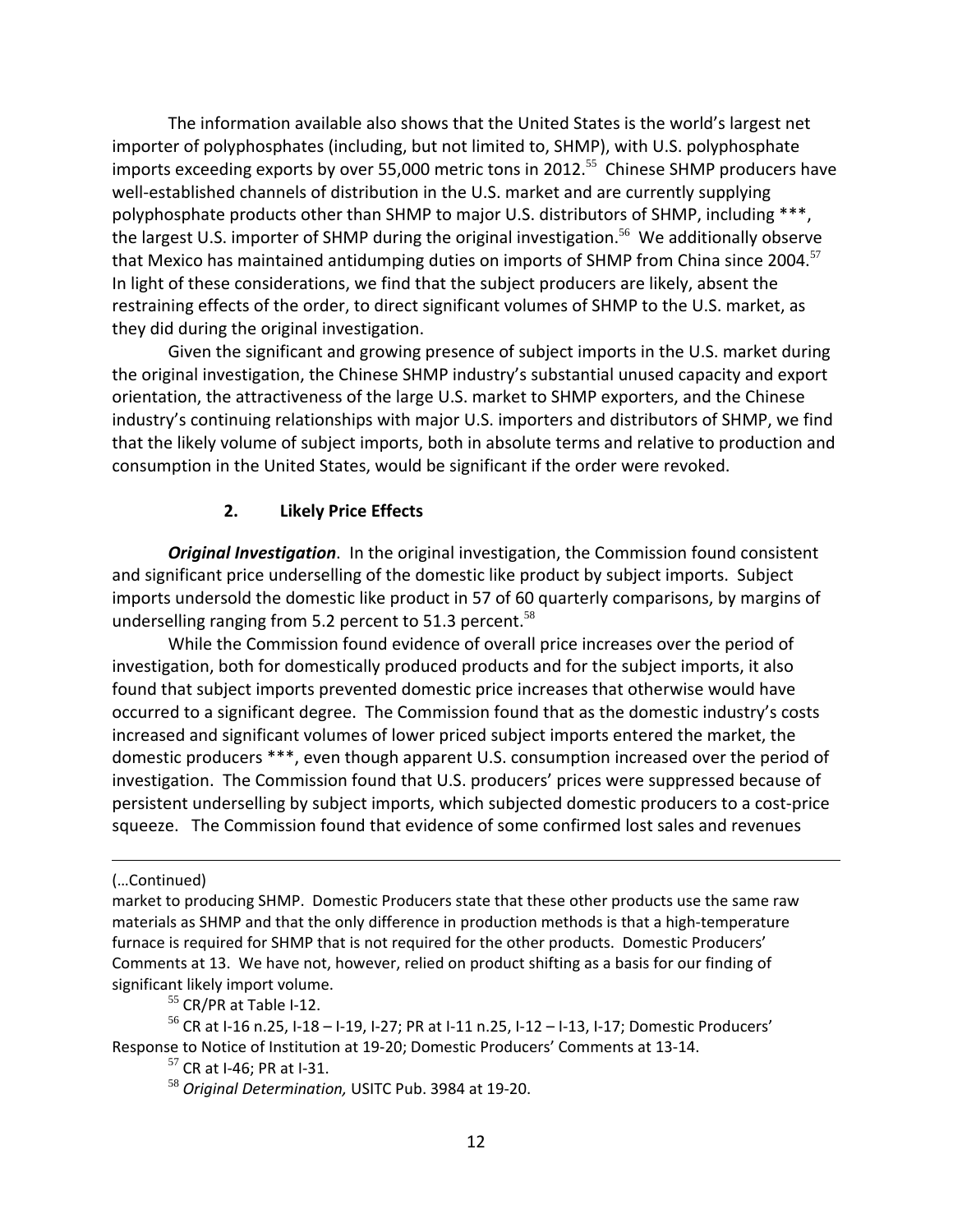supported the finding of price suppression. Thus, the Commission found that subject imports had significant adverse effects on domestic prices.<sup>59</sup>

*Current Review.* In this expedited five‐year review, there is no new product‐specific pricing information on the record. The information available in this review indicates that since the imposition of the antidumping duty order in 2008, prices in the U.S. market for SHMP have increased as the volume of subject imports has declined significantly.<sup>60</sup> Based on the information available, including the determination in the original investigation, we find that price continues to be an important factor in purchasing decisions and that if the antidumping duty order were revoked, subject imports from China would likely compete in the U.S. market on the basis of price by underselling the domestic like product, as they did during the original investigation. This in turn would likely cause the domestic producers to cut prices or restrain price increases, as occurred during the original investigation, to avoid losing sales.

Accordingly, given the likely significant volume of subject imports, we conclude that subject imports from China would likely engage in significant underselling of the domestic like product to gain market share and would likely have significant depressing or suppressing effects on the price of the domestic like product if the antidumping duty order were revoked.

## **3. Likely Impact**

*Original Investigation*. In the original investigation, the Commission found that the domestic industry's production, capacity utilization, shipments, and net sales quantity and value all declined overall from 2004 to 2006, but showed some improvements when interim period 2007 was compared with interim period 2006. Most employment-related indicators -average number of production‐related workers, hours worked, and wages paid for producing SHMP -- declined overall. The Commission found that the domestic industry's financial indicators steadily declined from 2004 to 2006.<sup>61</sup> The Commission concluded that subject imports had an adverse impact on the condition of the domestic industry during the period of investigation and that the pattern of consistent underselling, which suppressed domestic prices, had caused declines in the domestic industry's financial performance over the period of investigation.<sup>62</sup>

<sup>59</sup> *Original Determination,* USITC Pub. 3984 at 20‐23.

 $60$  CR at I-20 -- I-21; PR at I-13 – I-14. There are no known sources of national or regional pricing data for SHMP, and comparisons of average unit values may be affected by product mix issues, because different grades and chain lengths of SHMP may sell for different prices. CR at I-19 – I-20; PR at I-13.

 $61$  The Commission found that the domestic industry's financial indicators improved to  $***$  in interim period 2007 as compared to interim period 2006. The Commission found that, despite the improvements in the 2007 interim period, the industry was still \*\*\*. In addition, the Commission noted that the \*\*\* increase in U.S. inventories of subject imports and continued underselling indicated that any such improvements could be short‐lived. *Original Determination,* USITC Pub. 3984 at 29‐30.

<sup>62</sup> *Original Determination,* USITC Pub. 3984 at 24‐30. After completing its analysis of the price, volume and impact of subject imports, the Commission addressed the replacement/benefit test under (Continued…)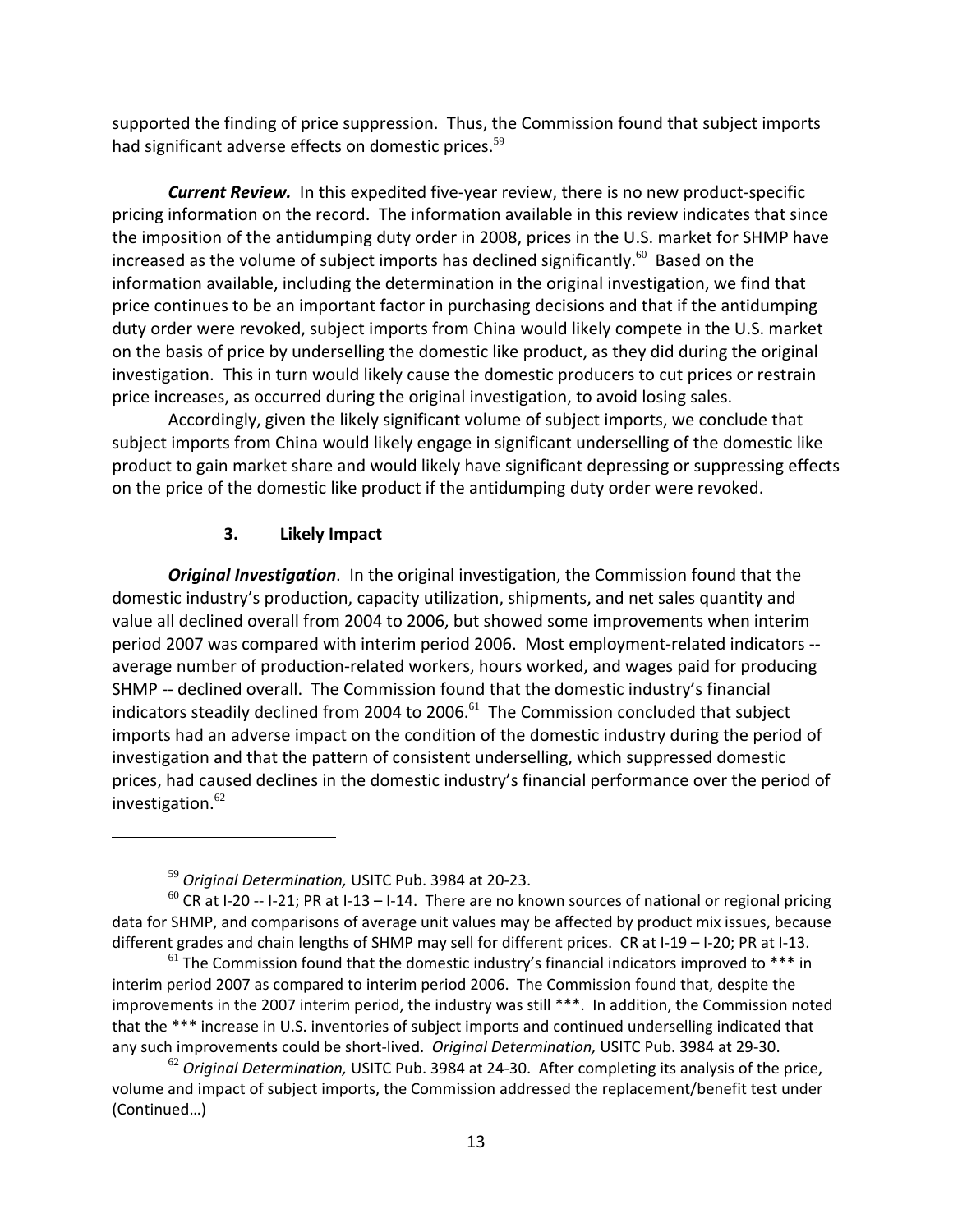*Current Review*. The information available concerning the domestic industry's condition in this review consists of the 2012 data that ICL and Innophos provided in response to the notice of institution. Because this is an expedited review, we have only limited information with respect to the domestic industry's financial performance. The limited record is insufficient for us to make a finding on whether the domestic industry is vulnerable to the continuation or recurrence of material injury in the event of revocation of the order. $63$ 

The information available to us indicates that the condition of the domestic industry has significantly improved since the order was imposed in 2008. Production capacity increased from \*\*\* metric tons in 2006, the last full year for which data were collected in the original investigation, to \*\*\* metric tons in 2012. Capacity utilization increased \*\*\* from \*\*\* percent in 2006 to \*\*\* percent in 2012. Domestic production increased from \*\*\* metric tons in 2006 to \*\*\* metric tons in 2012. U.S. commercial shipments increased from \*\*\* metric tons in 2006 to \*\*\* metric tons in 2012. Net sales increased from \*\*\* in 2006 to \*\*\* in 2012. Operating income improved from a loss of \*\*\* in 2006 to a profit of \*\*\* in 2012.<sup>64</sup> These improvements in the domestic industry's condition have come despite an increase in cost of goods sold from \*\*\* in 2006 to  $***$  in 2012, as well as the decline in apparent consumption previously noted.<sup>65</sup>

Based on the record of this review, we find that, should the order be revoked, the likely significant volume and price effects of the subject imports would likely have a significant adverse impact on the production, shipments, sales, market share and revenues of the domestic industry. These declines would likely have a direct adverse impact on the industry's profitability and employment, as well as its ability to raise capital, to make and maintain capital investments, and to fund research and development.

We also have considered the role of factors other than subject imports, including the presence of nonsubject imports, so as not to attribute injury from other factors to the subject imports. Nonsubject imports have been present in the U.S. market since the antidumping duty order was imposed in 2008, but the condition of the domestic industry has improved during this period even though demand has declined. Any increase in subject imports upon revocation will likely be at least in substantial part at the expense of the domestic industry, which is now the \*\*\* supplier to the U.S. market.

<u> 1989 - Johann Stein, marwolaethau a cyfeiliad y cyfeiliad a gynydd a gynydd a gynydd a gynydd a gynydd a gyn</u>

#### (…Continued)

the Federal Circuit's decision in *Bratsk Aluminum Shelter v. United States*, 444 F.3d at 1269 (Fed. Cir. 2006) that it then applied in its analysis of whether the domestic industry was materially injured by reason of the subject imports. The Commission found that nonsubject imports would have replaced subject imports to a limited extent, but concluded that the domestic industry still would have benefited from the elimination of subject imports from the market over the period of investigation. Accordingly, the Commission stated that its affirmative material injury determination was consistent with *Bratsk*. *Original Determination,* USITC Pub. 3984 at 30‐39.

 $^{63}$  Commissioner Pinkert finds that the domestic industry is not vulnerable. In 2012, its production, capacity and capacity utilization were \*\*\* than in 2006 (the last year of the original investigation), it had an operating income margin of \*\*\* percent, and its COGS/sales ratio was \*\*\* than in 2006 (\*\*\*). CR/PR at Table I‐4.

 $64$  CR/PR at Table I-4.

 $65$  CR/PR at Tables I-4 & I-7.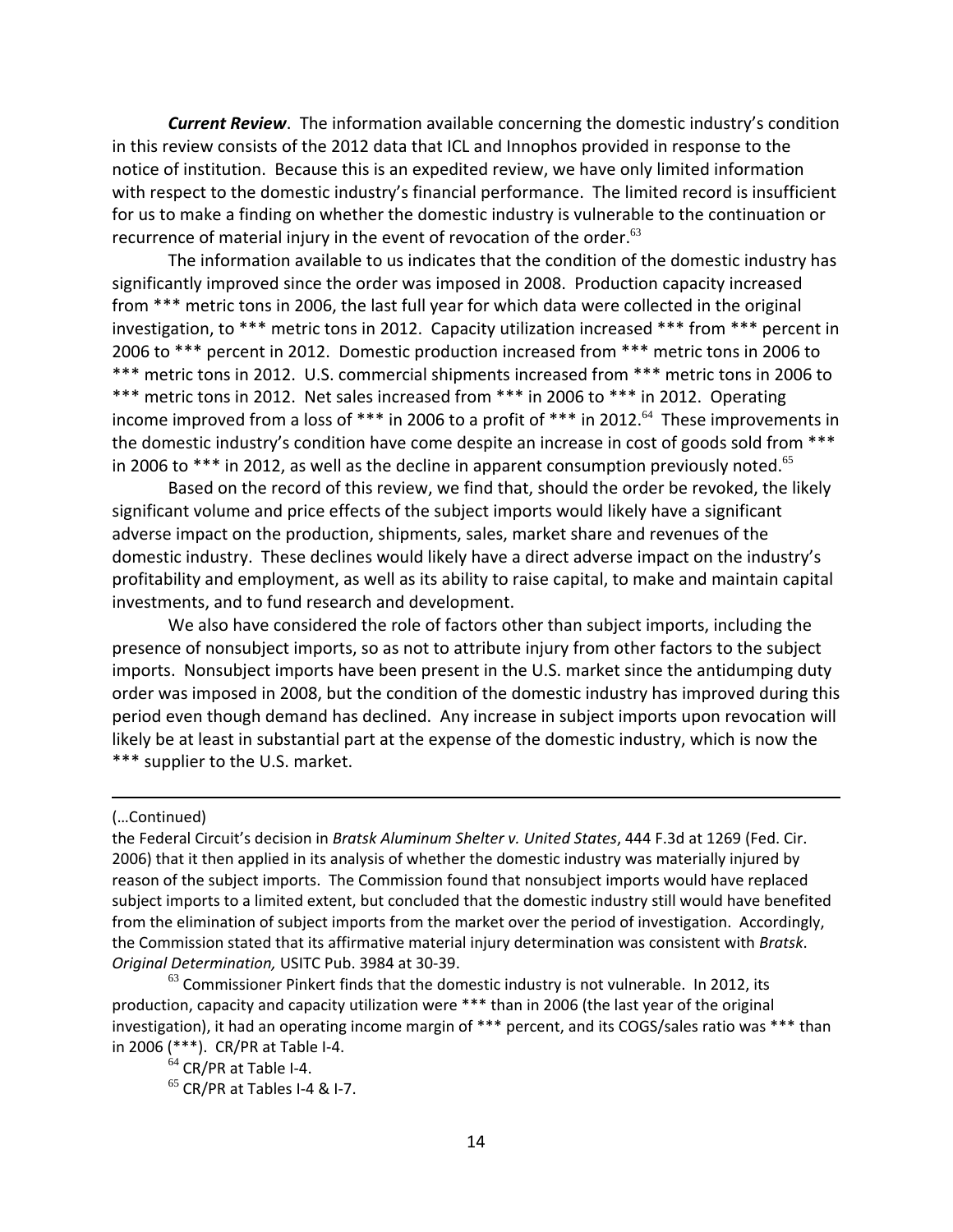Accordingly, we conclude that, if the antidumping duty order were revoked, subject imports would likely have a significant adverse impact on the domestic industry within a reasonably foreseeable time.

# **IV. Conclusion**

For the above reasons, we determine that revocation of the antidumping duty order on SHMP from China would be likely to lead to continuation or recurrence of material injury to an industry in the United States within a reasonably foreseeable time.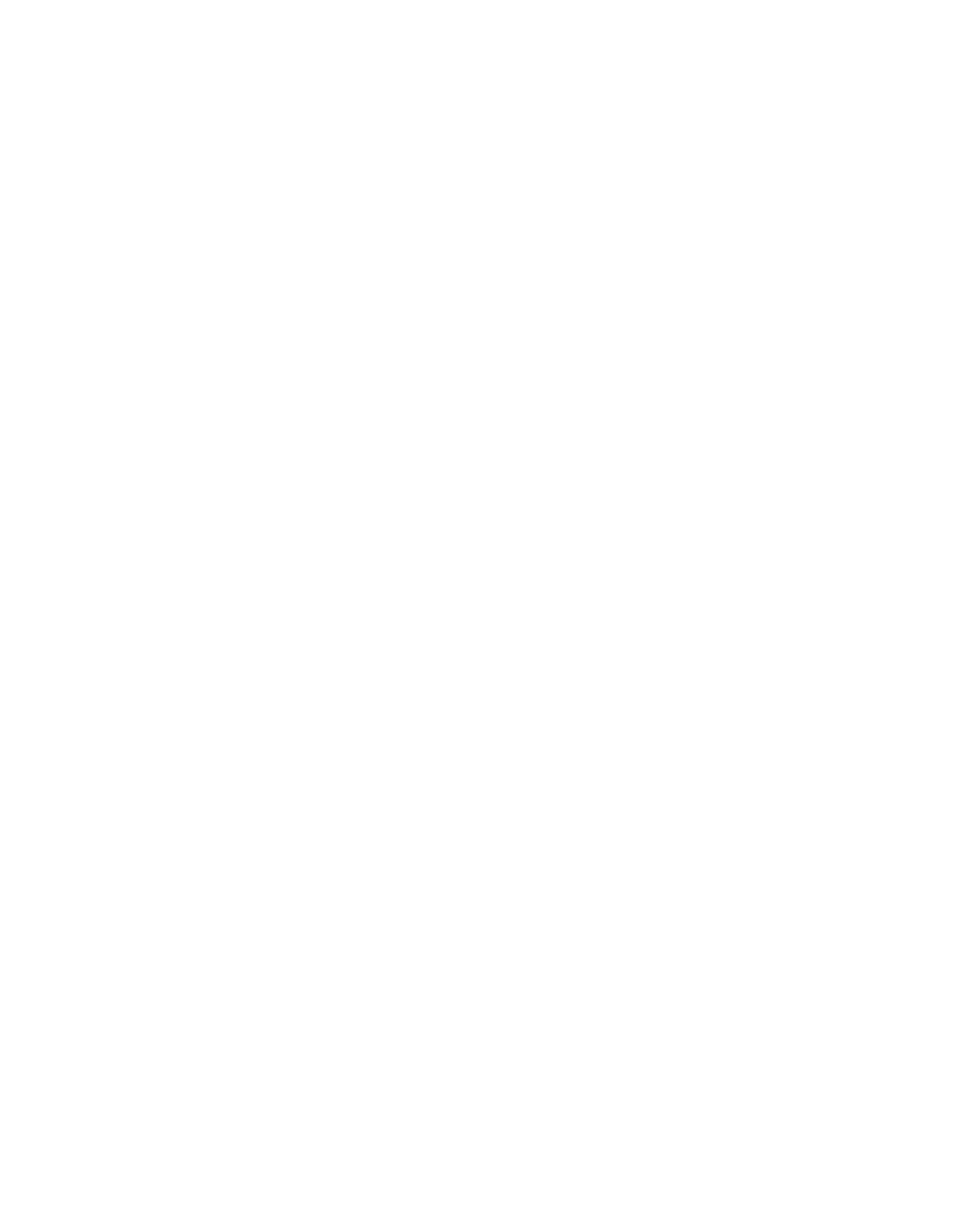# **INFORMATION OBTAINED IN THE REVIEW**

#### **INTRODUCTION**

#### **Background**

On February 1, 2013, the U.S. International Trade Commission ("Commission" or "USITC") gave notice, pursuant to section 751(c) of the Tariff Act of 1930, as amended ("the Act")<sup>1</sup>, that it had instituted a review to determine whether revocation of the antidumping duty order on sodium hexametaphosphate ("SHMP") from China would likely lead to the continuation or recurrence of material injury to a domestic industry.<sup>2 3</sup> On May 7, 2013, the Commission determined that it would conduct an expedited review pursuant to section 751(c)(3) of the Act. $^4$ 

The following tabulation presents information relating to the background and schedule of this proceeding:

 $3$  In accordance with section 751(c) of the Act, the U.S. Department of Commerce ("Commerce") published a notice of initiation of a five-year review of the subject antidumping duty order concurrently with the Commission's notice of institution. *Initiation of Five‐Year ("Sunset") Review*, 78 FR 7400, February 1, 2013*.*

<sup>4</sup> *Sodium Hexametaphosphate From China; Scheduling of Expedited Five‐Year Review*, 78 FR 31576, May 24, 2013*.* The Commission received one submission in response to its notice of institution in the subject review. A joint response was filed on behalf of ICL Performance Products LP ("ICL") and lnnophos, Inc. ("Innophos"), the only known domestic producers of SHMP during 2012. The Commission did not receive any responses from producers in China or importers of the subject merchandise from China. The Commission determined that the domestic interested party group response to its notice of institution was adequate and that the respondent interested party group response was inadequate. In the absence of respondent interested party responses and any other circumstances that would warrant the conduct of a full review, the Commission determined to conduct an expedited review.

 $1$  19 U.S.C. 1675(c).

<sup>2</sup> *Sodium Hexametaphosphate From China: Institution of a Five‐Year Review Concerning the Antidumping Duty Order on Sodium Hexametaphosphate From China*, 78 FR 7452*,* February 1, 2013. All interested parties were requested to respond to this notice by submitting the information requested by the Commission.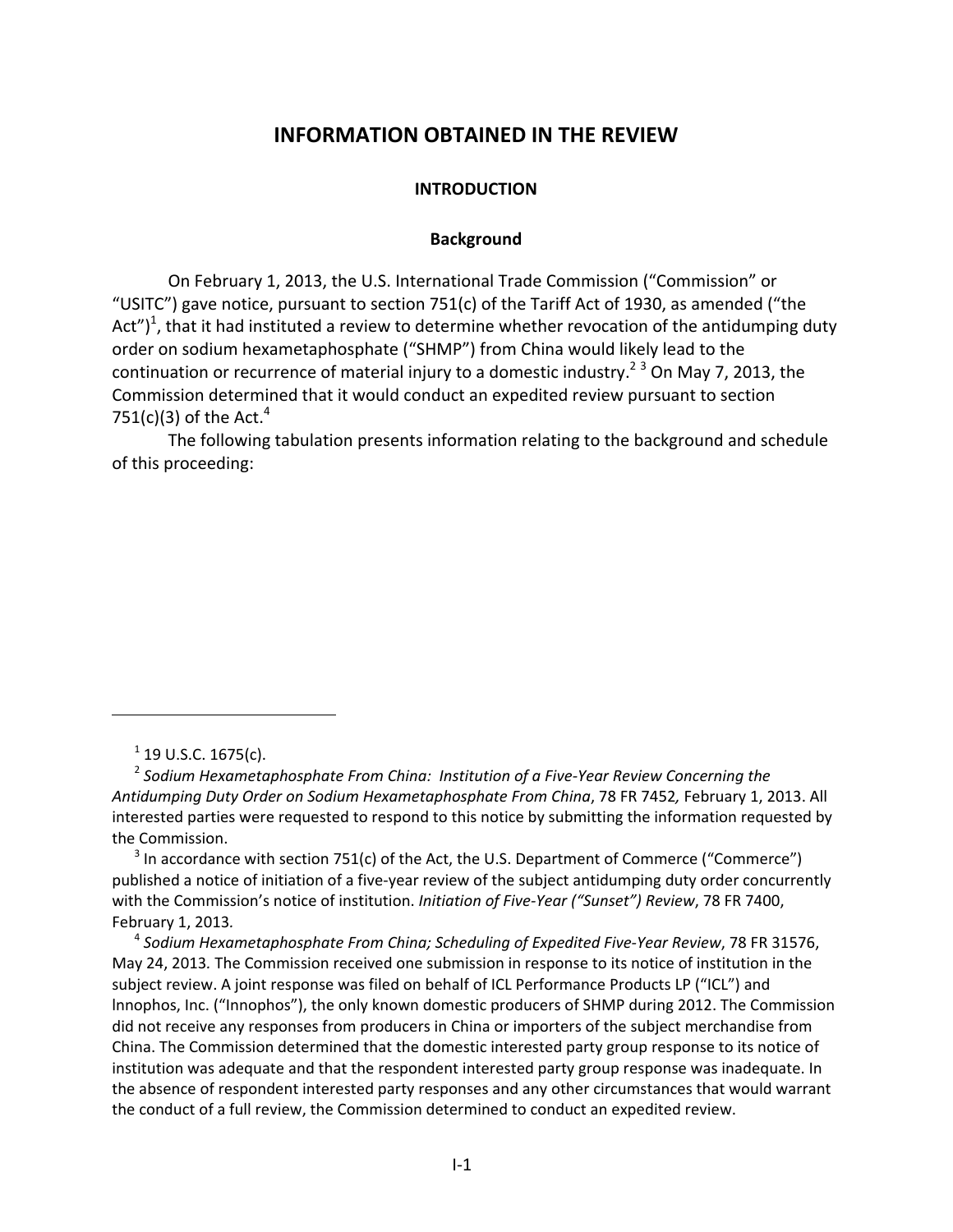| <b>Effective date</b> | <b>Action</b>                                                                                                                                                                                                                                                                                                                                                                                                                                                                                                                                                                                                                                                                                                                |
|-----------------------|------------------------------------------------------------------------------------------------------------------------------------------------------------------------------------------------------------------------------------------------------------------------------------------------------------------------------------------------------------------------------------------------------------------------------------------------------------------------------------------------------------------------------------------------------------------------------------------------------------------------------------------------------------------------------------------------------------------------------|
| March 19, 2008        | Commerce's antidumping duty order on SHMP from China (73 FR 14772)<br>http://www.gpo.gov/fdsys/pkg/FR-2008-03-19/pdf/E8-5657.pdf                                                                                                                                                                                                                                                                                                                                                                                                                                                                                                                                                                                             |
| February 1, 2013      | Commission's institution of first five-year review (78 FR 7452)<br>http://www.gpo.gov/fdsys/pkg/FR-2013-02-01/pdf/2013-02161.pdf                                                                                                                                                                                                                                                                                                                                                                                                                                                                                                                                                                                             |
| February 1, 2013      | Commerce's initiation of first five-year review (78 FR 7400)<br>http://www.gpo.gov/fdsys/pkg/FR-2013-02-01/pdf/2013-02226.pdf                                                                                                                                                                                                                                                                                                                                                                                                                                                                                                                                                                                                |
| May 7, 2013           | Commission's determination to conduct an expedited five-year review (78 FR 31576,<br>May 24, 2013) http://www.gpo.gov/fdsys/pkg/FR-2013-05-24/pdf/2013-12342.pdf.<br>(The press release announcing the Commission's determination concerning adequacy<br>and the conduct of an expedited review can be found at<br>http://www.usitc.gov/press_room/news_release/2013/er0507ll1.htm. A summary of<br>the Commission's votes concerning adequacy and the conduct of an expedited review<br>can be found at<br>http://pubapps2.usitc.gov/sunset/caseProfSuppAttmnt/download/11556. The<br>Commission's explanation of its determination can be found at<br>http://pubapps2.usitc.gov/sunset/caseProfSuppAttmnt/download/11557.) |
| June 11, 2013         | Commerce's final result of expedited five-year review of the antidumping duty order<br>http://www.gpo.gov/fdsys/pkg/FR-2013-06-11/pdf/2013-13877.pdf                                                                                                                                                                                                                                                                                                                                                                                                                                                                                                                                                                         |
| June 18, 2013         | Commission's vote                                                                                                                                                                                                                                                                                                                                                                                                                                                                                                                                                                                                                                                                                                            |
| June 28, 2013         | Commission's determination                                                                                                                                                                                                                                                                                                                                                                                                                                                                                                                                                                                                                                                                                                   |

# **The original investigation**

The original investigation resulted from a petition filed by ICL (St. Louis, Missouri) and Innophos (Cranbury, New Jersey) on February 8, 2007, alleging that an industry in the United States was materially injured and threatened with material injury by reason of less-than-fairvalue ("LTFV") imports of SHMP from China. On February 4, 2008, Commerce published its final determination that imports of SHMP from China were being sold at LTFV. Commerce calculated final LTFV margins of 92.02 percent for both Jiangyin Chengxing International Trading Co., Ltd. ("Chengxing") and Sichuan Mianzhu Norwest Phosphate Chemical Co., Ltd. ("Norwest"). It further calculated a PRC‐wide LTFV margin of 188.05 percent for all other firms in China, including, but not limited to, Yibin Tianyuan Group Co., Ltd. ("Tianyuan"); Mianyang Aostar Phosphorus Chemical Industry Co., Ltd. ("Mianyang Aostar"); and Hubei Xingfa Chemicals Group Co., Ltd. ("Hubei Xingfa").<sup>5</sup> The Commission subsequently determined that an industry in the United Sates was materially injured by reason of LTFV imports of SHMP from China.<sup>6</sup> Commerce published an antidumping duty order on SHMP from China on March 19, 2008.<sup>7</sup>

<sup>5</sup> *Final Determination of Sales at Less Than Fair Value: Sodium Hexametaphosphate From the People's Republic of China*, 73 FR 6479, February 4, 2008.

<sup>6</sup> *Sodium Hexametaphosphate from China*, Inv. No. 731‐TA‐1110 (Final), USITC Publication 3984 (March 2008), p. 1.

<sup>7</sup> *Notice of Antidumping Duty Order: Sodium Hexametaphosphate From the People's Republic of China*, 73 FR 14772, March 19, 2008.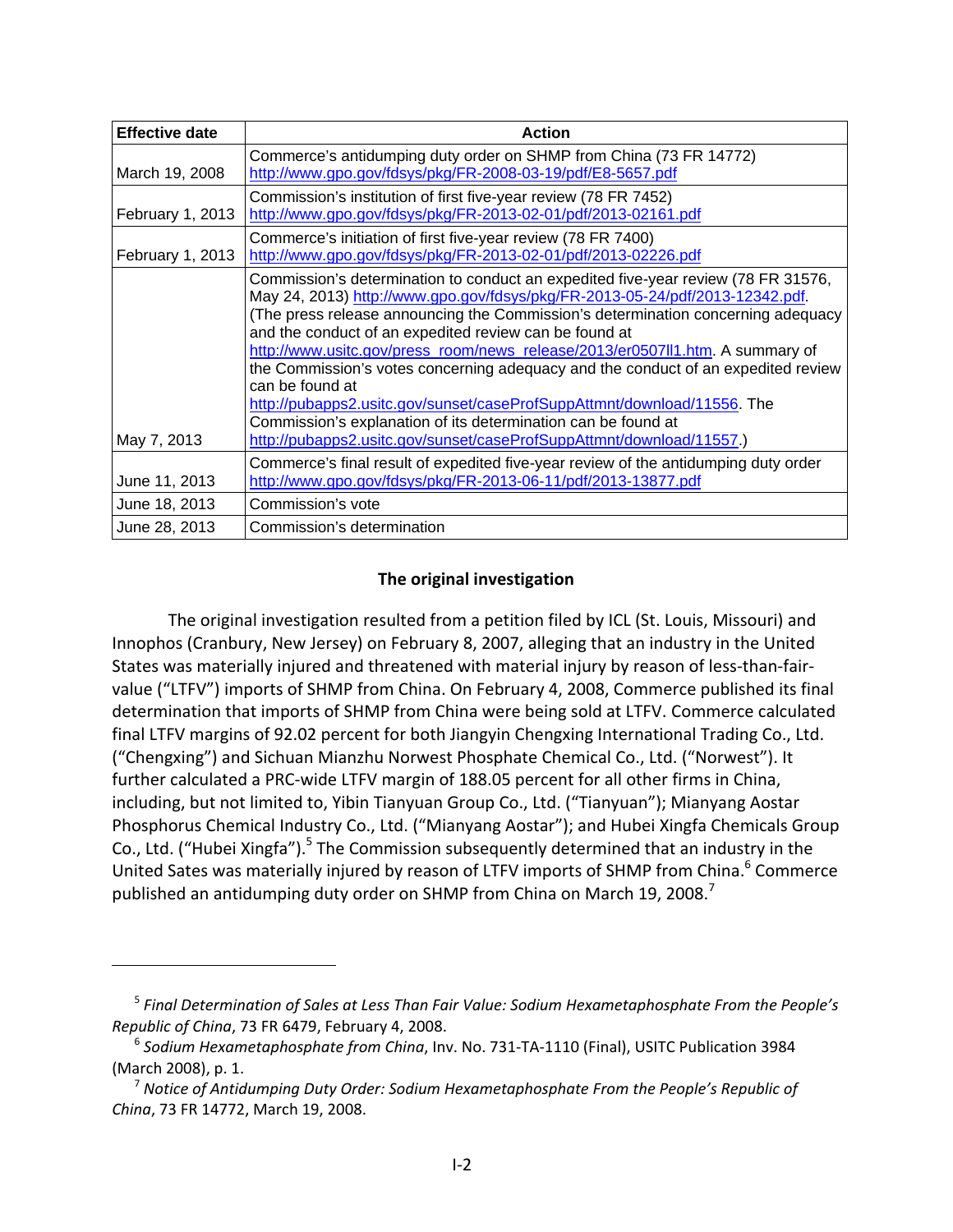#### **Commerce's final result of expedited first five‐year review**

The final results of Commerce's expedited review with respect to SHMP from China were published on June 11, 2013. The dumping margins calculated by Commerce in this first five‐year review are as follows: 92.02 percent for both Chengxing and Norwest and 188.05 percent for all other firms in China. $8<sup>8</sup>$ 

#### **Commerce's administrative reviews**

Commerce has completed three administrative reviews of the outstanding antidumping duty order on SHMP from China. The results of the administrative reviews are shown in table I‐ 1.<sup>9</sup> Commerce has not issued any duty absorption findings and has not conducted any separate new shipper reviews, changed circumstances reviews, or scope inquiry reviews with respect to SHMP from China.

**Table I-1 SHMP: Administrative reviews of the antidumping duty order** 

| Date results<br>published | <b>Period of review</b> | <b>Producer or exporter</b>     | Weighted-average<br>margin (percent) |
|---------------------------|-------------------------|---------------------------------|--------------------------------------|
| October 20, 2010          |                         |                                 |                                      |
| (75 FR 64695)             | $09/14/07 - 02/28/09$   | Hubei Xingfa                    | 82.62                                |
| September 27, 2012        |                         |                                 |                                      |
| (77 FR 59375)             | $03/01/10 - 02/28/11$   | Hubei Xingfa                    | 91.23                                |
| March 28, 2013            |                         | Hubei Xingfa and Norwest        |                                      |
| (78 FR 18956)             | $03/01/11 - 02/29/12$   | $PRC$ -wide entity <sup>2</sup> | 188.05                               |

<sup>1</sup> Hubei Xingfa and Norwest had no reviewable transactions of subject merchandise during the period of review. Therefore, they retained their separate rate from the previous administrative review.

<sup>2</sup> The PRC-wide entity includes Aditya Birla Chemicals (Thailand) Ltd.; Anhui Technology Import & Export Co., Ltd.; Anshan Career Economic Trade Co., Ltd.; Blue Science Ltd.; Boon Stream Chemical International Trade; Chengdu Boon Stream Chemical Industry Co., Ltd.; Dezhou Hualude Hardware Products Co., Ltd.; Gatehouse International Freight Ltd.; Henan Sinchems Import and Export Co., Ltd.; Hubei Xingfa Chemical Export Import Co., Ltd.; Rushan Wooyoung Trading Co., Ltd.; Unison Chemical Industrial Co., Ltd.; and Zhejiang Chun-An Foreign Trade Co.

*Source*: Cited *Federal Register* notices.

<sup>8</sup> *Sodium Hexametaphosphate From the People's Republic of China: Final Results of Expedited First Sunset Review of the Antidumping Duty Order*, 78 FR 34989, June 11, 2013. Commerce noted that it found the same dumping margins in this first five‐year review as in the original investigation because those rates best reflected the behavior of exporters without the discipline of an order in place. *Issues and Decision Memorandum for the Expedited First Sunset Review of the Antidumping Duty Order on Sodium Hexametaphosphate from the People's Republic of China*, June 3, 2013, p. 6.

 $9$  For previously reviewed or investigated companies not included in an administrative review, the cash deposit rate continues to be the company‐specific rate published for the most recent period.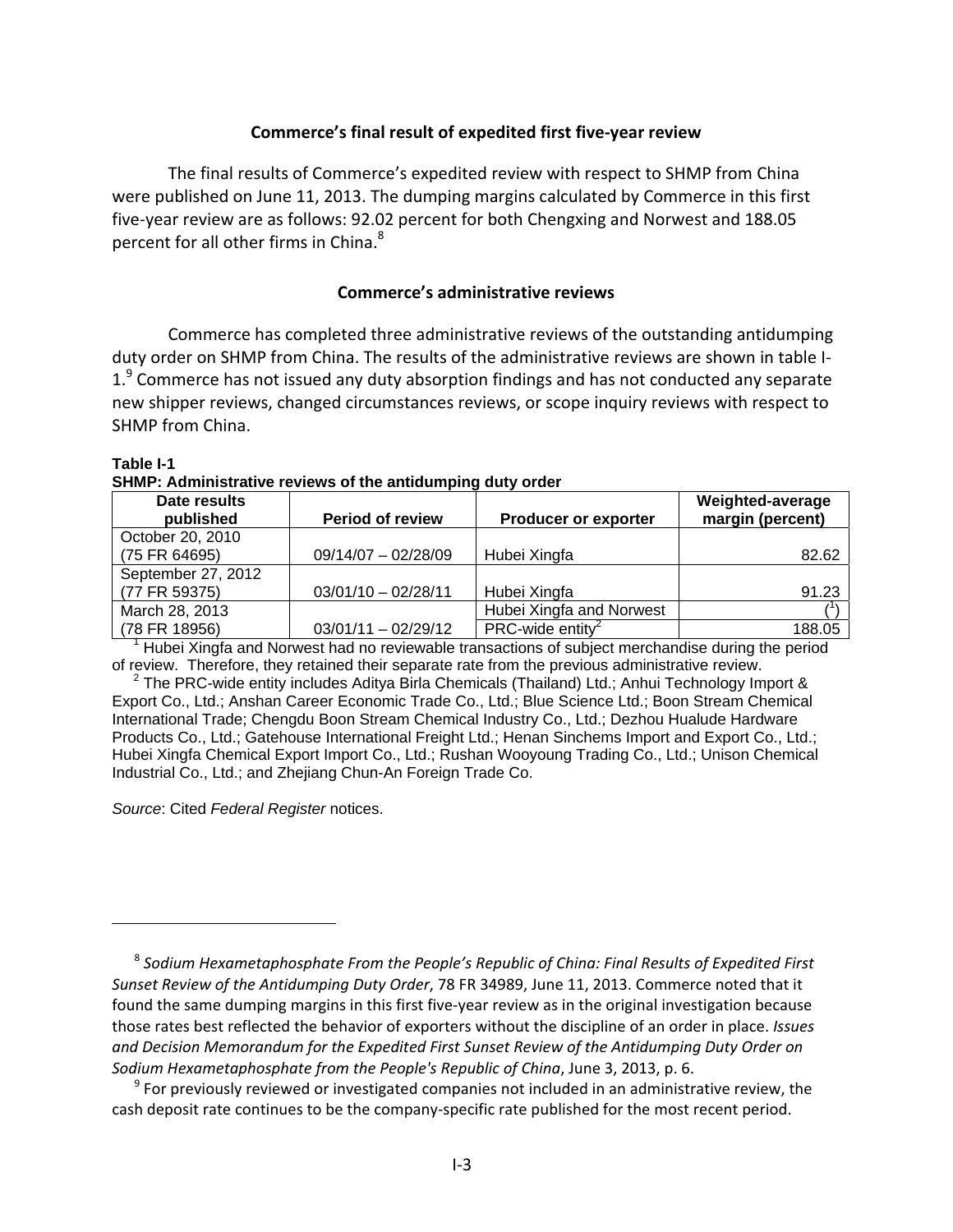## **Related investigations**

Apart from the original investigation, the Commission has not previously conducted an import injury investigation concerning SHMP. However, the Commission has previously conducted investigations concerning phosphoric acid from which SHMP is manufactured. An antidumping duty order and a countervailing duty order with respect to industrial phosphoric acid from Israel and an antidumping duty order with respect to industrial phosphoric acid from Belgium were issued in August 1987. The orders were revoked effective January 1, 2000.

#### **THE PRODUCT**

#### **Commerce's scope**

In its original antidumping duty order, Commerce defined the subject merchandise as follows:

The merchandise subject to this investigation is sodium hexametaphosphate ("SHMP"). SHMP is a water‐soluble polyphosphate glass that consists of a distribution of polyphosphate chain lengths. It is a collection of sodium polyphosphate polymers built on repeating NaPO<sub>3</sub> units. SHMP has a  $P_2O_5$ content from 60 to 71 percent. Alternate names for SHMP include the following: Calgon; Calgon S; Glassy Sodium Phosphate; Sodium Polyphosphate, Glassy; Metaphosphoric Acid; Sodium Salt; Sodium Acid Metaphosphate; Graham's Salt; Sodium Hex; Polyphosphoric Acid, Sodium Salt; Glass H; Hexaphos; Sodaphos; Vitrafos; and BAC‐N‐FOS. SHMP is typically sold as a white powder or granule (crushed) and may also be sold in the form of sheets (glass) or as a liquid solution. It is imported under heading 2835.39.5000, HTSUS. It may also be imported as a blend or mixture under heading 3824.90.3900, HTSUS. The American Chemical Society, Chemical Abstract Service ("CAS") has assigned the name "Polyphosphoric Acid, Sodium Salt" to SHMP. The CAS registry number is 68915‐31‐1. However, SHMP is commonly identified by CAS No. 10124‐56‐8 in the market. For purposes of the investigation, the narrative description is dispositive, not the tariff heading, CAS registry number or CAS name. The product covered by this investigation includes SHMP in all grades, whether food grade or technical grade. The product covered by this investigation includes SHMP without regard to chain length i.e., whether regular or long chain. The product covered by this investigation includes SHMP without regard to physical form, whether glass, sheet, crushed, granule, powder, fines, or other form, and whether or not in solution. However, the product covered by this investigation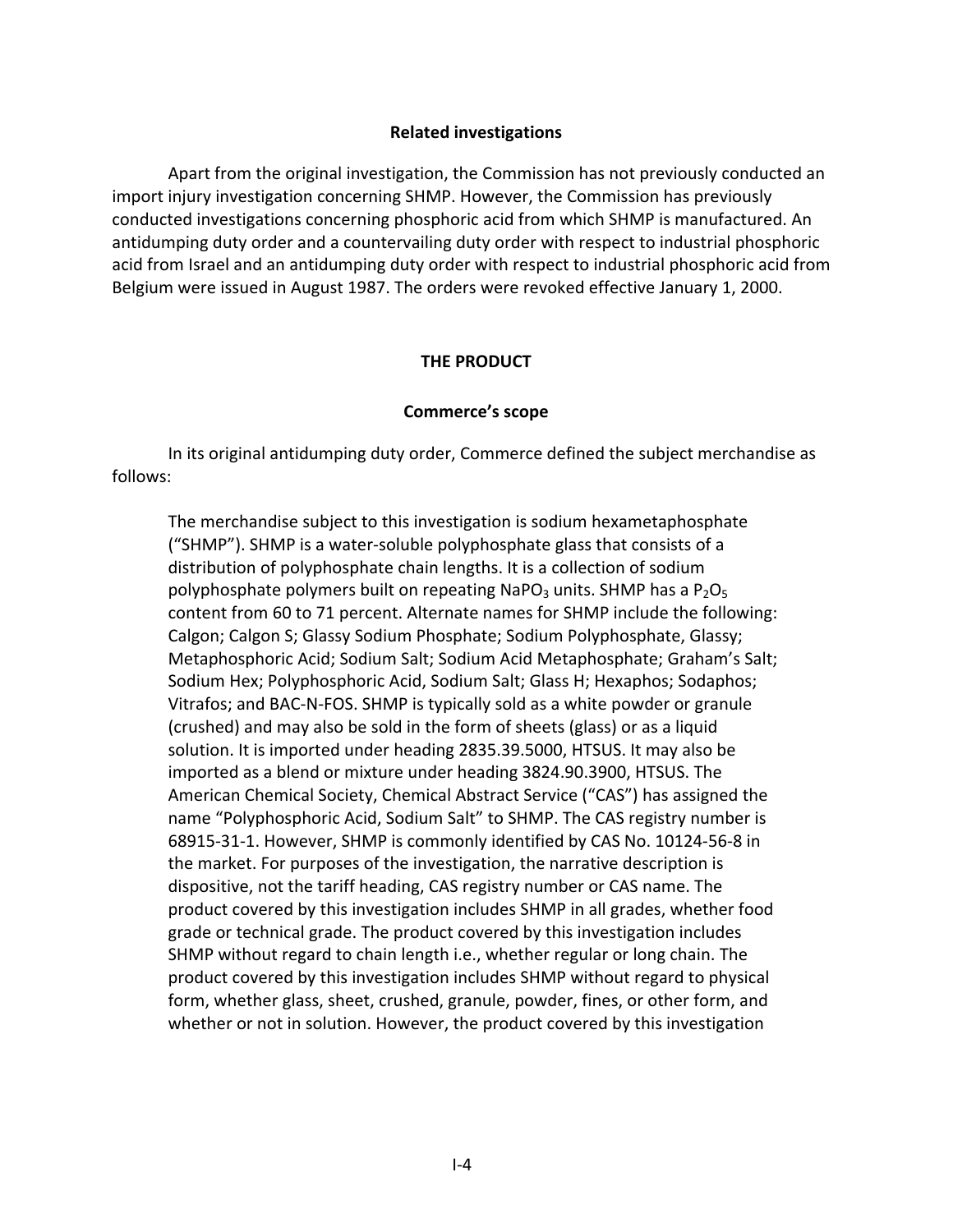does not include SHMP when imported in a blend with other materials in which the SHMP accounts for less than 50 percent by volume of the finished product.<sup>10</sup>

## **U.S. tariff treatment**

SHMP is classified in the Harmonized Tariff Schedule of the United States ("HTS") under subheading 2835.39.50 and is dutiable at a column 1‐general rate of 3.7 percent ad valorem, which applies to imports from China. The subject merchandise may also be imported as a blend or mixture under HTS subheading 3824.90.39. The column I‐general duty rate for merchandise imported from China under HTS subheading 3824.90.39 is "free."<sup>11</sup>

#### **Domestic like product and domestic industry**

In its original determination, the Commission defined a single domestic like product consisting of SHMP, in all grades, chain lengths, and particle sizes, to be coextensive with Commerce's scope, and it defined a single domestic industry consisting of all domestic producers of SHMP.<sup>12</sup> In its notice of institution in this current first five-year review of the antidumping duty order on SHMP from China, the Commission solicited comments from interested parties regarding the appropriate domestic like product and domestic industry.<sup>13</sup> In their joint response to the Commission's notice of institution, domestic producers ICL and Innophos indicated that they agree with the Commission's definitions of the domestic like product and domestic industry that were adopted in the original investigation, but that they reserve the right to comment on what they believe to be the appropriate definitions during the course of the proceeding.<sup>14</sup> No further comment on the domestic like product or domestic industry has been filed with the Commission in this proceeding.<sup>15</sup>

<sup>10</sup> *Notice of Antidumping Duty Order: Sodium Hexametaphosphate From the People's Republic of China*, 73 FR 14772, March 19, 2008.

 $11$  HTS subheadings 2835.39.50 and 3824.90.39 are residual or "basket" categories that include not only subject SHMP but also include nonsubject merchandise. For example, goods imported under HTS subheading 2835.39.50 also include nonsubject polyphosphates, such as sodium acid pyrophosphate ("SAPP"), and goods imported under HTS subheading 3824.90.39 include other nonsubject mixtures of two or more inorganic compounds.

<sup>12</sup> *Sodium Hexametaphosphate From China*, Inv. No. 731‐TA‐1110 (Final), USITC Publication 3984 (March 2008), p. 6.

<sup>13</sup> *Sodium Hexametaphosphate From China: Institution of a Five‐Year Review Concerning the Antidumping Duty Order on Sodium Hexametaphosphate From China*, 78 FR 7452*,* February 1, 2013.

<sup>14</sup> *Substantive Response of ICL and Innophos*, March 4, 2013, p. 24.

<sup>&</sup>lt;sup>15</sup> In the original investigation, the domestic producers and the Chinese respondent, Hubei Xingfa, indicated that they agreed with the Commission's definition of a single domestic like product consisting of all forms of SHMP, coextensive with the scope of the investigation. *Investigation No. 731‐TA‐1110 (Final): Sodium Hexametaphosphate from China—Staff Report*, INV‐FF‐014, February 11, 2008, p. I‐7.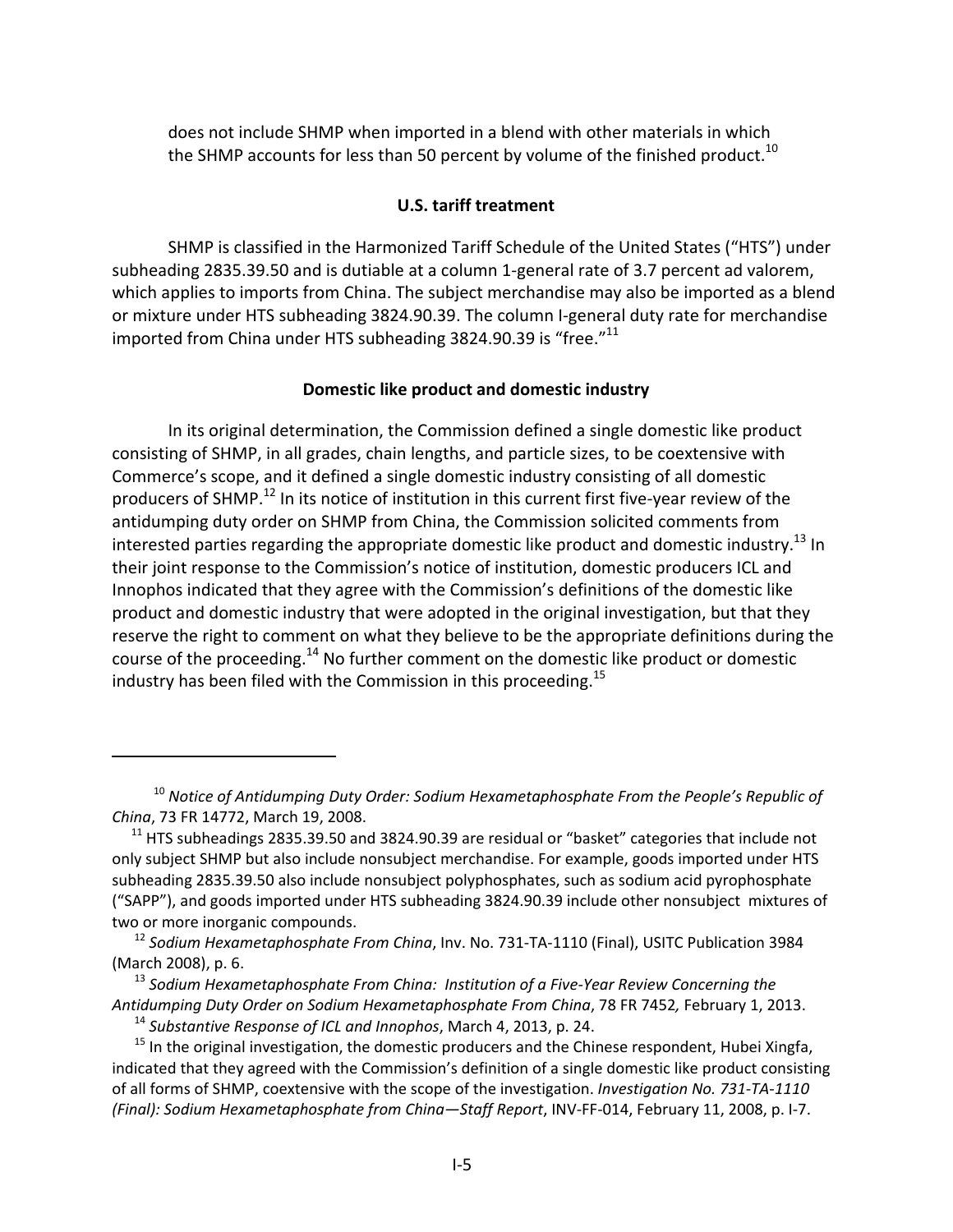# **Description** and uses<sup>16</sup>

 $SHMP<sup>17</sup>$  is a translucent, solid material that is used as an input into the production of many industrial and consumer products, such as in water treatment, food and beverage production, and clay processing, among other applications. It is a glassy phosphate that may easily be dissolved in water, a characteristic which no other phosphate shares. The product has a unique chemical formula and its own CAS number (68915-31-1).<sup>18</sup> It is a non-combustible material with no significant environmental effects. It has low oral toxicity and may cause minor irritation to skin, eyes, and the respiratory tract. SHMP is typically packaged in 50‐ or 100‐ pound bags or in "supersacks" that can hold up to 2,400 pounds of product. The bags are often lined with plastic to reduce the amount of moisture absorbed by the SHMP. SHMP has a shelf life of about 18 months, regardless of chain length, because it loses effectiveness as it absorbs moisture from the air. Expired SHMP can be recycled to produce a fresh (technical grade) product. Each package of SHMP is accompanied by a certificate of analysis that lists the properties, such as  $P_2O_5$  content, average chain length, particle size, and maximum levels of impurities.

The Commission's report in the original investigation stated that the primary use for SHMP is for water treatment (40.7 percent of consumption). Additional uses for SHMP are for other industrial applications, such as clay processing, copper ore processing, drilling muds, and paper production (22.5 percent), industrial and institutional cleaners (16.8 percent), meat/seafood/poultry production (15.3 percent), other consumer products, such as bath salts (3.5 percent), and dentifrices, such as toothpastes (1.2 percent).

In this current five‐year review, the Commission sent purchasers' questionnaires to five firms identified by the domestic producers as leading purchasers of SHMP in the U.S. market  $(***)^{19}$  asking about changes in the conditions of competition that had occurred or that would occur within a reasonably foreseeable time. Two firms submitted responses: \*\*\*. \*\*\* reported that there had been no changes in the end uses and applications of SHMP in the U.S. market or in the market for SHMP in China since 2008. \*\*\* reported that there has been an increase in the demand for SHMP in the personal health care, pet care, and foods markets in the United States since 2008. \*\*\* purchaser anticipated any changes in the end uses and applications of

 $16$  Unless otherwise noted, the discussion in this section is from the final staff report and is supplemented with information on the record in this first five‐year review. *Investigation No. 731‐TA‐ 1110 (Final): Sodium Hexametaphosphate from China—Staff Report*, INV‐FF‐014, February 11, 2008, pp. I‐5 – 21, II‐2 – II‐9, and III‐13.

 $17$  Although commonly used in the industry, the name "sodium hexametaphosphate" is somewhat of a misnomer. The name should technically only refer to a six-phosphate polymer chain that forms a ring, but in common usage it refers to a mixture of linear polyphosphates of varying lengths. David R. Gard, "Phosphoric Acids and Phosphates," Kirk‐Othmer Encyclopedia of Chemical Technology, John Wiley & Sons, Inc., 2005.

 $18$  Commerce's scope indicates that SHMP is also commonly identified by CAS No. 10124-56-8 in the market. *Notice of Antidumping Duty Order: Sodium Hexametaphosphate From the People's Republic of China*, 73 14772, March 19, 2008.

<sup>19</sup> *Substantive Response of ICL and Innophos*, March 4, 2013, pp. 22‐23.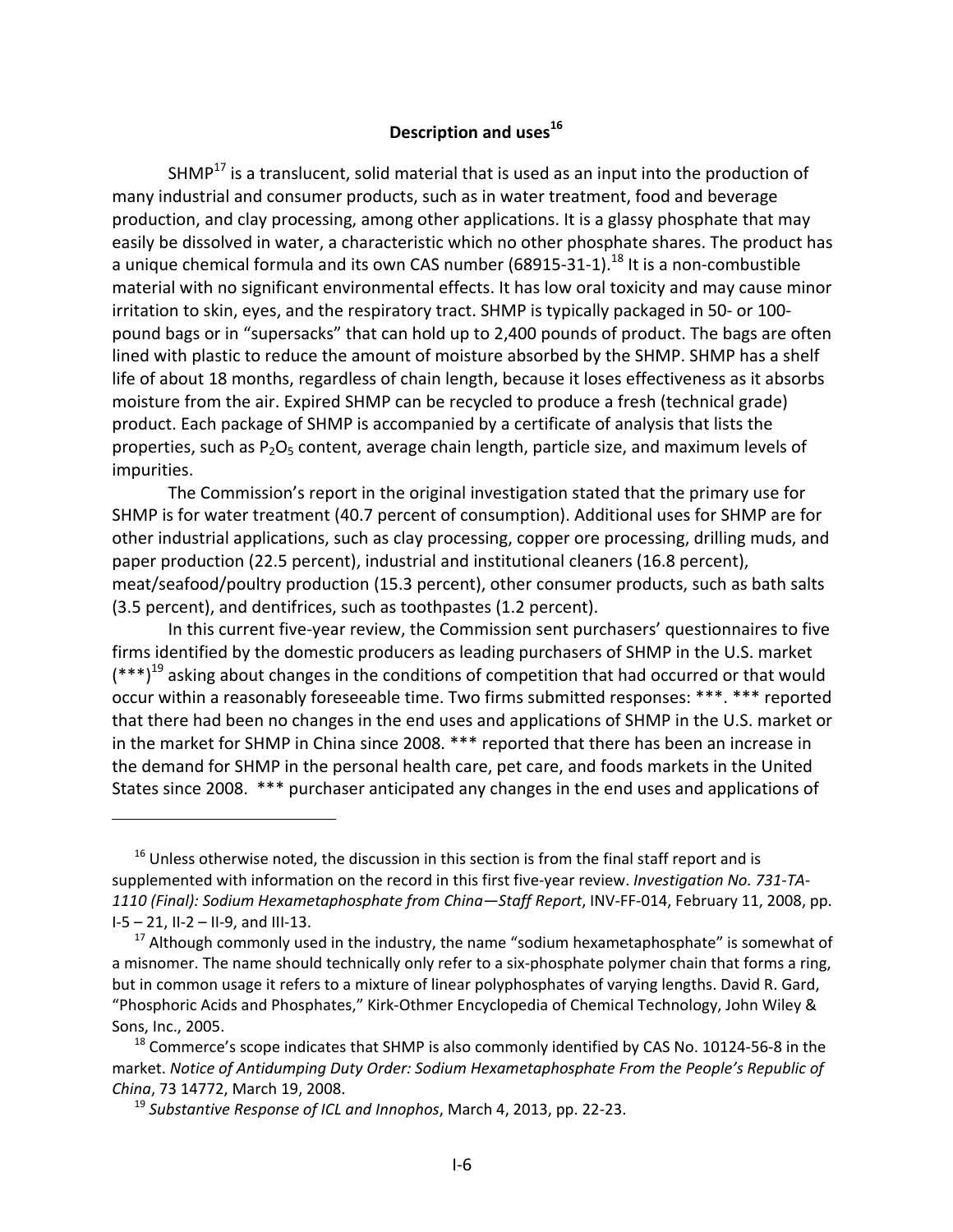SHMP in the U.S. market or in the market for SHMP in China within a reasonably foreseeable time.

SHMP can generally be differentiated by four characteristics: grade, chain length designation,  $P_2O_5$  content, and particle size. Table I-2 presents information on the types and certain characteristics of SHMP used for various applications.

| <b>Market</b>           | <b>Regular chain</b>      | Long chain             |  |
|-------------------------|---------------------------|------------------------|--|
|                         |                           | Food grade             |  |
| Meat/poultry/seafood    | Moderate use              | Some use               |  |
| Beverage                | Some use                  | Moderate use           |  |
| Dairy                   | Primary chain length used | --                     |  |
| Dental                  | Some use                  | Moderate use           |  |
|                         |                           | <b>Technical grade</b> |  |
| Water treatment         | Primary chain length used |                        |  |
| Paper (clay dispersion) | Primary chain length used | Some use               |  |
| Cleaning                | Primary chain length used | --                     |  |
| Pet food                | Primary chain length used |                        |  |

#### **Table I-2 SHMP: Applications by product type**

*Source: Investigation No. 731-TA-1110 (Final): Sodium Hexametaphosphate from China—Staff Report*, INV-FF-014, February 11, 2008, table I-3.

## **Grades of SHMP**

There are two general grade designations for SHMP: food grade and technical grade. U.S. customers typically require an Underwriters Laboratories Certificate (UL/NSF60) insuring water treatment quality for both grades of SHMP.

## *Food grade*

Food grade SHMP must meet certain requirements that are not applicable to technical grade SHMP. For example, food grade SHMP must meet the requirements of the Food Chemicals Codex ("FCC"), which specifies the maximum amounts of possibly toxic contaminants in SHMP, such as arsenic, lead, fluoride, and insoluble material. The FCC also requires a relatively narrow pH range for food grade SHMP. U.S. customers may also specify that food grade SHMP be certified to kosher standards verified by the Orthodox Union. Furthermore, food grade SHMP is required to meet stricter standards for quality and purity than technical grade SHMP by requiring the adherence of production to the standards of Good Manufacturing Practices ("GMP") of the U.S. Food and Drug Administration, which are designed to reduce the risk of contaminants in food products.

Food grade SHMP is used in a variety of beverages, dairy and meat products, and dental applications (toothpaste, mouth rinses, and whiteners). In fruit juices, juice-based drinks, sport drinks, ready‐to‐drink teas, and carbonated beverages, SHMP helps to enhance flavors, extend shelf life, and improve clarity and carbonation. In dairy‐based beverages, SHMP protects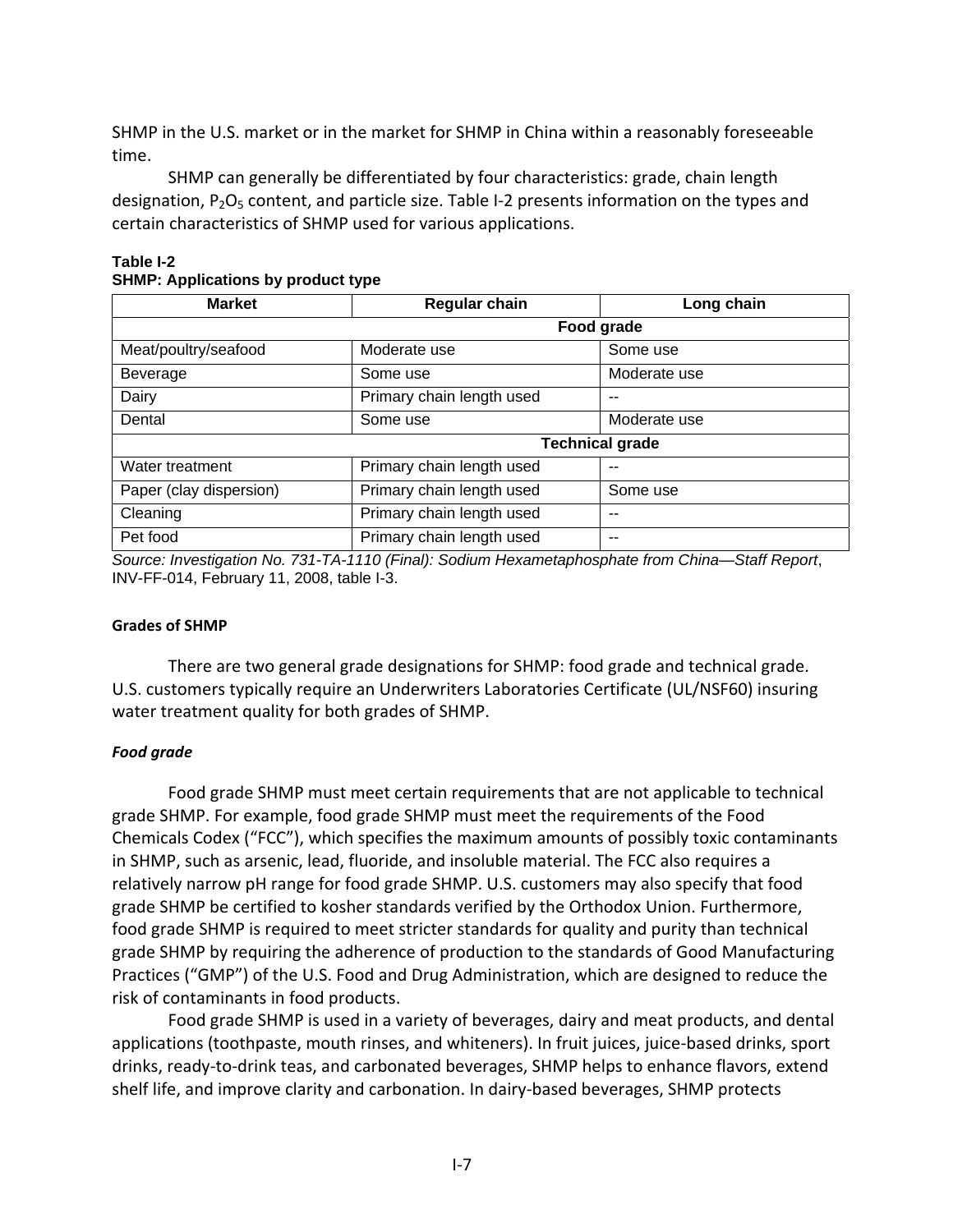proteins and disperses solids. Food grade SHMP is also used to provide protein stabilization and flavor enhancement in dairy-based foams and processed cheese. In the processing of meats, seafood, and poultry, SHMP is used with other sodium phosphates to retain moisture, enhance flavor, and increase shelf life. In dental care products, SHMP removes calcium from stains on teeth, which allows the protein and carbohydrate components of stains to be removed more easily.

The Commission's report in the original investigation stated that both domestic sources and U.S. importers from China shipped food grade SHMP in various chain lengths to U.S. customers. About \*\*\* of U.S. shipments of domestically produced SHMP and Chinese‐produced SHMP consisted of food grade product at the end of the period examined during the Commission's original investigation.

## *Technical grade*

Technical grade SHMP is used in water treatment, personal care products (e.g., Calgon<sup>®</sup>), pet food, and other industrial applications, such as clay (kaoling) processing, drilling fluids, and cleaning products. When added to a municipal or industrial water system, SHMP helps to reduce scale formation, corrosion, lead copper leaching, and biofilm formation in pipes and other equipment. SHMP added to potable water sequesters certain metal oxides, thereby eliminating objectionable colors from the water. It is used in canned pet foods for protein stabilization and moisture retention and in dry pet foods to reduce tartar buildup on pets' teeth. In clay processing and drilling fluids, SHMP sequesters metal ions in clay slurries and drilling fluids that would otherwise cause clay particles to stick together and form clumps. By eliminating these clumps, SHMP improves the flow properties of the clay slurries and drilling fluid and eases the handling of these fluids. SHMP is added to some industrial cleaners such as the ones used to clean the exteriors of transportation vehicles, particularly trucks and buses. In bath salts, SHMP helps to soften the water and adjust pH. The use of SHMP in bath salts is the source of one of its common names, Calgon®.

Similar to food grade SHMP, both domestic sources and U.S. importers from China shipped technical grade SHMP in various chain lengths to U.S. customers during the period examined in the original investigation. The Commission reported during the original investigation that technical grade (average chain length 9‐16) comprised \*\*\* category for domestically produced SHMP while \*\*\* subject merchandise fell into the technical grade (average chain length 17‐26) category during the period examined.

## **Chain length**

SHMP consists of chains of repeating phosphate units, which have negative charges, and positively charged sodium ions. The chemical formula for SHMP can be written as Na<sub>n+2</sub>+P<sub>n</sub>O<sub>3n+1</sub>, where different values of *n* represent phosphate chains of different lengths. For example, *n* = 10 is a polyphosphate consisting of 12 sodium (Na) atoms, 10 phosphorus (P) atoms, and 31 oxygen (O) atoms. Commercial SHMP comprises various lengths of polyphosphate chains with values of *n* ranging from 5 to 20 or higher. In the market, SHMP is often designated as either "regular chain" or "long chain." Regular chain SHMP consists of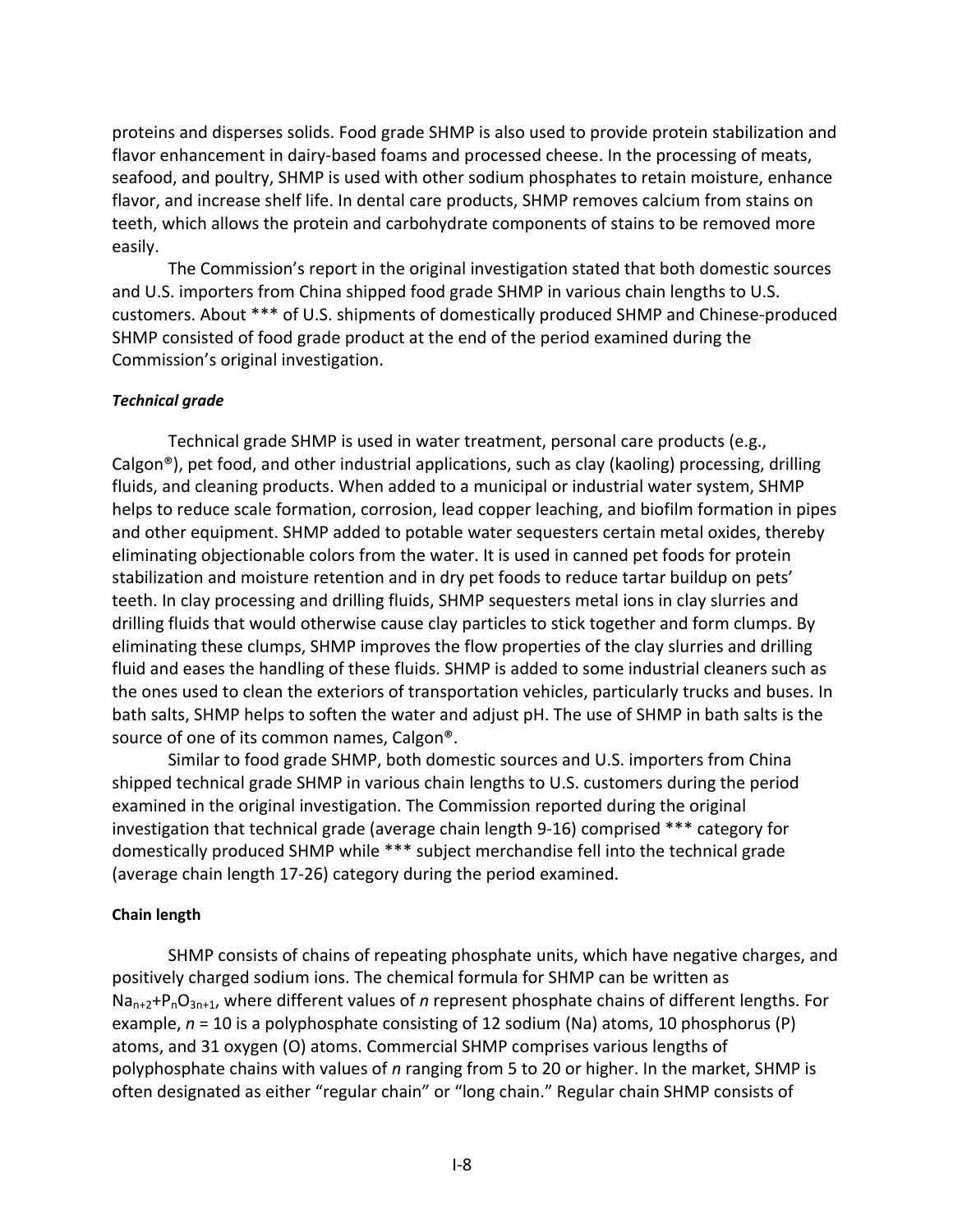approximately 10 links per molecule, whereas long chain consists of about 20 links per molecule. The Commission's report in the original investigation stated that Chinese‐ manufactured SHMP was typically in chain lengths of 17 to 26 links compared to available U.S. product of 9 to 16 chain length.

Different customers may specify different chain‐length SHMP based on the end use and specific chemical formula required. Most customers specify one or the other, but some will purchase SHMP from either chain range.<sup>20</sup> Long chain SHMP is typically used in beverage, dental, and some meat and clay mining applications. Regular chain SHMP is typically used in more industrial applications, as well as some meat, beverage, and dental applications. Although both regular and long chain SHMP may be used in beverage applications, some beverage producers prefer to use long chain SHMP because it increases the shelf life of their product compared to regular chain SHMP.

#### **P2O5 content**

The  $P_2O_5$  content for SHMP is closely related to the chain length designation.<sup>21</sup> Higher  $P_2O_5$  content corresponds to a longer average polyphosphate chain length. Therefore, product designated as long chain SHMP will have a higher percentage of  $P_2O_5$  content than regular chain SHMP. The  $P_2O_5$  content of SHMP can vary from 60 percent to approximately 71 percent.  $P_2O_5$ content is also related to the pH of SHMP, with lower  $P_2O_5$  content corresponding to higher pH.

#### **Particle sizes of SHMP**

SHMP is produced in different particle sizes: glass, granular, and powder. Glass particle size SHMP typically has particles that are one-half of an inch in length and width and one-eighth of an inch in thickness. Granular SHMP typically has particles with diameters that are between 149 and 841 microns, whereas the particles of SHMP powder are mostly less than 149 microns in diameter.<sup>22</sup> SHMP can also be sold in the form of an aqueous solution. The Commission's report in the original investigation stated that particle size is an important purchasing factor in that purchasers tend to prefer granular SHMP, as opposed to powdered SHMP, because it flows better in their processes.

 $20$  In the original investigation, purchasers were asked about the importance of chain length in their requirements for SHMP. For some purchasers, chain length did not matter. For others, chain length was of critical importance. Some purchasers noted that chain length can be a critical factor in purchasing decisions in that the substitution of alternative lengths requires the adjustment of formulas used to produce the end products.

 $21$  P<sub>2</sub>O<sub>5</sub> content is usually specified as a percentage of the total weight of the sample that is attributable to groups of two phosphorus (P) atoms and five oxygen (O) atoms.

 $22$  At least 60 percent of powdered SHMP will pass through 100 mesh while no more than 20 percent of crushed product will pass through 80 mesh.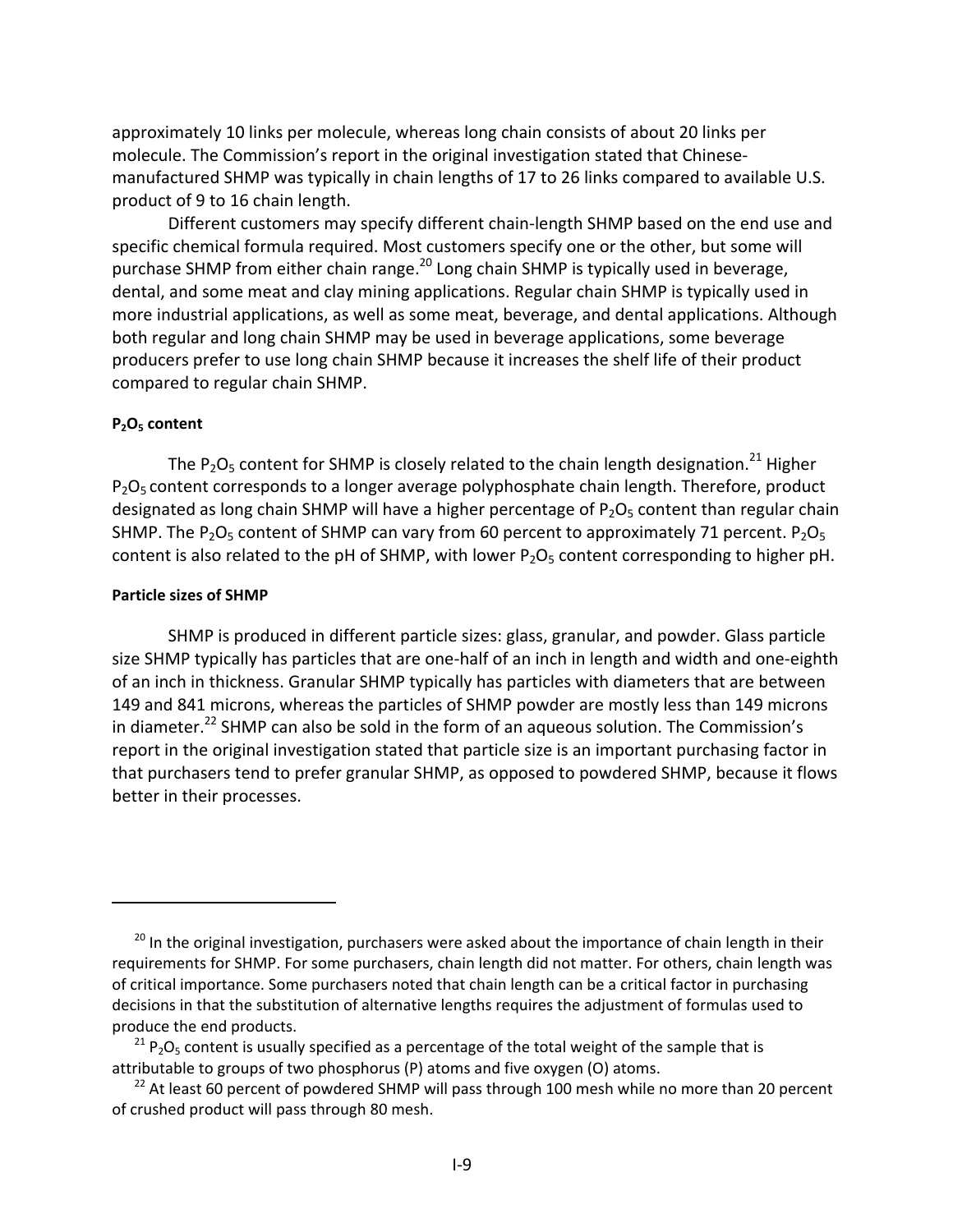#### **Excluded SHMP blends**

SHMP imported in a blend with materials where SHMP accounts for less than 50 percent by volume of the finished product is excluded from the scope of the order. Blends of SHMP and other phosphates (commonly sodium tripolyphosphate, sodium acid pyrophosphate, and tetrasodium pyrophosphate) are used in meat, seafood, and poultry processing to improve the color, yield, texture, and flavor. The physical characteristics, performance, and uses of the blends are not the same as those for SHMP. The Commission's report in the original investigation stated that although SHMP blends were primarily produced by the end users of SHMP, both domestic producers offered phosphate blends where SHMP accounted for 10 to 20 percent of the volume of the blend. The blends that were mixed by the domestic producers were prepared on equipment other than that used to make SHMP. There was no indication that there were any U.S. imports of similar blends from China during the original investigation.

# **Production process**<sup>23</sup>

The production of SHMP is an energy-intensive process that typically uses wet phosphoric acid and soda ash, or caustic soda, as raw materials.<sup>24</sup> The raw materials are mixed to form a slurry of monosodium orthophosphate, which is then fed into a furnace. Natural gas is used to heat the furnace to a temperature between 800 and 1,100 degrees Celsius. In the furnace, water is boiled off and the monosodium orthophosphate reacts to form molten SHMP, which is removed from the furnace and quickly solidifies into a glassy sheet as it cools. The sheet of solid SHMP is broken into large chunks, which are further milled to produce the granular and powdered products.

Production of SHMP in the United States is a highly automated process. The Commission's report in the original investigation stated that SHMP is manufactured in the United States \*\*\*. Both of the domestic producers also reported the manufacture of SHMP blends in the original investigation, although they reported that the actual blending does not occur on the equipment that is used in the manufacture of SHMP.

Both technical grade SHMP and food grade SHMP can be produced on the same equipment, although food grade SHMP costs a little more to make than technical grade SHMP because of increased costs associated with extra lab analysis, storage of samples, and other administrative costs. The Commission's report in the original investigation stated that food grade SHMP costs \$\*\*\* per metric ton more to manufacture than technical grade SHMP. Innophos \*\*\* and ICL \*\*\*.

 $23$  Unless otherwise noted, the discussion in this section is from the final staff report and is supplemented with information on the record in this first five‐year review. *Investigation No. 731‐TA‐ 1110 (Final): Sodium Hexametaphosphate from China—Staff Report*, INV‐FF‐014, February 11, 2008, pp. I‐14 – I‐15, I‐19, II‐2, III‐14, V‐1, and VI‐8, and table I‐1.

 $24$  The Commission's report in the original investigation stated that raw material costs accounted for approximately \*\*\* percent of the cost of goods sold for domestic producers in 2006.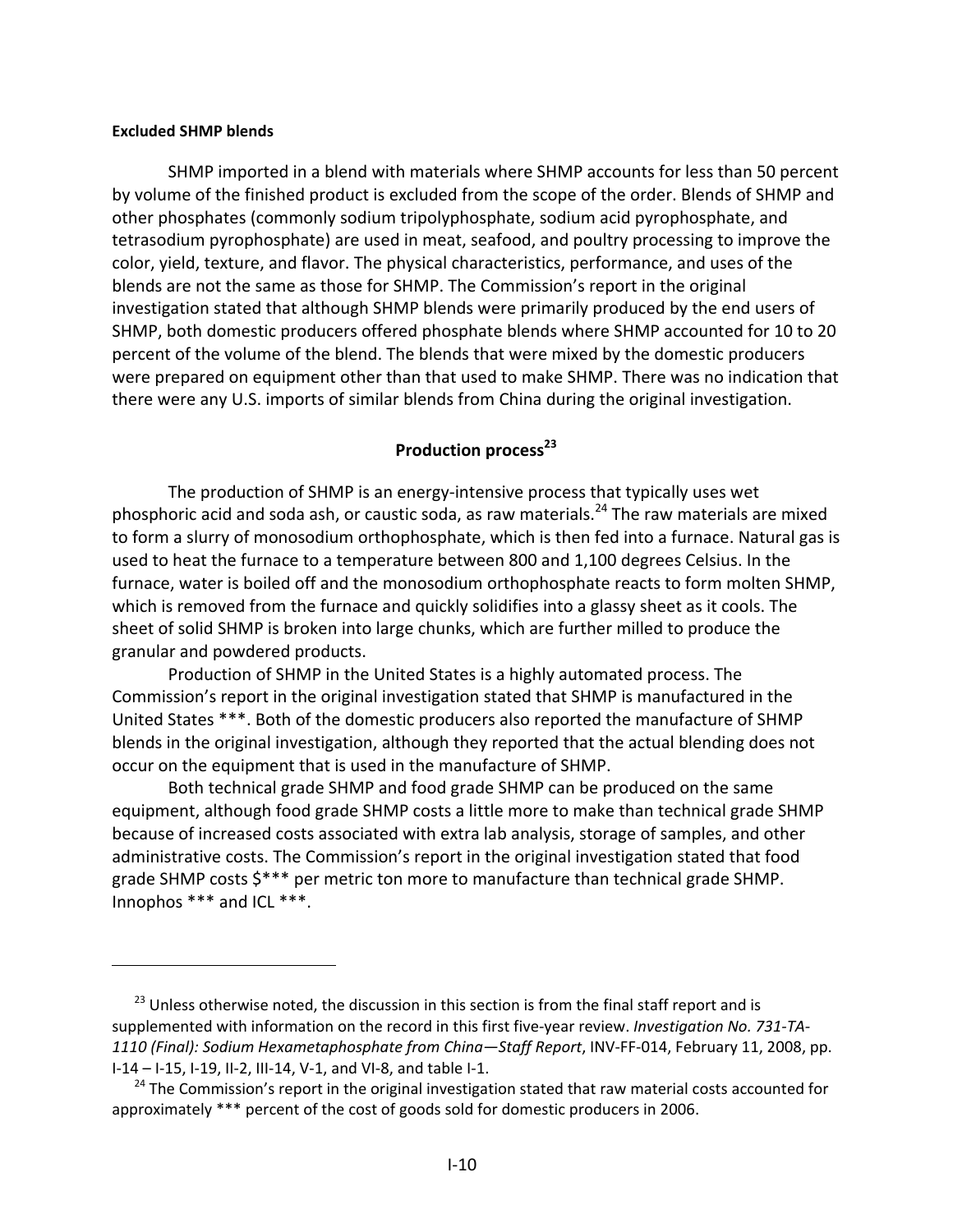Both regular chain and long chain SHMP was produced on the same equipment in the United States during the original investigation. Domestic producers and producers in China also reported that the basic process for producing different chain lengths was the same. To produce the long chain product, the ratio of soda ash to phosphoric acid that is fed to the furnace is adjusted and the length of time that molten SHMP remains in the furnace is increased by about five percent. Given the longer time that the long chain SHMP must remain in the furnace, the energy cost per unit of production is higher for the long chain product and, therefore, it sells for a higher price. The Commission's report in the original investigation stated that the domestic producers' cost to produce long chain SHMP cost  $$***$  per metric ton more than regular chain SHMP.

The purchasers that responded to the Commission's survey in this current five‐year review reported that there have not been any changes in technology, production methods, or development efforts to produce SHMP that have affected the availability of SHMP in the U.S. market or in the market for SHMP in China since 2008. Further, they responded that they did not anticipate any such changes within a reasonably foreseeable time. \*\*\* reported that the only production change that has occurred that has affected the availability of SHMP in the market since 2008 is that industrial phosphate producers worldwide have shifted their focus to sodium and calcium specialty phosphates, as large customers like \*\*\* began to eliminate sodium tripolyphosphate ("STPP") from consumer dish detergents based on changes in environmental law.25

## **Interchangeability and customer and producer perceptions<sup>26</sup>**

The Commission's report in the original investigation stated that end users generally do not substitute SHMP for other phosphates or replace other phosphates with SHMP. Producers and importers were asked what other products may be substitutes for SHMP. \*\*\* replied that there were no substitutes for SHMP that provided the same chelation, solubility, and dispersion, and most importers replied that no substitutes existed. Six purchasers reported the existence of several possible (at least partial) substitutes, including sodium acid pyrophosphate and calcium chloride (for pH adjustment and water binding). U.S. producers, importers, and

<sup>&</sup>lt;sup>25</sup> The domestic producers indicated in their response to the Commission's notice of institution in this current five-year review that China currently supplies STPP and SAPP to a variety of U.S. consignees (e.g., Brenntag, Univar, Wego) and other chemical distributors. They noted that production of STPP and SAPP involves the same raw materials as the production of SHMP and differs in the manufacturing process only in the use of a high‐temperature furnace for SHMP that is not required for STPP or SAPP production. The domestic producers argued that Chinese producers continue to supply U.S. imports of other sodium phosphates and that the importers of these products would provide immediate access to the U.S. market for Chinese SHMP. *Substantive Response of ICL and Innophos*, March 4, 2013, pp. 19‐20.

<sup>&</sup>lt;sup>26</sup> Unless otherwise noted, the discussion in this section is from the final staff report and is supplemented with information on the record in this first five‐year review. *Investigation No. 731‐TA‐ 1110 (Final): Sodium Hexametaphosphate from China—Staff Report*, INV‐FF‐014, February 11, 2008, pp. II‐3, II‐10 – II‐11 and II‐14, and table I‐1.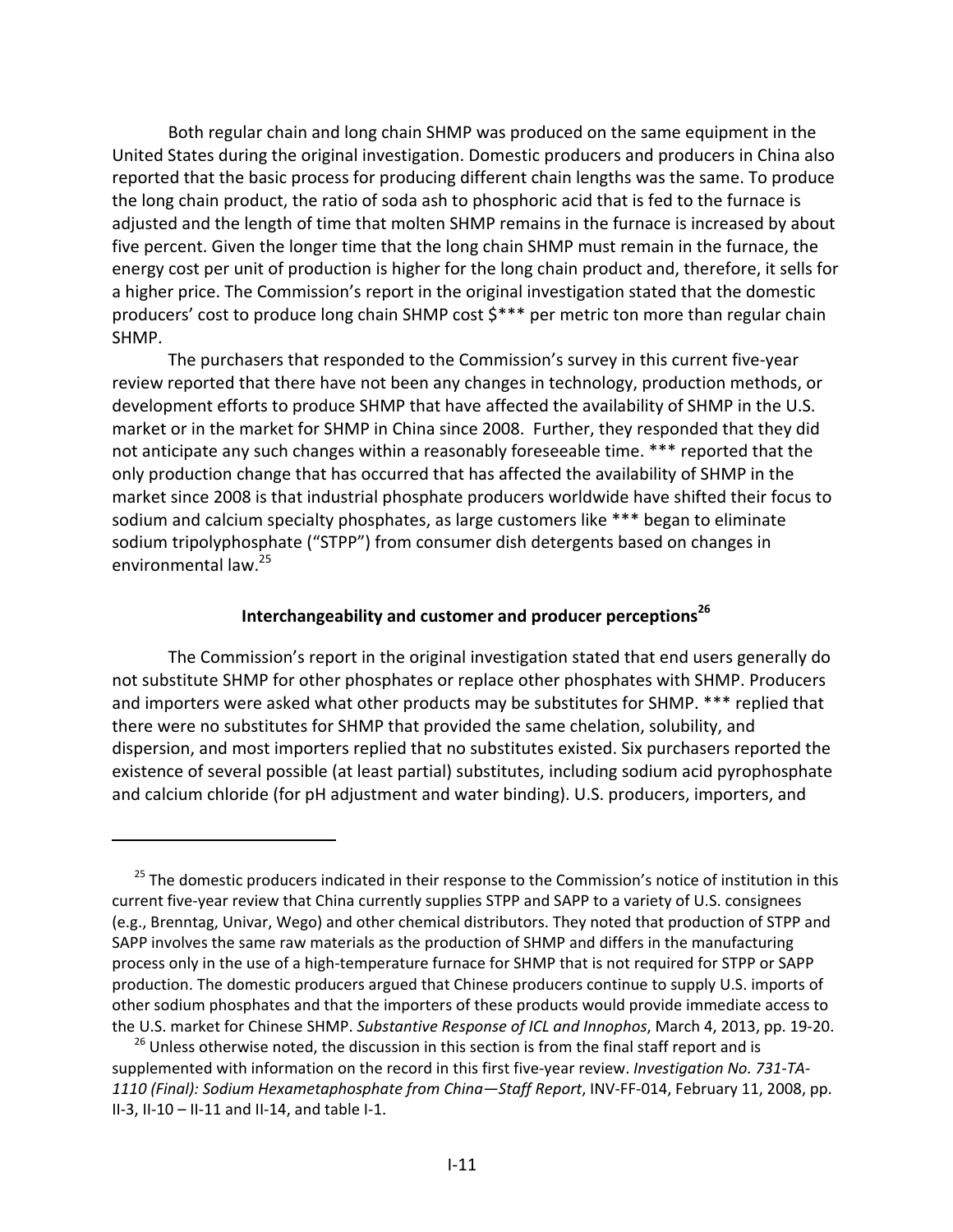purchasers reported in the Commission's original investigation somewhat comparable views regarding the issue of interchangeability of SHMP from various sources. The large majority of each group noted that SHMP from the United States, China, and other countries was always or frequently interchangeable.

The purchasers that responded to the Commission's survey in this current five‐year review reported that there have been no changes in the existence and availability of substitute products for SHMP in the U.S. market or in the market for SHMP in China since 2008, nor do they anticipate any such changes within a reasonably foreseeable time. The domestic interested parties noted in their response to the Commission's notice of institution that now, as during the original period of investigation, "the U.S. product, the subject imports and the non‐ subject imports are frequently or always comparable." They also noted that SHMP is a commodity chemical that trades on the basis of a Certificate of Analysis and that few substitutes for SHMP have emerged since the original investigation, with SHMP customers continuing to specify SHMP for their end uses. However, the domestic interested parties further reported that a small volume of imports of mixtures or blends that include less than 50 percent SHMP (by volume), which are explicitly outside the scope of the order, are typically used in clay field applications, where end users are able to use a blended sodium phosphate product.<sup>27</sup>

## **Channels of distribution**

In the original investigation, SHMP was sold by domestic producers ICL and Innophos to end users as well as to distributors, whereas most importers were reported to be distributors of the imported items. Between \*\*\* and \*\*\* percent of imports of SHMP from China were sold to end users during the period examined in the original investigation, compared with between \*\*\* and \*\*\* percent of domestically produced SHMP.<sup>28</sup>

The domestic producers noted in their response to the Commission's notice of institution in this first five‐year review of the order that with respect to the supply of SHMP, the most important factor affecting the U.S. market has been the near withdrawal of Chinese SHMP as a result of the antidumping duty order. They argued, however, despite the near absence of Chinese SHMP in the U.S. market, Chinese producers have maintained strong ties to U.S. customers and currently have well‐established channels of distribution. In fact, they reported that Chinese SHMP producers (most prominently Hubei Xingfa) are currently supplying other phosphate salts to U.S. end users and distributors of SHMP.<sup>29</sup>

<sup>27</sup> *Substantive Response of ICL and Innophos*, March 4, 2013, pp. 10‐11 and 21.

<sup>28</sup> *Investigation No. 731‐TA‐1110 (Final): Sodium Hexametaphosphate from China—Staff Report*, INV‐ FF‐014, February 11, 2008, pp. I‐22 and II‐1.

<sup>29</sup> *Substantive Response of ICL and Innophos*, March 4, 2013, pp. 16 and 23‐24.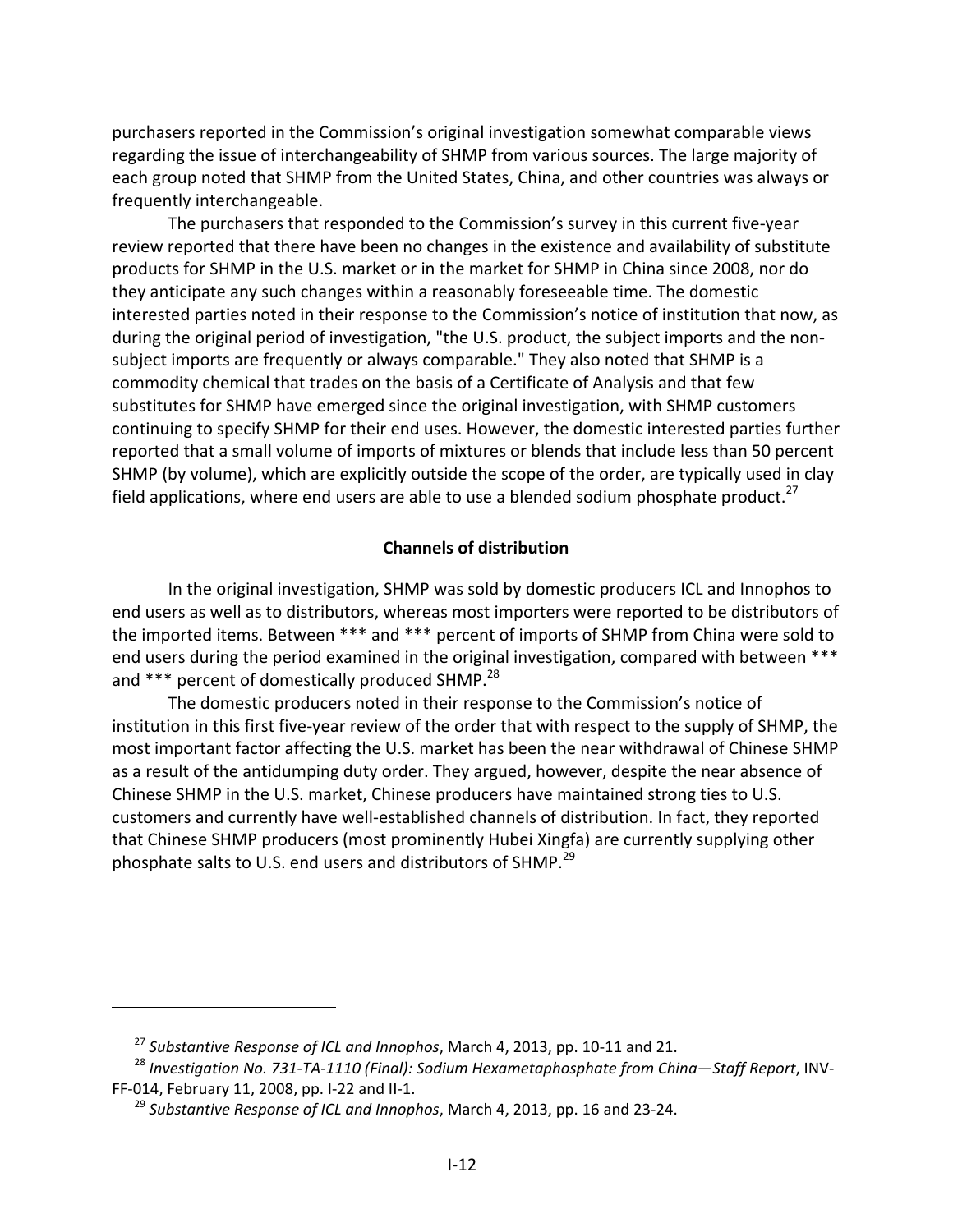# **Pricing and related information30**

In the original investigation, the Commission's report stated that \*\*\*. At that time, producer Innophos sold \*\*\* percent of its SHMP via short-term contracts, \*\*\* percent via longterm contracts, and the remainder on the spot market. ICL sold \*\*\* percent of its SHMP via short-term contracts, \*\*\* percent via long-term contracts, and \*\*\* percent on the spot market. The average duration of its long-term contracts was \*\*\* years, and the average duration of short-term contracts for \*\*\*. On a simple average basis, 49.2 percent of imported SHMP was sold via long-term contracts, 15.9 percent via short-term contracts, and 34.9 percent on the spot market. Typical long-term contracts made by importers were one year in length, although one importer had contracts of up to three years in length.

During the period examined in the original investigation, long chain SHMP typically sold for a somewhat higher price than regular chain SHMP due to higher costs of production. Likewise, it noted that food grade SHMP may have sold for a somewhat higher price than technical grade SHMP because of increased production costs associated with extra lab analysis, storage of samples, and other administrative costs. Prices for sales made to distributors were typically \*\*\* than prices to end users, based on \*\*\*. In general, SHMP prices in the United States trended upward during the period examined in the original investigation. Imported SHMP from China undersold the domestic products in 57 of 60 quarterly price comparisons during January 2004‐September 2007.

The domestic producers indicated in their response to the Commission's notice of institution in this first five‐year review of the order that they are not aware of any national or regional source of pricing data for SHMP. However, they noted that Commerce's official import statistics and the *Global Trade Atlas* provide average unit values for shipments of different grades and potentially even different polyphosphates, and argued that the average unit values may be useful in analyzing trends in the volume and price of SHMP in the U.S. and other markets.<sup>31</sup> The unit values of the domestic producers' U.S. shipments are presented in the section of this report entitled "U.S. producers' trade and financial data" (table I-4). U.S. import data are presented in the section of this report entitled "U.S. Imports" (tables I‐5 and I‐6) and certain *Global Trade Atlas* data are presented in the section of this report entitled "The Industry in China" (table I‐10).

As the average unit value data show, U.S. producers commercially shipped SHMP to the U.S. market at an average unit value of  $\frac{5***}{}$  per metric ton during 2006 as compared with  $\frac{5***}{}$ per metric ton during 2012.<sup>32</sup> SHMP produced in China was imported into the United States at

 $30$  Unless otherwise noted, the discussion in this section is from the final staff report and is supplemented with information on the record in this first five‐year review. *Investigation No. 731‐TA‐ 1110 (Final): Sodium Hexametaphosphate from China—Staff Report*, INV‐FF‐014, February 11, 2008, pp. II-3 and  $V - 2 - V - 4$ .

<sup>31</sup> *Substantive Response of ICL and Innophos*, March 4, 2013, p. 23.

<sup>32</sup> *Investigation No. 731‐TA‐1110 (Final): Sodium Hexametaphosphate from China—Staff Report*, INV‐ FF‐014, February 11, 2008, table III‐3; and *Substantive Response of ICL and Innophos*, March 4, 2013, exh. 8.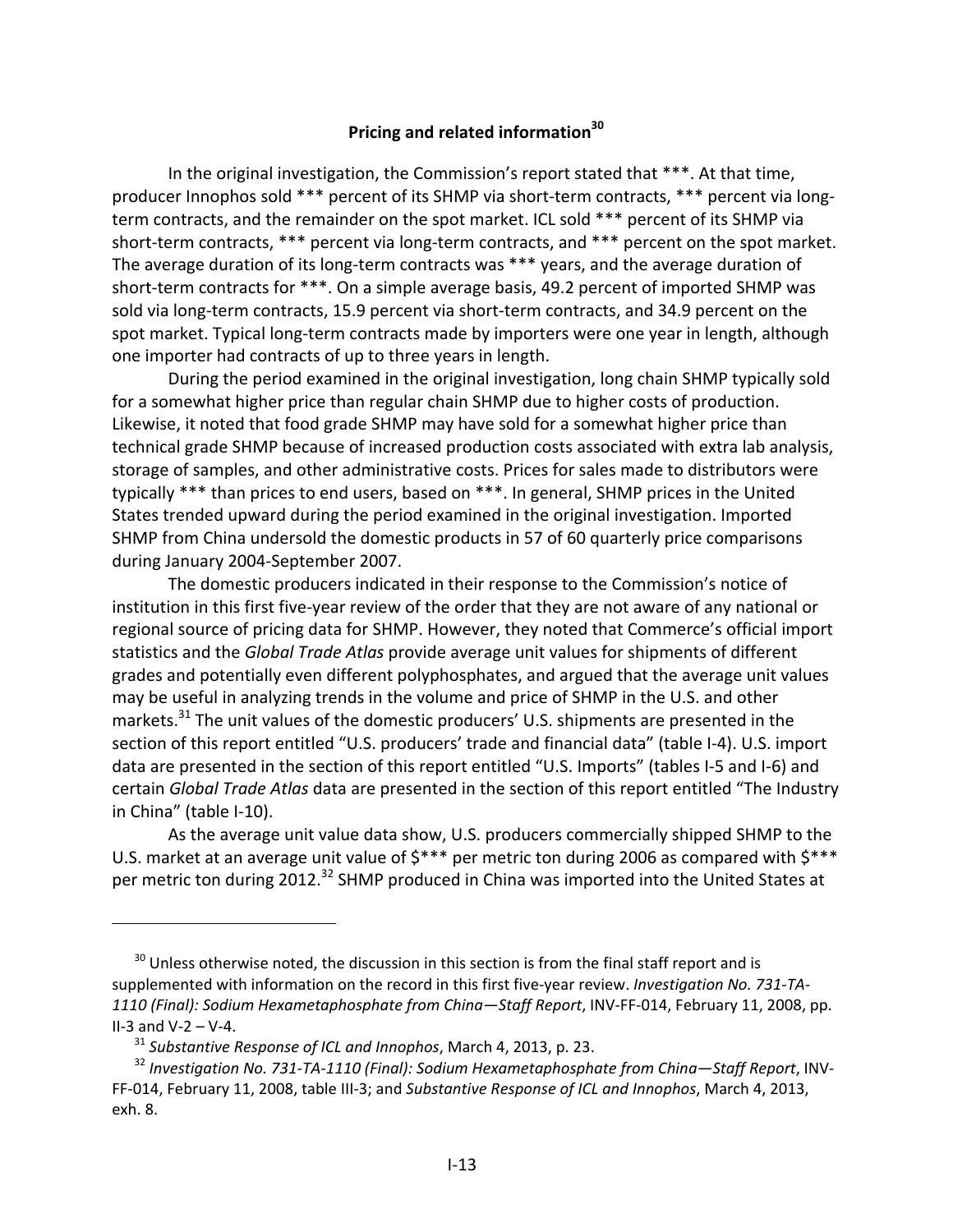an average unit value of \$\*\*\* per metric ton in 2006 compared with official U.S. import statistics of \$1,584 per metric ton in 2012.<sup>33</sup> According to *Global Trade Atlas* data, the average unit value of exports of SHMP from China to the United States in 2012 was \$1,306 per metric ton.<sup>34</sup> Official U.S. import statistics report that the average unit values of U.S. imports of polyphosphates from China are generally lower than U.S. imports of polyphosphates from other sources, except for Canada.35 The *Global Trade Atlas* data show that the average unit values reported for China's exports of SHMP to the United States were consistently higher in each annual period than the average unit values reported for China's exports to all other countries combined. $36$ 

#### **THE INDUSTRY IN THE UNITED STATES**

#### **U.S. producers**

During the original investigation, ICL (St. Louis, Missouri) and Innophos (Chicago, Illinois) supplied the Commission with information on their U.S. operations with respect to SHMP. ICL and Innophos were identified as the only U.S. manufacturers of SHMP for commercial sale during the period examined in the original investigation, although a third firm, Nalco, was reported by the Commission to have produced small volumes of SHMP for primarily internal consumption in Ellwood City, Pennsylvania.<sup>37</sup> In their joint response to the Commission's notice of institution in this first five‐year review of the antidumping duty order, ICL and Innophos indicated that they are currently the only known U.S. producers of SHMP and that they are not aware of any production or commercial sales of SHMP by Nalco since the publication of the antidumping duty order.<sup>38</sup>

<sup>&</sup>lt;sup>33</sup> As previously indicated, the HTS number under which SHMP is imported into the United States as reported in the official import statistics is a basket category that includes not only subject SHMP, but also nonsubject merchandise.

<sup>34</sup> Note that *Global Trade Atlas* export value data do not include applicable import duties. According to data published by *GTIS* (*Global Trade Atlas),* SHMP was classified by China in a basket category with other polyphosphates until 2009 (2835.39.00). In 2009, two new subheadings were created specifically for SHMP, food grade (2835.39.19) and other SHMP (2835.39.11).

 $35$  The domestic producers noted in their response that U.S. imports reported from Canada are not SHMP. *Substantive Response of ICL and Innophos*, March 4, 2013, pp. 11‐13.

<sup>36</sup> *Investigation No. 731‐TA‐1110 (Final): Sodium Hexametaphosphate from China—Staff Report*, INV‐ FF‐014, February 11, 2008, table IV‐2; official Commerce import statistics; and *GTIS, Global Trade Atlas*.

<sup>37</sup> *Investigation No. 731‐TA‐1110 (Final): Sodium Hexametaphosphate from China—Staff Report*, INV‐ FF‐014, February 11, 2008, pp. I‐3 and III‐1.

<sup>38</sup> *Substantive Response of ICL and Innophos*, March 4, 2013, p. 22. Nalco, which purchased the assets of Calgon in 1999 (including the SHMP plant in Ellwood City), produced \*\*\* of SHMP annually at the Ellwood City facility \*\*\*. The Commission's report during the original investigation stated that Nalco \*\*\*. *Investigation No. 731‐TA‐1110 (Final): Sodium Hexametaphosphate from China—Staff Report*, INV‐ FF‐014, February 11, 2008, p. III‐2.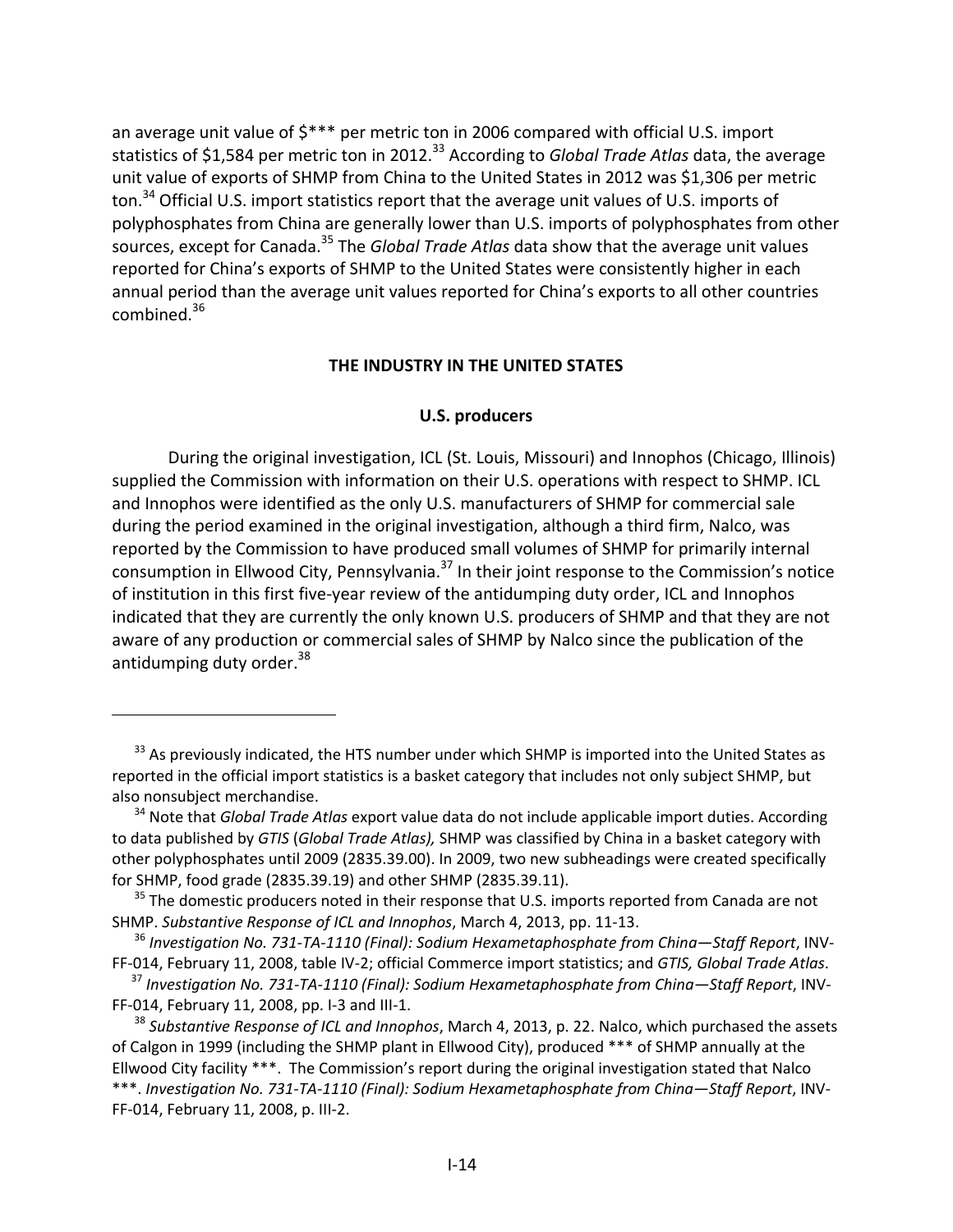Presented in table I‐3 is a list of domestic producers of SHMP, production locations, and shares of domestic production of SHMP in 2006 and 2012.

Table I‐3

SHMP: U.S. producers, U.S. production locations, and shares of reported U.S. production in 2006 and 2012

|             |                                | Share of U.S. production (percent) |       |  |
|-------------|--------------------------------|------------------------------------|-------|--|
| <b>Firm</b> | <b>Plant location</b>          | 2006                               | 2012  |  |
| ICL         | Lawrence, Kansas <sup>2</sup>  | ***                                | $***$ |  |
| Innophos    | Chicago, Illinois <sup>3</sup> | ***                                | $***$ |  |
| Nalco       | Ellwood City, Pennsylvania     | 14                                 |       |  |
| Total       |                                | 100.0                              | 100.0 |  |

<sup>1</sup> ICL is \*\*\*-percent owned by Israel Chemicals Ltd., Tel Aviv, Israel. ICL is related to BK Giulini ("BKG), a German manufacturer of SHMP.

 $<sup>2</sup>$  ICL also operates a technical center in Webster Groves, Mississippi, for research and development of</sup> food and technical grade phosphate salts and acids. Company headquarters are in St. Louis, Missouri.

<sup>3</sup> Company headquarters are in Cranbury, New Jersey.

<sup>4</sup>\*\*\*. ICL and Innophos reported that Nalco has not produced or sold SHMP in the United States since the imposition of the antidumping duty order.

*Source*: *Investigation No. 731-TA-1110 (Final): Sodium Hexametaphosphate from China—Staff Report*, INV-FF-014, February 11, 2008, table III-1; and *Substantive Response of ICL and Innophos*, March 4, 2013, exh. 8.

#### **ICL Performance Products LP**

ICL Performance Products LP ("ICL"), headquartered in St. Louis, Missouri, is a wholly owned subsidiary of Israel Chemicals Ltd. ("ICL Israel"), based in Tel Aviv, Israel. ICL Israel develops, manufactures, and markets fertilizers, industrial products, metallurgy, and performance products,<sup>39</sup> and its U.S. subsidiary contributes to the corporate market position in phosphates, phosphorus chemicals, phosphate salts, and phosphoric acid for a variety of food and technical applications. ICL provides customized products and solutions for the food, cleaning products, fire safety, coatings, electronics, paper, water treatment, construction, pharmaceutical, and footwear industries.<sup>40</sup> ICL maintains a SHMP manufacturing facility in the United States in Lawrence, Kansas.<sup>41</sup> In 2012, ICL accounted for \*\*\* percent of production of SHMP in the United States. $42$ 

ICL also has a sister company in Germany (BK Giulini GmbH) that is engaged in the production of SHMP. During the period examined in the original investigation, \*\*\*. In its

<sup>40</sup> ICL webpage, http://www.icl‐pp.com/en‐us/Company/Pages/Global‐Presence.aspx.

<sup>&</sup>lt;sup>39</sup> The Commission's report in the original investigation stated that ICL Israel does not produce SHMP in Israel. *Investigation No. 731‐TA‐1110 (Final): Sodium Hexametaphosphate from China—Staff Report*, INV‐FF‐014, February 11, 2008, p. III‐2.

<sup>41</sup> *Investigation No. 731‐TA‐1110 (Final): Sodium Hexametaphosphate from China—Staff Report*, INV‐ FF‐014, February 11, 2008, table III‐1.

<sup>42</sup> *Substantive Response of ICL and Innophos*, March 4, 2013, exh. 8.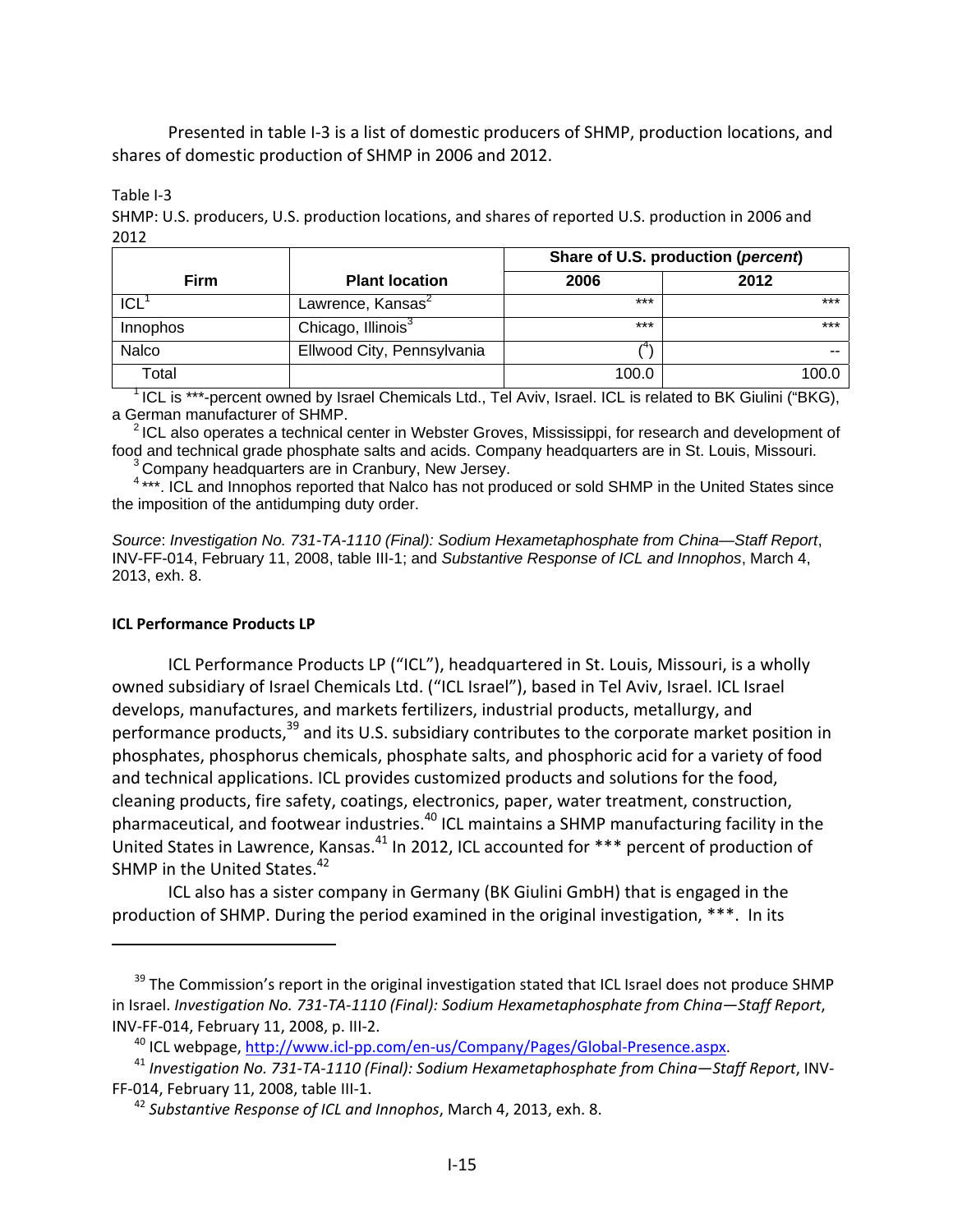response to the Commission's notice of institution in this first five‐year review, ICL indicated that it is not related to any party defined in Section 771(4)(B) of the Act (19 U.S.C. § 1677( 4)(B)). $^{43}$ 

#### **Innophos, Inc.**

Innophos, a major producer of industrial grade phosphoric acid and phosphates, is the successor to the specialty phosphates division of Rhodia, Inc. The company was established as an independent corporation in 2004 when it was acquired by Bain Capital (headquartered in Cranbury, New Jersey). Bain Capital completed the initial and secondary public offerings of the company and distributions of common stock in 2006 and 2008. In 2009, Bain Capital distributed all remaining company shares to its investors and exited ownership.<sup>44</sup>

Innophos, a publicly held company with SHMP manufacturing facilities in Chicago, Illinois, is a leading producer of specialty grade phosphate products for the food, pharmaceutical, and industrial market segments. Within those market segments, Innophos' products are used in a broad range of applications, including water, paper and metal treatment, agriculture, electronics, textiles, tablets, meat preservation, and detergents. In fiscal year 2012, Innophos generated overall global corporate annual revenues of \$862 million and employed approximately 1,300 people worldwide.<sup>45</sup> Innophos is  $***$ , accounting for  $***$  percent of 2012 production of SHMP in the United States. The producer reported \$\*\*\* in net sales of domestically produced SHMP in fiscal year 2012.<sup>46</sup>

The Commission reported in the original investigation that \*\*\*. In its response to the Commission's notice of institution in this first five‐year review, Innophos indicated that it is not related to any party defined in Section 771(4)(B) of the Act (19 U.S.C. § 1677(4)(B)).<sup>47</sup>

# **U.S. producers' trade and financial data**

The Commission requested domestic interested parties to provide certain data in their response to the notice of institution in this first five-year review of the antidumping duty order. Data reported by U.S producers of SHMP in the Commission's original investigation and in response to this current first five‐year review institution notice are presented in table I‐4. The data presented were provided by domestic producers ICL and Innophos, which accounted for essentially all domestic production of SHMP.

<sup>43</sup> *Investigation No. 731‐TA‐1110 (Final): Sodium Hexametaphosphate from China—Staff Report*, INV‐ FF‐014, February 11, 2008, p. III‐5; and *Supplemental Response of ICL and Innophos*, March 8, 2013, p. 2.

<sup>44</sup> *Investigation No. 731‐TA‐1110 (Final): Sodium Hexametaphosphate from China—Staff Report*, INV‐ FF-014, February 11, 2008, p. III-2; and Innophos webpage, http://www.innophos.com/en/aboutinnophos.

<sup>&</sup>lt;sup>45</sup> Innophos webpage, http://www.innophos.com/en/about-innophos.

<sup>46</sup> *Substantive Response of ICL and Innophos*, March 4, 2013, exh. 8.

<sup>47</sup> *Investigation No. 731‐TA‐1110 (Final): Sodium Hexametaphosphate from China—Staff Report*, INV‐ FF‐014, February 11, 2008, p. III‐5; and *Supplemental Response of ICL and Innophos*, March 8, 2013, p. 2.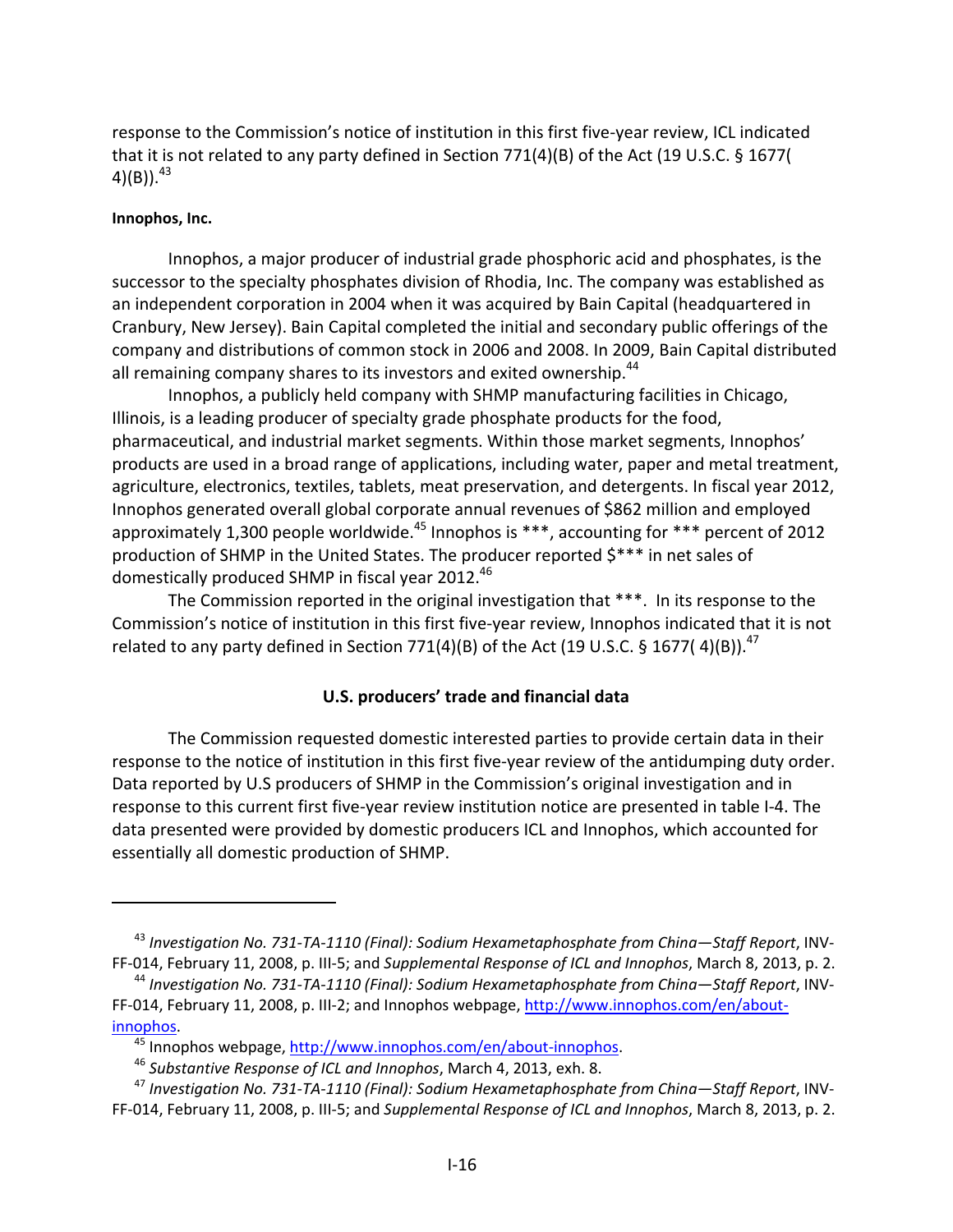**Table I-4 SHMP: U.S. producers' trade and financial data, 2004-2006, and 2012** 

**\* \* \* \* \* \* \***

The domestic interested parties providing a response to the notice of institution in this review indicated that the antidumping order has had a positive impact on both U.S. producers, with the average industry revenue for U.S. commercial shipments at  $\zeta^{***}$  per metric ton.<sup>48</sup> As shown in table I‐4, the domestic producers' combined data indicate that the domestic industry was operating at approximately \*\*\*. Although \*\*\*.

## **U.S. IMPORTS AND APPARENT CONSUMPTION**

#### **U.S. importers**

Completed importer questionnaires were submitted during the original investigation by 12 firms that accounted for the majority of U.S. imports of SHMP from China at that time. \*\*\* importing firms imported SHMP manufactured in China by Hubei Xingfa, although \*\*\*. The four largest U.S. importers of SHMP from China, in 2006, in order of magnitude were: \*\*\*. The U.S. imports of SHMP by \*\*\*, accounted for almost \*\*\* of subject U.S. imports from China in 2006. \*\*\*.49

The domestic producers identified in their joint response to the Commission's notice of institution in this current five‐year review the importers that they believe to be currently importing or have imported subject merchandise from China since 2006. In their response, they provided a listing of 27 U.S. importers of subject merchandise from China.<sup>50</sup>

## **U.S. imports**

As previously indicated, HTS statistical reporting numbers 2835.39.5000 (polyphosphates, other than sodium triphosphate (or sodium tripolyphosphate) of potassium) and 3824.90.3900 (other mixtures or blends) are basket categories that include not only subject SHMP, but also include nonsubject merchandise. For example, items imported under HTS statistical reporting number 2835.39.5000 also include nonsubject polyphosphates, such as sodium acid pyrophosphate ("SAPP"), and items imported under HTS statistical reporting number 3824.90.3900 include other nonsubject blends or mixtures.

In the final phase of the original investigation, the Commission noted that the official import statistics covering SHMP involved a basket category and made appropriate adjustments

<sup>48</sup> *Substantive Response of ICL and Innophos*, March 4, 2013, p. 16.

<sup>49</sup> *Investigation No. 731‐TA‐1110 (Final): Sodium Hexametaphosphate from China—Staff Report*, INV‐ FF‐014, February 11, 2008, pp. I‐18 – I‐19 and IV‐1 – IV‐3.

<sup>50</sup> *Substantive Response of ICL and Innophos*, March 4, 2013, exh. 11.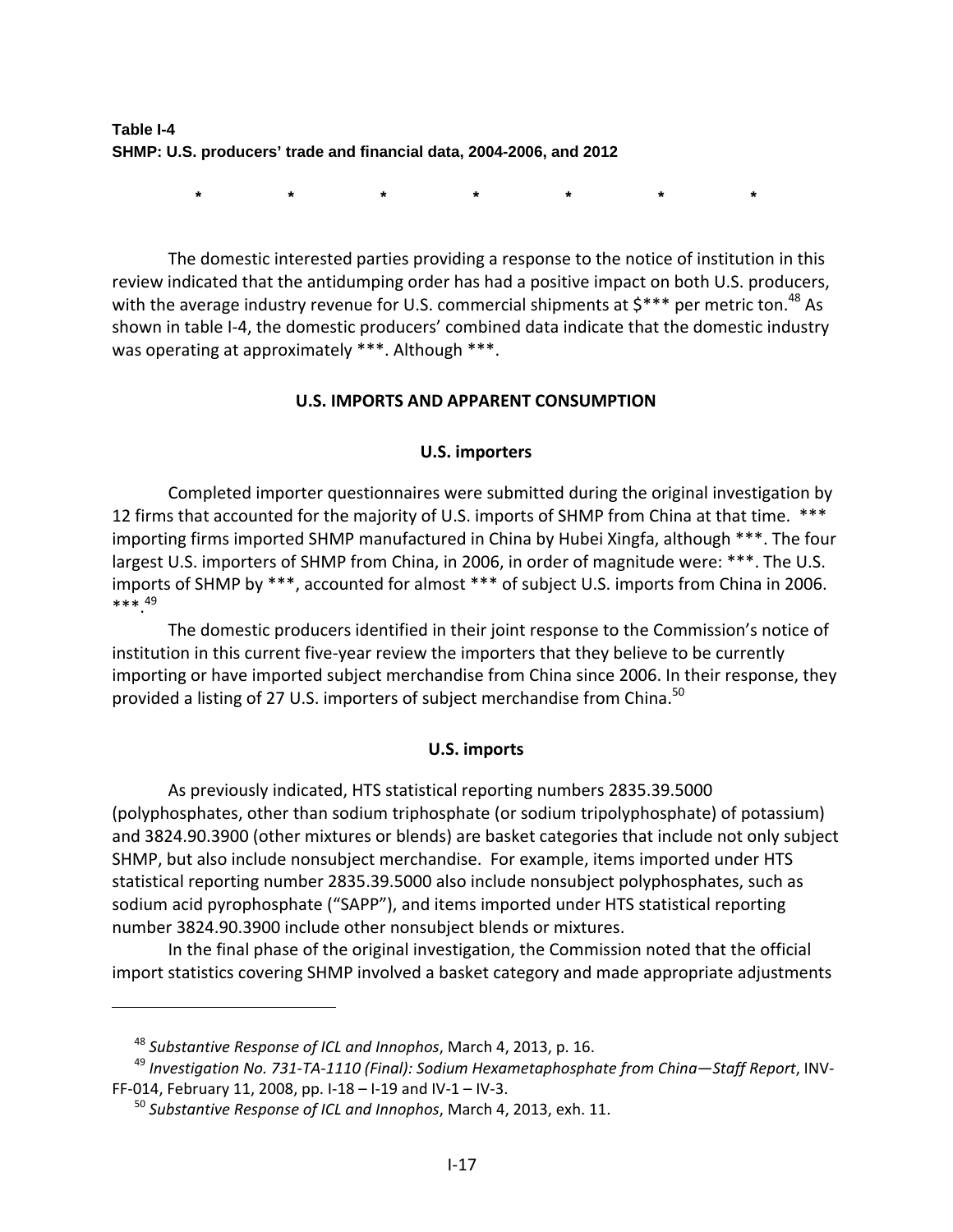to certain import data on the basis of evidence provided by the petitioners and in responses to importers' questionnaires.<sup>51</sup> Specifically, Commerce statistics were adjusted to exclude all U.S. imports from Canada, Iceland, Israel, and Taiwan because there was reportedly no production of SHMP in those countries. U.S. imports from Japan under HTS number 2835.39.5000 were found to be minimal and U.S. imports from Spain under the HTS number 2835.39.5000 were found to be of product other than SHMP (primarily ammonium polyphosphate). Commission staff further determined during the course of the original investigation that \*\*\* U.S. imports from Germany and the United Kingdom were of polyphosphate products not including SHMP. The Commission's report stated that nearly all items imported from China under HTS statistical reporting number 2835.39.5000 during the original investigation consisted of subject SHMP and that Mexico was the most significant source of SHMP from nonsubject countries at that time. Commission staff reported in the original investigation that U.S. imports from China increased 6.7 percent from 19,695 metric tons in 2004 to 21,017 metric tons in 2006. They were 41.1 percent higher during January‐September 2007 (19,132 metric tons) than reported in January‐ September 2006 (13,557 metric tons). Subject imports from China accounted for between 78.1 percent and 85.4 percent of total U.S. imports from all countries during the period examined in the original investigation. $52$ 

Official U.S. import statistics for polyphosphates, other than sodium triphosphate (sodium tripolyphosphate), (HTS statistical reporting number 2835.39.5000) for annual periods 2007-12 are presented in table I-5. $53$ 

<sup>&</sup>lt;sup>51</sup> Import data collected in the Commission's original investigation for calendar years 2004-06, January‐September 2006, and January‐September 2007 are reproduced from the original staff report and are provided for reference in appendix A. The reproduction has been unaltered and, therefore, retains the table number designated in the Commission's final staff report.

<sup>52</sup> *Investigation No. 731‐TA‐1110 (Final): Sodium Hexametaphosphate from China—Staff Report*, INV‐ FF‐014, February 11, 2008, pp. IV‐5 – IV‐7 and IV‐9 and table IV‐2.

<sup>&</sup>lt;sup>53</sup> The domestic producers noted in their response to the Commission's notice of institution that U.S. imports reported from Canada are not SHMP. In addition, they claimed that imports reported from China during 2008‐12 are nonsubject polyphosphates. *Substantive Response of ICL and Innophos*, March 4, 2013, pp. 11‐13.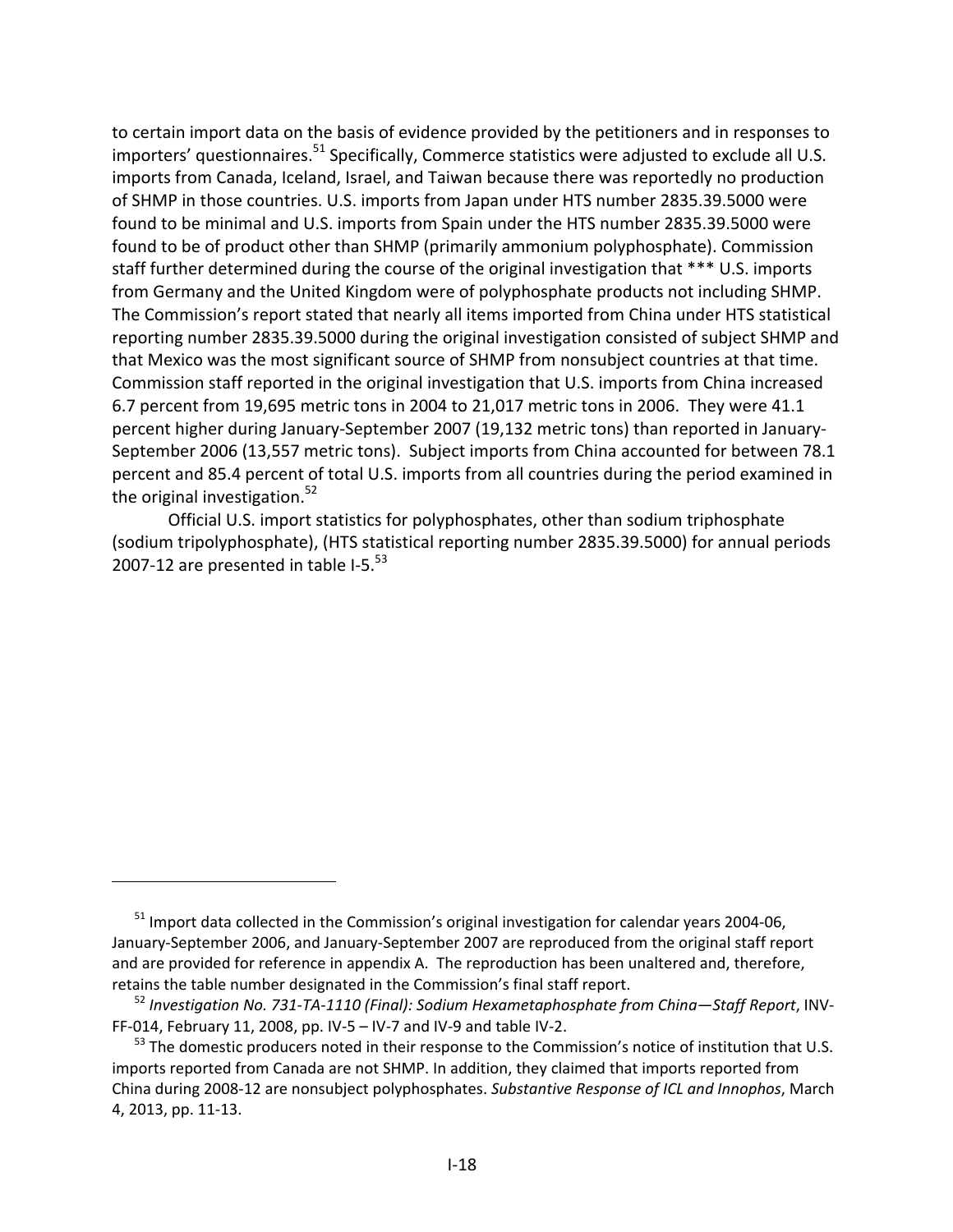#### **Table I-5**

#### **Polyphosphates (other than sodium triphosphate (sodium tripolyphosphate)): U.S. imports from all sources, 2007-12**

|                       | <b>Calendar year</b>          |                |                       |             |                  |                 |  |
|-----------------------|-------------------------------|----------------|-----------------------|-------------|------------------|-----------------|--|
| <b>Source</b>         | 2007                          | 2008           | 2009                  | 2010        | 2011             | 2012            |  |
|                       | <b>Quantity (metric tons)</b> |                |                       |             |                  |                 |  |
| China                 | 19,754                        | 4,512          | 4,921                 | 3,338       | 5,728            | 6,759           |  |
| Nonsubject countries: |                               |                |                       |             |                  |                 |  |
| Canada                | 5,093                         | 6,849          | 9,933                 | 35,825      | 55,900           | 47,598          |  |
| Thailand              | 607                           | 2,969          | 3,542                 | 5,216       | 5,909            | 5,155           |  |
| Germany               | 2,970                         | 3,929          | 2,778                 | 3,666       | 5,436            | 3,342           |  |
| Mexico                | 2,106                         | 3,896          | 4,073                 | 4,270       | 4,615            | 2,752           |  |
| Israel                | 5,072                         | 4,327          | 2,665                 | 1,904       | 2,482            | 1,968           |  |
| <b>United Kingdom</b> | $\overline{15}$               | $\overline{0}$ | 272                   | 935         | 1,828            | 1,914           |  |
| France                | 1,483                         | 399            | 586                   | 481         | 736              | 1,003           |  |
| Belgium               | 198                           | 21             | 57                    | 112         | 40               | 364             |  |
| Spain                 | 621                           | 560            | 198                   | 240         | $\overline{314}$ | $\frac{1}{343}$ |  |
| Argentina             | 0                             | 0              | 0                     | $\mathbf 0$ | 139              | 138             |  |
| All other sources     | 735                           | 375            | 525                   | 793         | 636              | 344             |  |
| Subtotal              |                               |                |                       |             |                  |                 |  |
| nonsubject            | 18,900                        | 23,325         | 24,629                | 53,441      | 78,036           | 64,922          |  |
| Total                 | 38,654                        | 27,837         | 29,551                | 56,779      | 83,763           | 71,680          |  |
|                       |                               |                | Value (1,000 dollars) |             |                  |                 |  |
| China                 | 16,934                        | 8,214          | 7,344                 | 4,904       | 9,546            | 10,704          |  |
| Nonsubject countries: |                               |                |                       |             |                  |                 |  |
| Canada                | 5,210                         | 8,109          | 12,161                | 20,630      | 41,839           | 33,474          |  |
| Thailand              | 671                           | 5,291          | 6,120                 | 7,261       | 9,206            | 9,152           |  |
| Germany               | 5,886                         | 12,027         | 8,644                 | 9,193       | 13,257           | 10,518          |  |
| Mexico                | 2,242                         | 7,768          | 7,533                 | 7,286       | 7,924            | 4,475           |  |
| Israel                | 4,397                         | 5,705          | 4,597                 | 2,536       | 3,640            | 3,011           |  |
| United Kingdom        | 27                            | 0              | 538                   | 1,712       | 3,280            | 4,090           |  |
| France                | 2,476                         | 1,079          | 1,221                 | 975         | 1,616            | 2,555           |  |
| Belgium               | 329                           | 21             | 85                    | 211         | 95               | 1,246           |  |
| Spain                 | 2,198                         | 2,402          | 893                   | 1,141       | 1,430            | 1,543           |  |
| Argentina             | $\Omega$                      | $\Omega$       | $\Omega$              | 0           | 249              | 257             |  |
| All other sources     | 1,301                         | 710            | 1,233                 | 1,817       | 1,439            | 1,024           |  |
| Subtotal              |                               |                |                       |             |                  |                 |  |
| nonsubject            | 24,738                        | 43,112         | 43,025                | 52,763      | 83,974           | 71,344          |  |
| Total                 | 41,672                        | 51,326         | 50,369                | 57,667      | 93,520           | 82,048          |  |

*Table continued on following page.*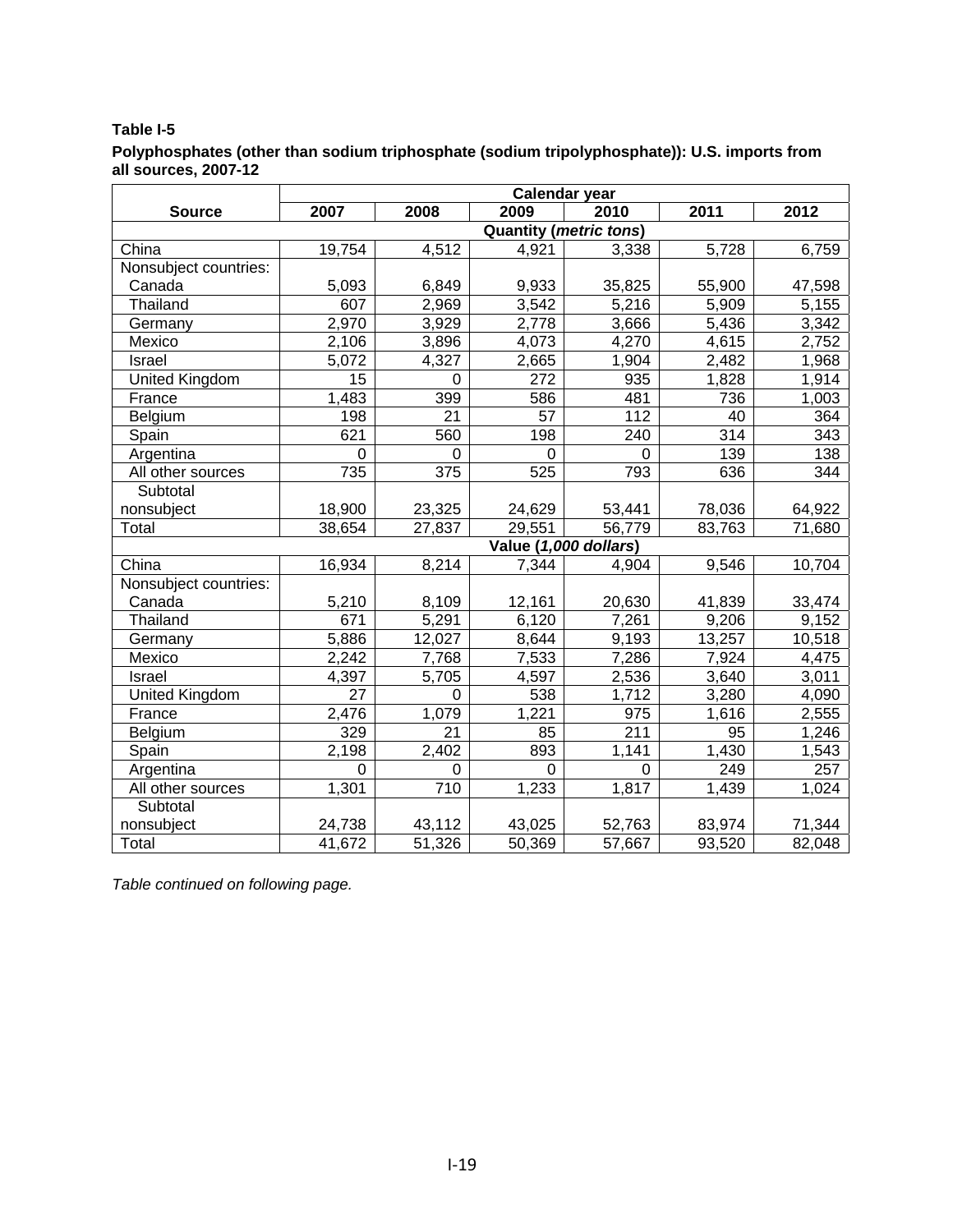#### **Table I-5--***Continued*

|                      | Polyphosphates (other than sodium triphosphate (sodium tripolyphosphate)): U.S. imports from |  |
|----------------------|----------------------------------------------------------------------------------------------|--|
| all sources, 2007-12 |                                                                                              |  |

|                       | <b>Calendar year</b> |       |                  |                                                  |                  |         |  |
|-----------------------|----------------------|-------|------------------|--------------------------------------------------|------------------|---------|--|
| <b>Source</b>         | 2007                 | 2008  | 2009             | 2010                                             | 2011             | 2012    |  |
|                       |                      |       |                  | Unit value (dollars per metric ton) <sup>1</sup> |                  |         |  |
| China                 | 857                  | 1,821 | 1,492            | 1,469                                            | 1,667            | 1,584   |  |
| Nonsubject countries: |                      |       |                  |                                                  |                  |         |  |
| Canada                | 1,023                | 1,184 | 1,224            | 576                                              | 748              | 703     |  |
| Thailand              | 1,106                | 1,782 | 1,728            | 1,392                                            | 1,558            | 1,775   |  |
| Germany               | 1,982                | 3,061 | 3,111            | 2,508                                            | 2,439            | 3,148   |  |
| Mexico                | 1,064                | 1,994 | 1,849            | 1,706                                            | 1,717            | 1,626   |  |
| Israel                | 867                  | 1,318 | 1,725            | 1,332                                            | 1,466            | 1,529   |  |
| <b>United Kingdom</b> | 1,816                | $-1$  | 1,979            | 1,830                                            | 1,794            | 2,136   |  |
| France                | 1,669                | 2,705 | 2,084            | 2,027                                            | 2,194            | 2,547   |  |
| Belgium               | 1,659                | 1,043 | 1,494            | 1,877                                            | 2,378            | 3,424   |  |
| Spain                 | 3,542                | 4,293 | 4,505            | 4,754                                            | 4,553            | 4,500   |  |
| Argentina             |                      |       |                  |                                                  | 1,795            | 1,856   |  |
| All other sources     | 1,771                | 1,893 | 2,349            | 2,293                                            | 2,262            | 2,977   |  |
| Average               |                      |       |                  |                                                  |                  |         |  |
| nonsubject            | 1,309                | 1,848 | 1,747            | 987                                              | 1,076            | 1,099   |  |
| Average all countries | 1,078                | 1,844 | 1,705            | 1,016                                            | 1,116            | 1,145   |  |
|                       |                      |       |                  | Share of quantity (percent)                      |                  |         |  |
| China                 | 51.1                 | 16.2  | 16.7             | 5.9                                              | 6.8              | 9.4     |  |
| Nonsubject countries: |                      |       |                  |                                                  |                  |         |  |
| Canada                | 13.2                 | 24.6  | 33.6             | 63.1                                             | 66.7             | 66.4    |  |
| Thailand              | 1.6                  | 10.7  | 12.0             | 9.2                                              | 7.1              | 7.2     |  |
| Germany               | 7.7                  | 14.1  | 9.4              | 6.5                                              | 6.5              | 4.7     |  |
| Mexico                | 5.4                  | 14.0  | 13.8             | 7.5                                              | $\overline{5.5}$ | 3.8     |  |
| Israel                | 13.1                 | 15.5  | 9.0              | 3.4                                              | 3.0              | 2.7     |  |
| <b>United Kingdom</b> | 0.0                  | 0.0   | 0.9              | 1.6                                              | $\overline{2.2}$ | 2.7     |  |
| France                | $\overline{3.8}$     | 1.4   | $\overline{2.0}$ | 0.8                                              | 0.9              | 1.4     |  |
| Belgium               | 0.5                  | 0.1   | $\overline{0.2}$ | $\overline{0.2}$                                 | 0.0              | 0.5     |  |
| Spain                 | 1.6                  | 2.0   | 0.7              | 0.4                                              | 0.4              | $0.5\,$ |  |
| Argentina             | 0.0                  | 0.0   | $0.0\,$          | 0.0                                              | 0.2              | 0.2     |  |
| All other sources     | $\overline{1.9}$     | 1.3   | 1.8              | 1.4                                              | 0.8              | 0.5     |  |
| Subtotal              |                      |       |                  |                                                  |                  |         |  |
| nonsubject            | 48.9                 | 83.8  | 83.3             | 94.1                                             | 93.2             | 90.6    |  |
| Total                 | 100.0                | 100.0 | 100.0            | 100.0                                            | 100.0            | 100.0   |  |

<sup>1</sup> Unit values are calculated from unrounded figures.

*Note.--*The domestic producers noted in their response that U.S. imports reported from Canada are not SHMP. In addition, they claimed that imports reported from China during 2008-12 are nonsubject polyphosphates.

*Source:* Official Commerce statistics (HTS statistical reporting number 2835.39.5000).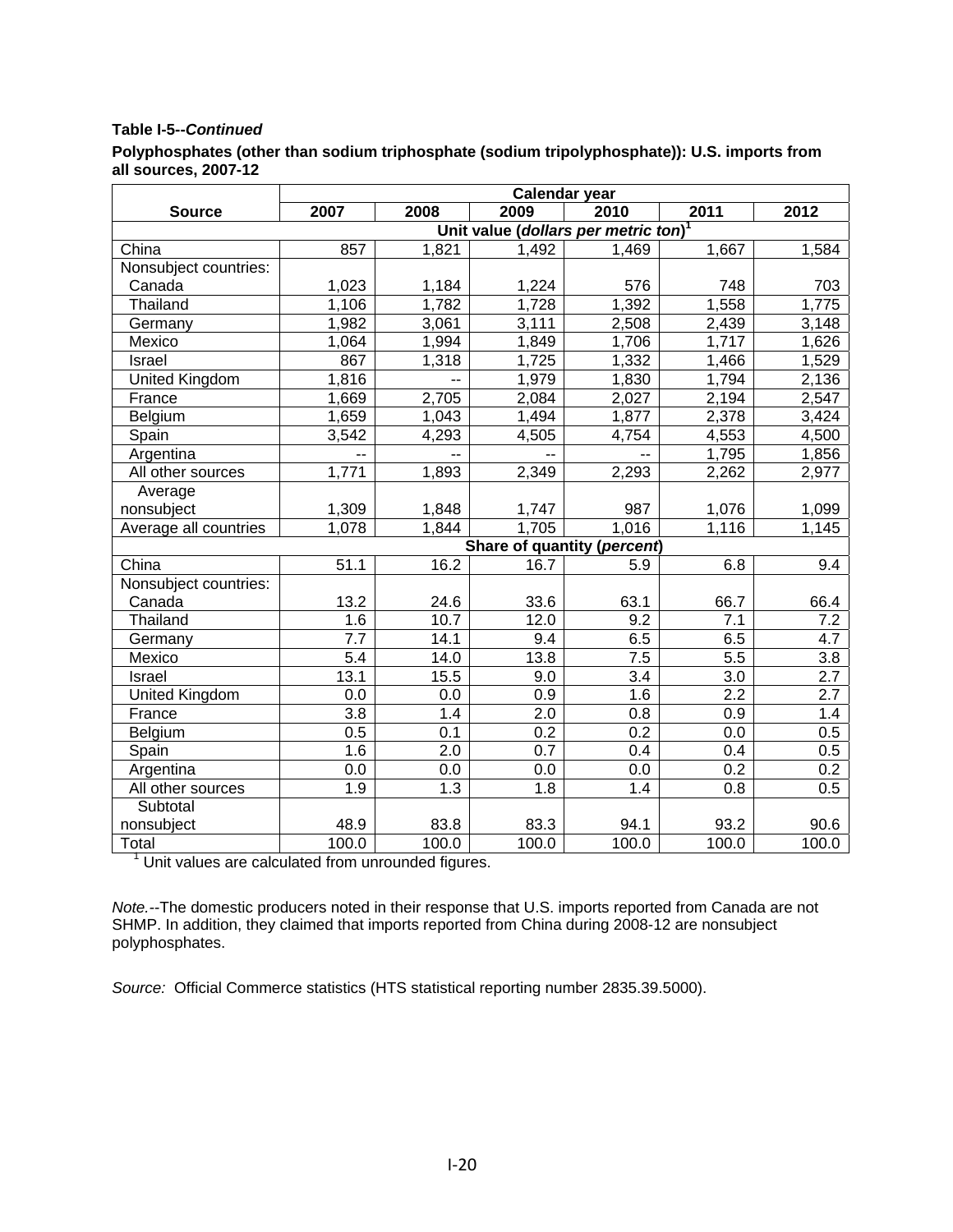Since the antidumping order went into effect in March 2008, U.S. imports of SHMP from China have declined. The U.S. import data presented show that the quantity of U.S. imports of items entering the United States from China under HTS 2835.39.5000 fell by 77.2 percent from 19,754 metric tons in 2007 to 4,512 metric tons in 2008. From 2008 through 2012, U.S. imports from China trended upward but remained at levels well below those reported in the original investigation. Overall, U.S. imports from China fell by 65.8 percent from 19,754 metric tons in 2007 to 6,759 metric tons in 2012.

The domestic producers participating in this current five-year review stated in their response to the Commission's notice of institution that "there has been a significant decline‐ indeed, the virtual exit of Chinese producers from the U.S. market."<sup>54</sup> They highlighted the fact that during the most recent administrative review of the order, covering the period March 1, 2011 through February 29, 2012, Commerce found that Chinese SHMP producers Hubei Xingfa and Norwest had no reviewable transactions of subject merchandise. The domestic producers argued that "the significant decline in imports since imposition of the order, as well as confirmed "no shipments" in the most recent review period, suggest that subject imports cannot compete in the U.S. market without dumping."<sup>55</sup> In fact, they noted that it is probable that items entered into the United States from China under HTS 2835.39.5000 during 2008‐12 are actually nonsubject polyphosphates.<sup>56</sup>

Although U.S. imports of SHMP are recorded by the official U.S. import statistics in a polyphosphates basket category, the *Global Trade Atlas* data for SHMP exported from China are specific to food grade SHMP (2835.39.11) and other SHMP (2835.39.19) from 2009 to the present. Prior to 2009, China reported SHMP to the *Global Trade Atlas* as part of a larger basket category similar to that reported by official Commerce U.S. import statistics (HTS 2835.39.5000). Mexico and Thailand are the only other countries that report external trade data to the *Global Trade Atlas* specific to SHMP. Other major SHMP‐producing countries (Australia, France, Germany, United Kingdom, and the United States) report external trade data to the *Global Trade Atlas* at the six‐digit level for polyphosphates.

Presented in table I‐6 are U.S. imports of SHMP from country sources believed to have produced SHMP during annual periods 2009‐12. Data presented for China, Mexico, and Thailand are derived from *Global Trade Atlas* export data specific to SHMP. The value data presented for China, Mexico, and Thailand may be somewhat understated for the purpose of a U.S. import data presentation because the *Global Trade Atlas* export value data do not include applicable U.S. import duties. Data presented for Australia, France, Germany, and the United Kingdom are from official U.S. import statistics for polyphosphates, other than sodium triphosphate (sodium tripolyphosphate), and therefore may be overstated.

<sup>54</sup> *Substantive Response of ICL and Innophos*, March 4, 2013, pp. 11‐15.

<sup>55</sup> *Ibid*.

<sup>56</sup> *Ibid.,* pp. 12‐13.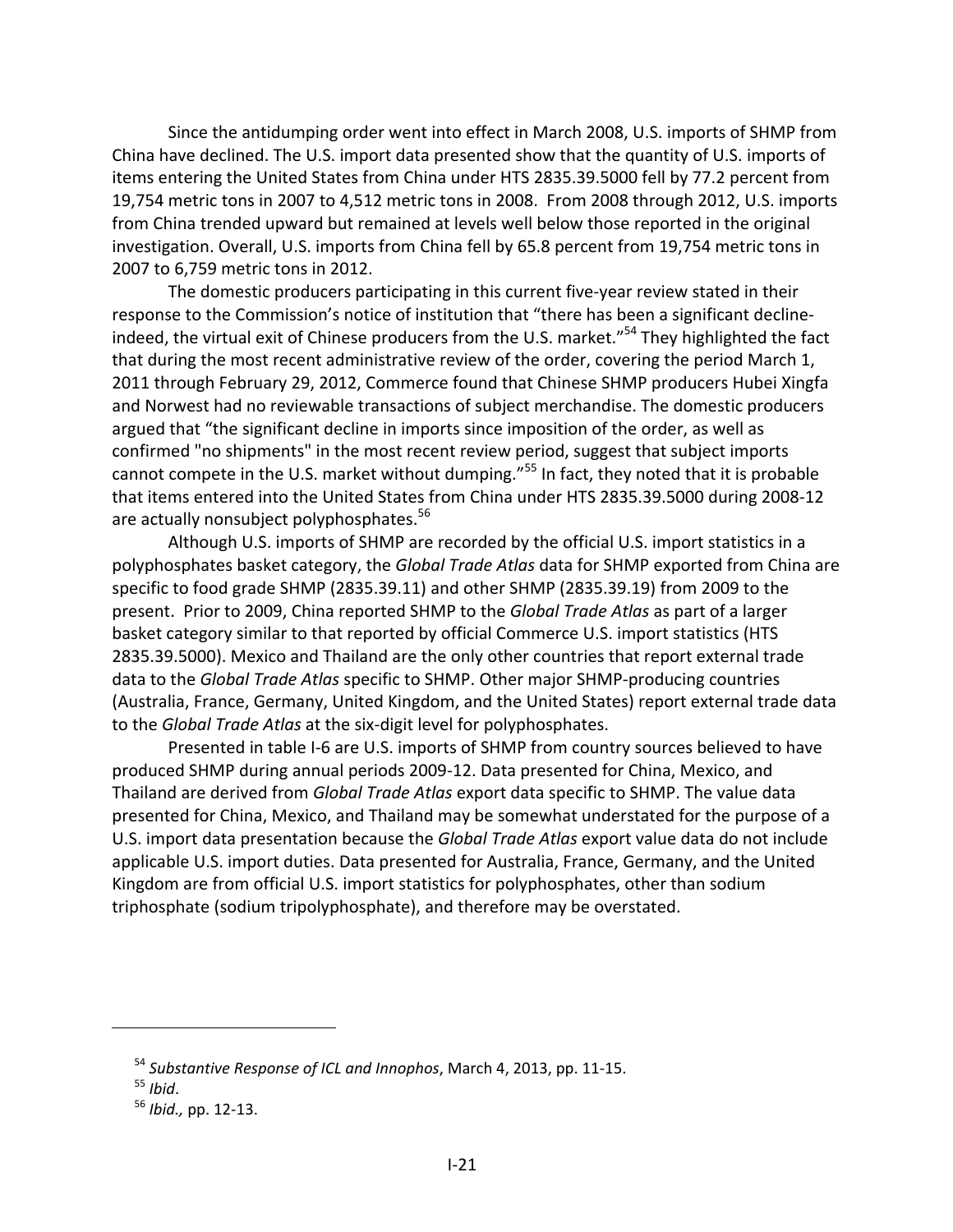**Table I-6 SHMP: U.S. imports, by sources, 2009-12** 

|                       | Calendar year |        |                               |        |  |
|-----------------------|---------------|--------|-------------------------------|--------|--|
| Source                | 2009          | 2010   | 2011                          | 2012   |  |
|                       |               |        | <b>Quantity (metric tons)</b> |        |  |
| China                 | 231           | 181    | 440                           | 160    |  |
| Nonsubject countries: |               |        |                               |        |  |
| Thailand              | 2,268         | 5,465  | 5,760                         | 5,007  |  |
| Germany               | 2,778         | 3,666  | 5,436                         | 3,342  |  |
| United Kingdom        | 272           | 935    | 1,828                         | 1,914  |  |
| Mexico                | 4,050         | 3,950  | 3,887                         | 1,770  |  |
| France                | 586           | 481    | 736                           | 1,003  |  |
| Australia             | 241           | 268    | 20                            | 17     |  |
| Subtotal nonsubject   | 10,194        | 14,764 | 17,667                        | 13,054 |  |
| Total, all imports    | 10,426        | 14,945 | 18,108                        | 13,214 |  |
|                       |               |        | Value (1,000 dollars)         |        |  |
| China                 | 303           | 190    | 551                           | 209    |  |
| Nonsubject countries: |               |        |                               |        |  |
| Thailand              | 3,153         | 7,037  | 8,304                         | 8,083  |  |
| Germany               | 8,644         | 9,193  | 13,257                        | 10,518 |  |
| <b>United Kingdom</b> | 538           | 1,712  | 3,280                         | 4,090  |  |
| Mexico                | 7,340         | 6,664  | 6,915                         | 3,416  |  |
| France                | 1,221         | 975    | 1,616                         | 2,555  |  |
| Australia             | 683           | 753    | 43                            | 38     |  |
| Subtotal nonsubject   | 21,578        | 26,334 | 33,415                        | 28,701 |  |
| Total, all imports    | 21,881        | 26,524 | 33,966                        | 28,910 |  |

*Table continued on following page.*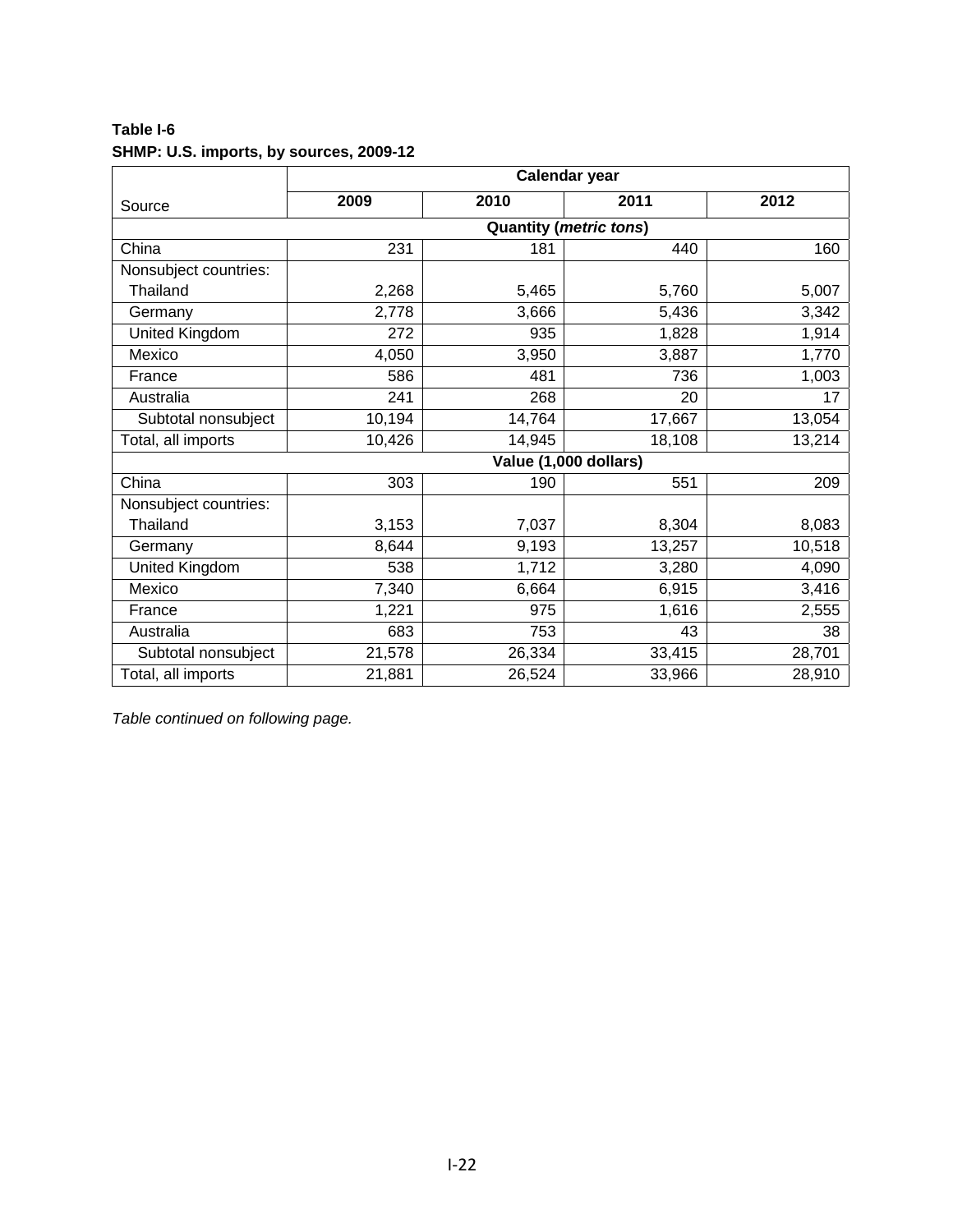**Table I-6--***Continued*  **SHMP: U.S. imports, by sources, 2009-12** 

|                       | Calendar year                                    |       |                             |       |  |  |  |  |  |
|-----------------------|--------------------------------------------------|-------|-----------------------------|-------|--|--|--|--|--|
| <b>Source</b>         | 2009                                             | 2010  | 2011                        | 2012  |  |  |  |  |  |
|                       | Unit value (dollars per metric ton) <sup>1</sup> |       |                             |       |  |  |  |  |  |
| China                 | 1,312                                            | 1,054 | 1,251                       | 1,306 |  |  |  |  |  |
| Nonsubject countries: |                                                  |       |                             |       |  |  |  |  |  |
| Thailand              | 1,390                                            | 1,288 | 1,442                       | 1,614 |  |  |  |  |  |
| Germany               | 3,111                                            | 2,508 | 2,439                       | 3,148 |  |  |  |  |  |
| United Kingdom        | 1,979                                            | 1,830 | 1,794                       | 2,136 |  |  |  |  |  |
| Mexico                | 1,812                                            | 1,687 | 1,779                       | 1,929 |  |  |  |  |  |
| France                | 2,084                                            | 2,027 | 2,194                       | 2,547 |  |  |  |  |  |
| Australia             | 2,832                                            | 2,814 | 2,152                       | 2,217 |  |  |  |  |  |
| Average nonsubject    | 2,117                                            | 1,784 | 1,891                       | 2,199 |  |  |  |  |  |
| Average all countries | 2,099                                            | 1,775 | 1,876                       | 2,188 |  |  |  |  |  |
|                       |                                                  |       | Share of quantity (percent) |       |  |  |  |  |  |
| China                 | 2.2                                              | 1.2   | 2.4                         | 1.2   |  |  |  |  |  |
| Nonsubject countries: |                                                  |       |                             |       |  |  |  |  |  |
| Thailand              | 21.7                                             | 36.6  | 31.8                        | 37.9  |  |  |  |  |  |
| Germany               | 26.6                                             | 24.5  | 30.0                        | 25.3  |  |  |  |  |  |
| United Kingdom        | 2.6                                              | 6.3   | 10.1                        | 14.5  |  |  |  |  |  |
| Mexico                | 38.8                                             | 26.4  | 21.5                        | 13.4  |  |  |  |  |  |
| France                | 5.6                                              | 3.2   | 4.1                         | 7.6   |  |  |  |  |  |
| Australia             | 2.3                                              | 1.8   | 0.1                         | 0.1   |  |  |  |  |  |
| Total nonsubject      | 97.8                                             | 98.8  | 97.6                        | 98.8  |  |  |  |  |  |
| Total all countries   | 100.0                                            | 100.0 | 100.0                       | 100.0 |  |  |  |  |  |

 $1$  Unit values are calculated from unrounded figures.

*Note.—*Although there is production capacity for SHMP in Slovenia, no U.S. imports were reported from Slovenia in the official U.S. import statistics.

*Source:* Official Commerce statistics (HTS statistical reporting number 2835.39.5000) for Germany, United Kingdom, France, and Australia. *Global Trade Atlas* export data for China, Thailand, and Mexico.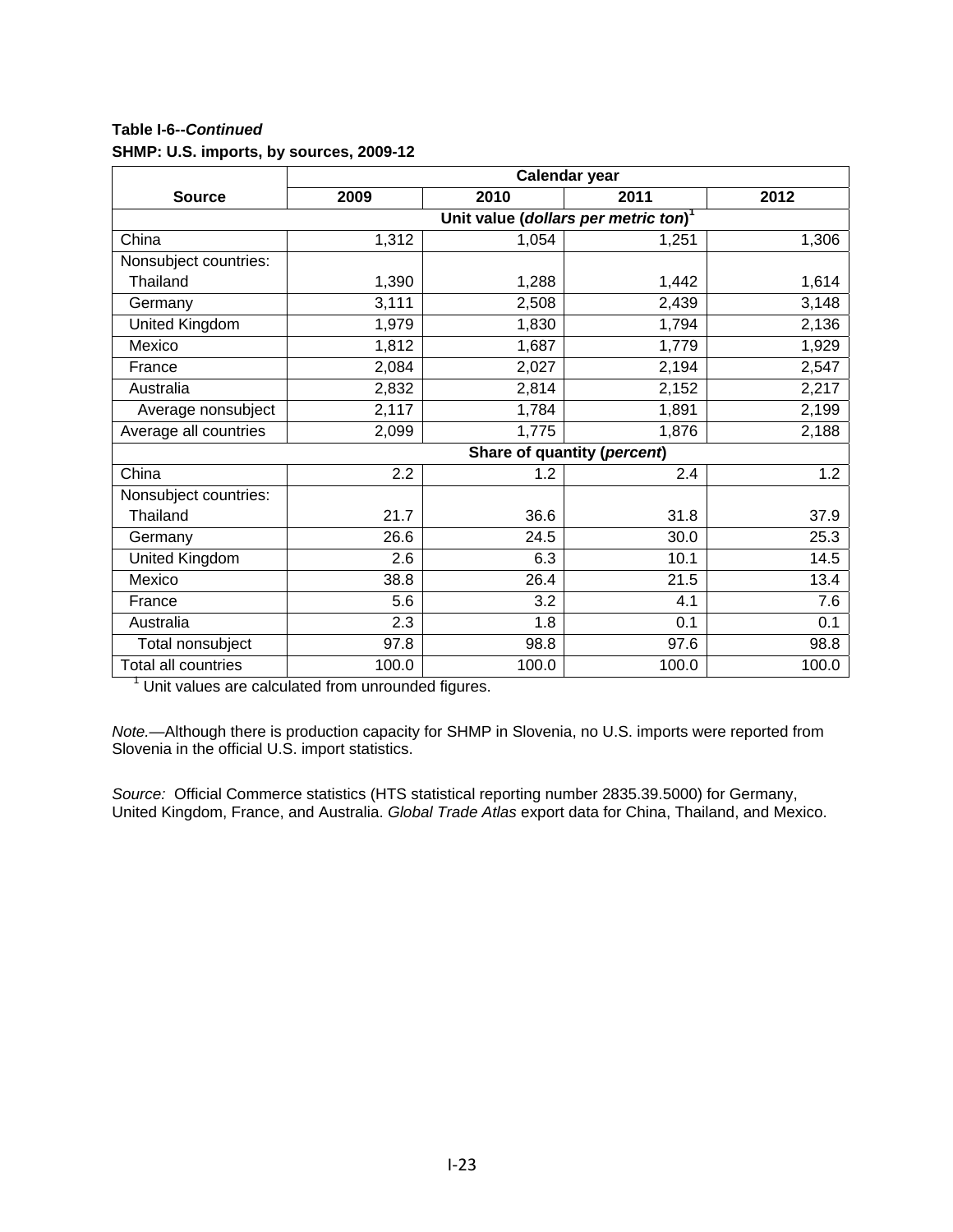According to *Global Trade Atlas* data, exports of SHMP from China to the United States during 2009‐12 fluctuated from a reported high of 440 metric tons in 2011 to a reported low of 160 metric tons in 2012.<sup>57</sup> Subject SHMP imports from China accounted for between 1.2 percent and 2.4 percent of total U.S. imports from all countries during 2009‐12. Thailand was the largest source of U.S. imports during 2012, accounting for more than one-third of all U.S. imports during 2012, followed by Germany, the United Kingdom, and Mexico.

## **Ratio of imports to U.S. production**

Imports of SHMP from China ranged from \*\*\* percent to \*\*\* percent of reported U.S. production during the period examined in the original investigation and such imports from nonsubject sources ranged from \*\*\* percent to \*\*\* percent of reported U.S. production.<sup>58</sup> Reported U.S. imports of polyphosphates entering the United States from China under HTS 2835.39.5000 from China were equivalent to \*\*\* percent of reported U.S. production during 2012. Reported exports of SHMP from China to the United States as reported by the *Global Trade Atlas* were equivalent to \*\*\* percent of reported U.S. production during 2012. The ratio of U.S. imports of polyphosphates from nonsubject sources (excluding Canada) to domestic production was \*\*\* percent in 2012 and the ratio of estimated U.S. imports of SHMP from nonsubject sources to domestic production was \*\*\* percent in 2012.

## **Apparent U.S. consumption and market shares**

SHMP is an input into the production of many industrial and consumer products, such as in water treatment, food and beverage production, and clay processing, among other applications. The demand for SHMP is derived from the demand for its end-use products. The domestic producers indicated in their response to the Commission's notice of institution in this first five-year review that the demand in the market for SHMP has not changed significantly since the original investigation.<sup>59</sup>

Data concerning apparent U.S. consumption of SHMP during the period for which data were collected in the original investigation and in this proceeding are shown in table I-7. $^{60}$  U.S. market share data are shown in table I‐8.

<sup>57</sup> Detailed *Global Trade Atlas* data reported by China for SHMP during 2009‐12 are presented in the section of this report entitled "The Industry in China" at table I-10.

<sup>58</sup> *Investigation No. 731‐TA‐1110 (Final): Sodium Hexametaphosphate from China—Staff Report*, INV‐ FF‐014, February 11, 2008, table IV‐2.

<sup>59</sup> *Substantive Response of ICL and Innophos*, March 4, 2013, pp. 9 and 24.

 $60$  In addition, data collected in the Commission's original investigation are reproduced from the original staff report and are provided for reference in appendix A. The reproduction has been unaltered and, therefore, retains the table number designated in the Commission's final staff report.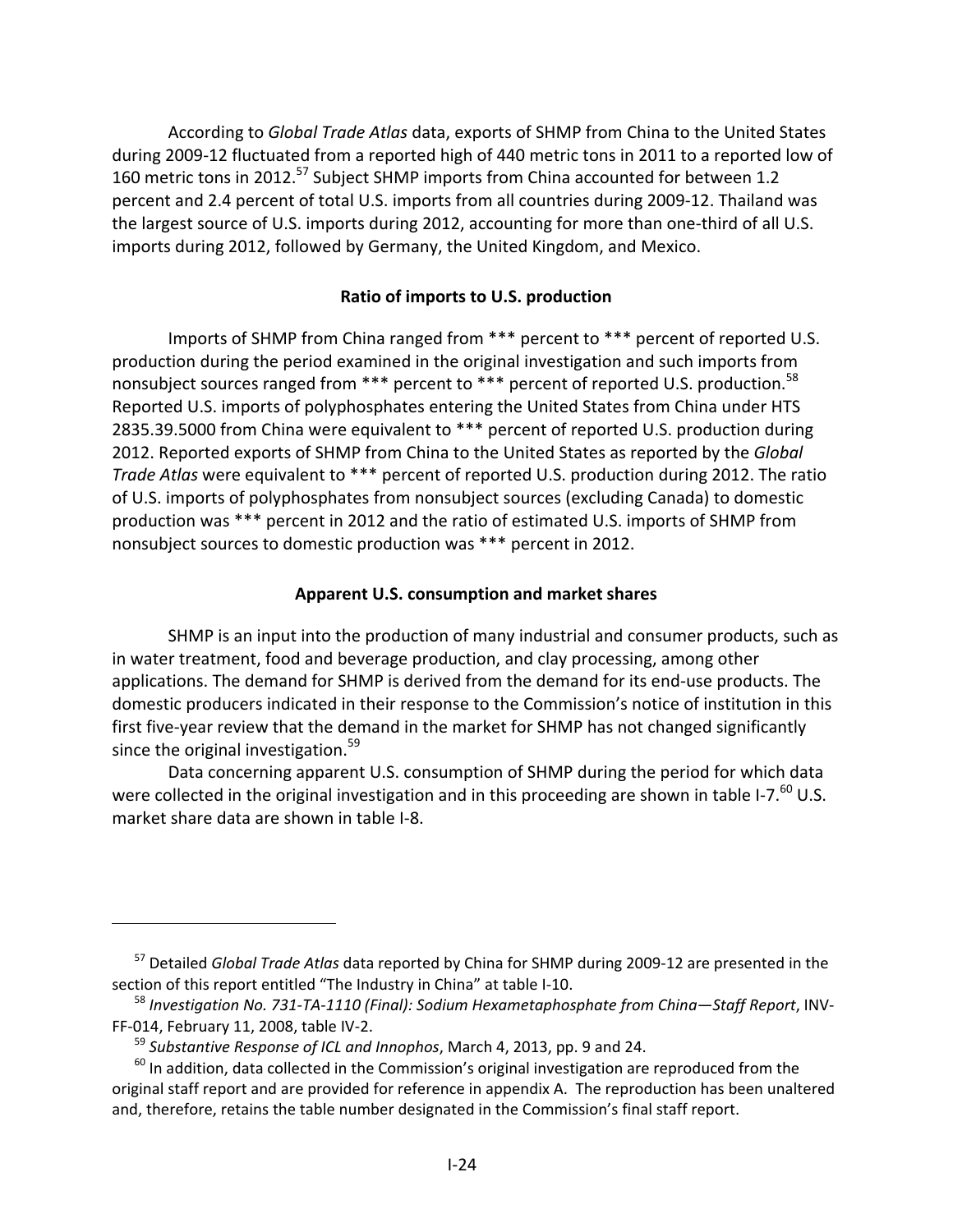**Table I-7** 

**SHMP: U.S. shipments of domestic product, U.S. imports, and apparent U.S. consumption, 2004- 06, January-September 2006, January-September 2007, and 2012** 

|                                     |                               |                      |                               |       |                   | <b>First</b><br>five-year |
|-------------------------------------|-------------------------------|----------------------|-------------------------------|-------|-------------------|---------------------------|
|                                     | <b>Original investigation</b> |                      |                               |       |                   | review                    |
|                                     |                               | <b>Calendar year</b> |                               |       | January-September | <b>Calendar</b><br>year   |
| <b>Item</b>                         | 2004                          | 2005                 | 2006                          | 2006  | 2007              | 2012                      |
|                                     |                               |                      |                               |       |                   |                           |
|                                     |                               |                      | <b>Quantity (metric tons)</b> |       |                   |                           |
| U.S. producers' U.S.<br>shipments   | ***                           | ***                  | ***                           | ***   | $***$             | $***$                     |
| U.S. imports from-<br>China         | ***                           | ***                  | ***                           | ***   | $***$             | 160                       |
| Germany                             | ***                           | ***                  | ***                           | $***$ | $***$             | 3,342                     |
| Mexico                              | ***                           | ***                  | $***$                         | $***$ | $***$             | 1,770                     |
| All other                           | ***                           | ***                  | ***                           | $***$ | $***$             | $7,942$ <sup>1</sup>      |
| Subtotal, (nonsubject<br>countries) | ***                           | ***                  | $***$                         | ***   | $***$             | 13,054                    |
| Total, U.S. imports                 | ***                           | ***                  | ***                           | $***$ | $***$             | 13,214                    |
| Apparent U.S.<br>consumption        | ***                           | ***                  | ***                           | $***$ | $***$             | $***$                     |
|                                     |                               |                      | Value (1,000 dollars)         |       |                   |                           |
| U.S. producers' U.S.<br>shipments   | ***                           | ***                  | ***                           | ***   | $***$             | $***$                     |
| U.S. imports from-<br>China         | ***                           | ***                  | ***                           | ***   | $***$             | 209                       |
| Germany                             | ***                           | ***                  | ***                           | $***$ | $***$             | 10,518                    |
| Mexico                              | ***                           | ***                  | $***$                         | $***$ | $***$             | 3,416                     |
| All other                           | ***                           | ***                  | ***                           | ***   | $***$             | $14,767^1$                |
| Subtotal, (nonsubject<br>countries) | ***                           | ***                  | ***                           | ***   | $***$             | 28,701                    |
| Total, U.S. imports                 | ***                           | ***                  | $***$                         | $***$ | $***$             | 28,910                    |
| Apparent U.S.<br>consumption        | ***                           | ***                  | $***$                         | ***   | $***$             | $***$                     |

<sup>1</sup> The primary sources of U.S. imports from "All other" countries during 2012 include the following countries: Thailand, United Kingdom, France, and Australia.

*Source*: *Investigation No. 731-TA-1110 (Final): Sodium Hexametaphosphate from China—Staff Report*, INV-FF-014, February 11, 2008, table IV-4; *Substantive Response of ICL and Innophos*, March 4, 2013, exh. 8; Official Commerce statistics (HTS 2835.39.5000) for Germany, United Kingdom, France, and Australia. *Global Trade Atlas* export data for China, Thailand, and Mexico.

#### **Table I-8**

**SHMP: Apparent U.S. consumption and market shares, by source, 2004-06, January-September 2006, January-September 2007, and 2012** 

**\* \* \* \* \* \* \***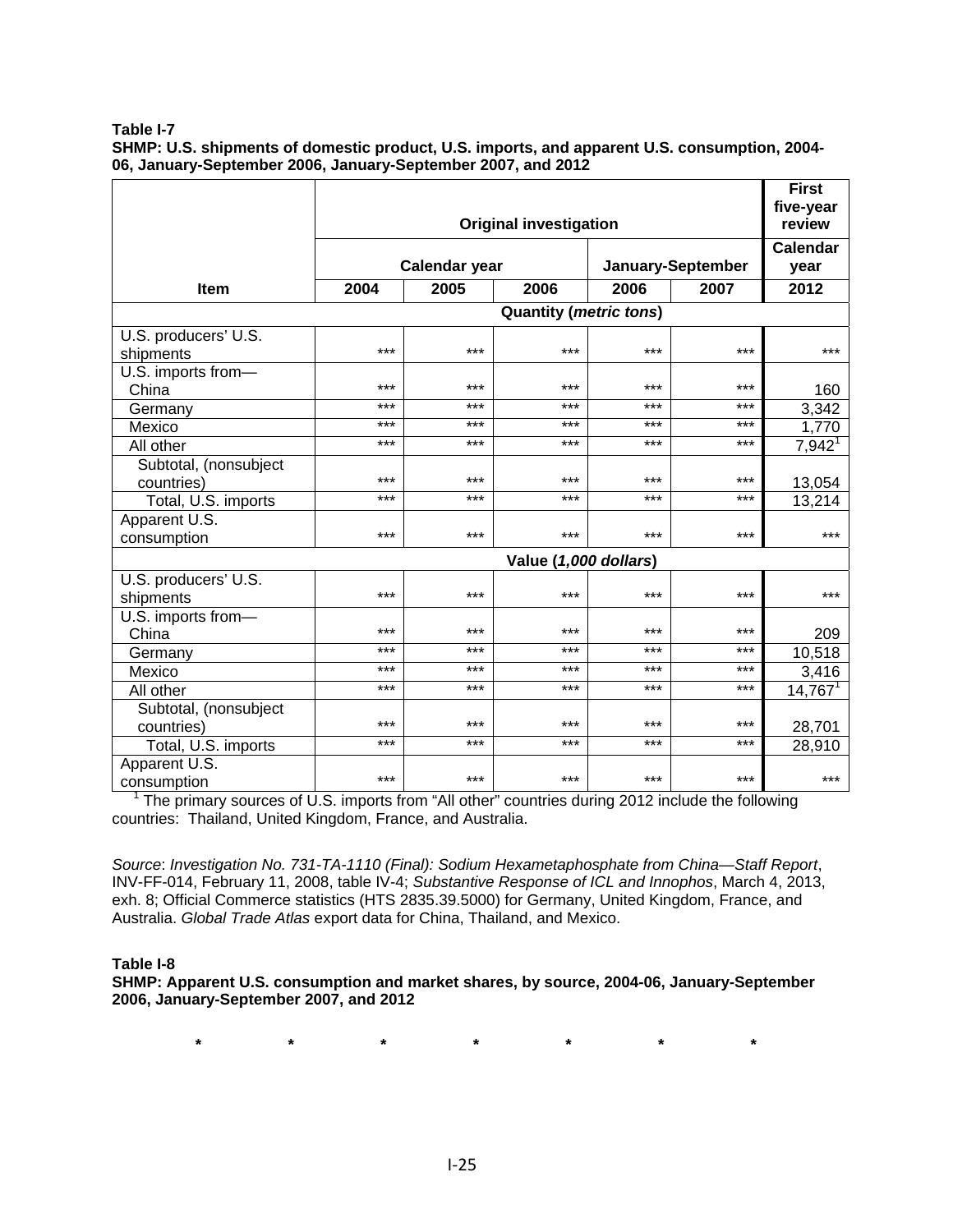During the original investigation, the Commission's staff report stated that apparent U.S. consumption of SHMP increased slightly from \*\*\* metric tons in 2004 to \*\*\* metric tons in 2006. Apparent U.S. consumption was higher during January‐September 2007 than during January‐September 2006. The U.S. producers' market share, in terms of quantity, declined from 2004 to 2006 but was higher in January‐September 2007 than in January‐September 2006. The market share of subject U.S. imports was \*\*\* from 2004 to 2005 but rose \*\*\* in 2006. Subject market share was lower in January‐September 2007 compared with January‐September 2006. The market share of U.S. imports of nonsubject SHMF (particularly from Mexico) rose \*\*\* from 2004 to 2005 but then declined in 2006. It was lower in January‐September 2007 than in January‐September 2006.

Apparent U.S. consumption of SHMP was lower in terms of quantity at \*\*\* metric tons in 2012 than reported in 2006. After the antidumping duty on U.S. imports of SHMP from China was imposed in March 2008, domestic producers gained a significantly larger share of the market. The U.S. producers' market share was \*\*\* percentage points higher in 2012 than in January‐September 2007. The market share of subject U.S. imports was substantially lower in 2012 compared with the time period examined in the original investigation, and the market share of U.S. imports of nonsubject SHMP (particularly from Thailand, Germany, and Mexico) was higher.

#### **THE INDUSTRY IN CHINA**

#### **Background**

In the original investigation, the domestic producers contended that there were numerous companies that produced the subject merchandise in China; however, the Chinese respondent in the original investigation (Hubei Xingfa) indicated that there were only four other SHMP producers in China, each of which maintained an annual capacity of about 3,000 metric tons and had customers located mainly in China. The Commission sent questionnaires to 41 chemical firms in China that were identified as possible producers and/or exporters of SHMP. Two firms in China (Hubei Xingfa and Sichuan Mianzhu Norwest) provided data in response to the Commission's foreign producer questionnaire in the original investigation. $^{61}$  A list of 14 firms, identified as producers of SHMP in China that currently export or had exported to the United States or other countries after 2008, was provided by the domestic interested parties in their response to the Commission's notice of institution in this first five-year review.<sup>62</sup>

<sup>61</sup> *Investigation No. 731‐TA‐1110 (Final): Sodium Hexametaphosphate from China—Staff Report*, INV‐ FF‐014, February 11, 2008, p. VII‐1.

 $62$  The Chinese firms listed by the domestic interested parties in their response are: (1) Hygeia-Chem (Shanghai) Co., Ltd.; (2) Hubei Xingfa; (3) Mianyang Aostar Phosphorus Chemical Industry Corp., Ltd.; (4) Shifang Kindia May Chemical Co., Ltd.; (5) Weifang Huabo Chemical Co., Ltd.; (6) Qingdao Tianshi Chemical Industry Co.; (7) Yangzhou Chemical Co., Ltd.; (8) Anhui Technology Import & Export Co., Ltd.;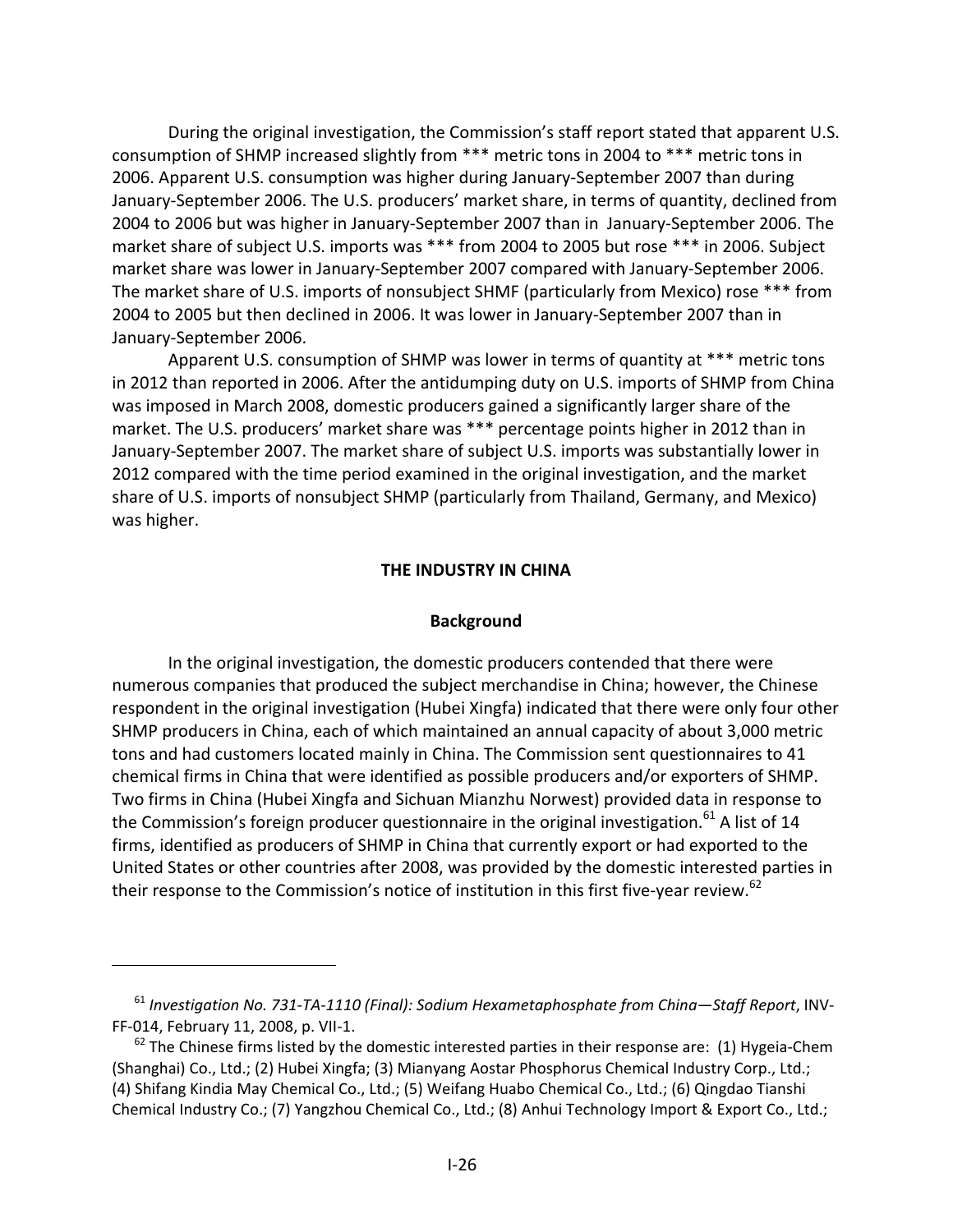## **Capacity and production**

Both Chinese producers Hubei Xingfa and Sichuan Mianzhu Norwest reported production of food grade SHMP and technical grade SHMP in a wide range of chain lengths in the original investigation. Hubei Xingfa (the larger of the two SHMP producers) reported manufacturing a broad range of phosphate chemicals, including SHMP. The firm reported manufacturing SHMP in a fully integrated production operation by first mining phosphate rock, converting the ore to the elemental (yellow) phosphorus, and processing it into the upstream phosphoric acid used to produce SHMP. Hubei Xingfa indicated, however, that most Chinese producers were not integrated at that time, but began the manufacturing process either with elemental phosphorus (which was then converted to phosphoric acid) or directly with locally purchased phosphoric acid. $63<sup>63</sup>$ 

Hubei Xingfa, the largest producer of SHMP in China during the original investigation, accounted for \*\*\* percent of the total production of SHMP in China and \*\*\* percent of the exports to the United States in 2006. The firm reported an annual SHMP production capacity of \*\*\* metric tons and exports of \*\*\* metric tons of SHMP to the United States during 2006. Hubei Xingfa was the \*\*\* supplier for \*\*\* reporting U.S. importers in the original investigation.<sup>64</sup>

In their response to the Commission's notice of institution in this review, the domestic producers noted that Hubei Xingfa remains a large Chinese SHMP producer, with an annual capacity to produce 66,000 metric tons of SHMP. They also stated that the capacity to produce SHMP in China is "substantial" with an "aggregate annual capacity equal to well over 300,000 metric tons."<sup>65</sup> A list of current producers in China and their advertised plant capacity as identified by the domestic producers in this review is presented in table I‐9.

<sup>(9)</sup> Jiangyin Chengxing International Trade; (10) Anshan Career Economic Trade Co., Ltd.; (11) Qingdao Gather Great Ocean Seaweed Industry Co., Ltd.; (12) Dezhou Hualude Hardware Products Co., Ltd.; (13) Rushan Wooyoung Trading Co., Ltd; and (14) Rushan Delier Trading Co., Ltd. The domestic interested parties also named at least three additional firms in China that market SHMP for export: Jiangsu Darning, Henan Premtec Enterprise Corp., and Asia Phos (formerly Mianzhu Norwest). *Substantive Response of ICL and Innophos*, March 4, 2013, exh. 13.

<sup>63</sup> *Investigation No. 731‐TA‐1110 (Final): Sodium Hexametaphosphate from China—Staff Report*, INV‐ FF‐014, February 11, 2008, pp. VII‐1, VII‐4, and VII‐9.

 $64$  *Ibid.*, pp. VII-4 – VII-5.

<sup>65</sup> *Substantive Response of ICL and Innophos*, March 4, 2013, pp. 14‐15 and 18‐19.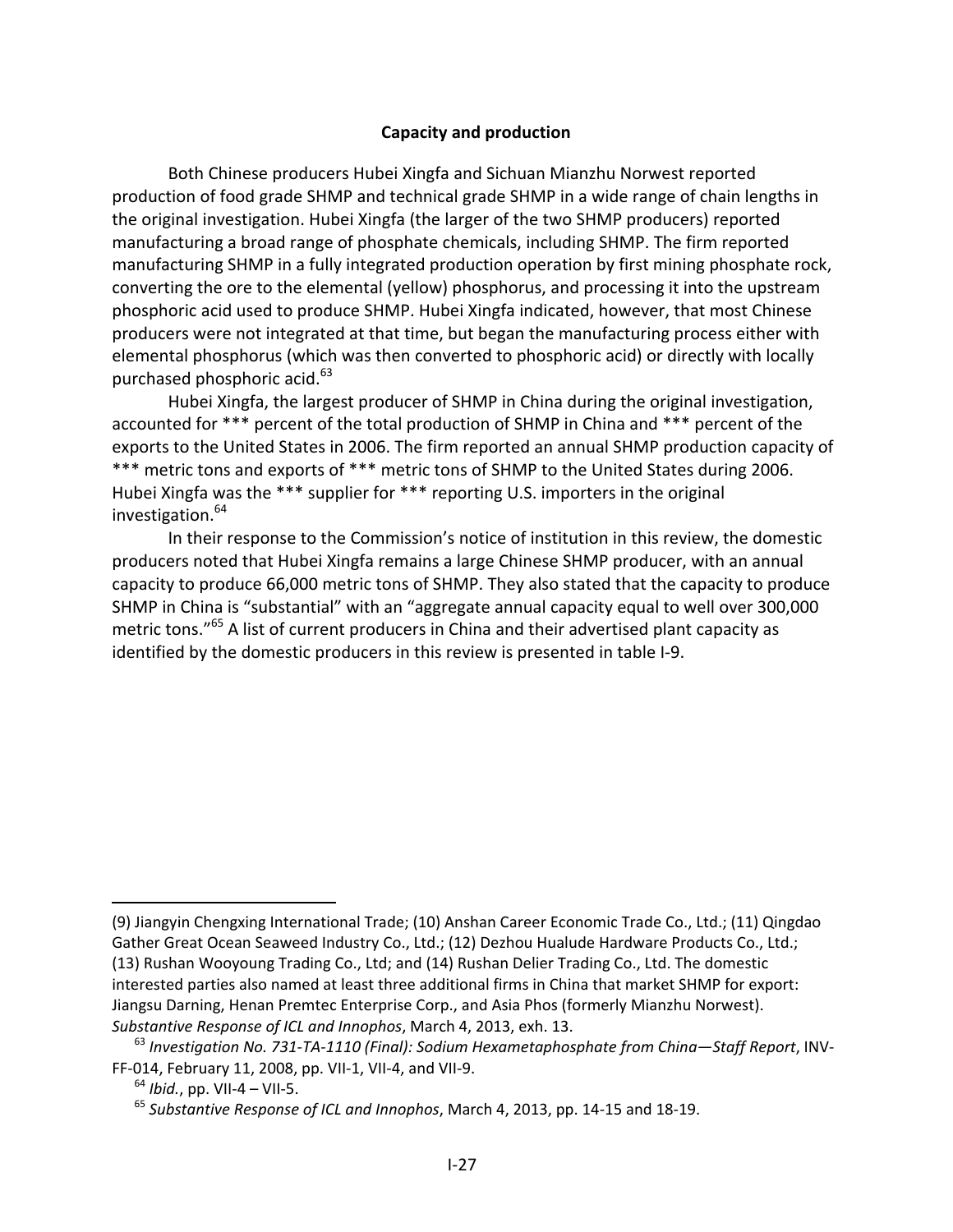**Table I-9 SHMP: Production capacity in China, by firm, 2013** 

| <b>Firm</b>                                  | <b>Product</b>              | <b>Annual capacity</b><br>(metric tons) |
|----------------------------------------------|-----------------------------|-----------------------------------------|
| Jiangsu Daming                               | <b>SHMP</b>                 | 100,000                                 |
| Henan Premtec Enterprise Corp.               | <b>SHMP</b>                 | 36,000                                  |
| Mianyang Aostar Phosphorus Chemical Industry | Food grade SHMP             | 12,000                                  |
| Co., Ltd.                                    | <b>Technical grade SHMP</b> | 28,000                                  |
| AsiaPhos (formerly Mianzhu Norwest)          | <b>SHMP</b>                 |                                         |
| Shifang Kindia May Chemical Co., Ltd.        | <b>SHMP</b>                 | 30,000                                  |
| Weifang Huabo Chemical Co., Ltd.             | Phosphates, including SHMP  | 33,000                                  |
| Hubei Xingfa                                 | <b>SHMP</b>                 | 66,000                                  |
| Subtotal, identified firms                   |                             | 305,000                                 |
| Other unidentified firms                     |                             | 174,000                                 |
| Total, all China                             |                             | 479,000                                 |

<sup>1</sup> Mianzhu Norwest, which was damaged by earthquakes in 2008, has been rebuilt and renamed AsiaPhos. AsiaPhos advertises new SHMP capacity that will be brought on line this year.

*Source*: *Substantive Response of ICL and Innophos*, March 4, 2013, pp. 18-19; and "The Production Status of Sodium Hexametaphosphate in China," as quoted in *Phosphorus Industry China Monthly Report 1304*, CCM, April 8, 2013, accessed at

http://eshare.cnchemicals.com/publishing/home/2013/05/14/362/the-production-status-of-sodiumhexametaphosphate-in-china.html.

CCM, a Chinese‐based market research firm, reported that 41.37 percent of China's production of SHMP is concentrated in Sichuan and Shandong provinces. The firm also reported that capacity expansion for SHMP "only appears moderate in 2012" because the Chinese government designated SHMP production line construction projects in the "restricted" category of the *Guiding Catalogue of Industrial Structure Adjustment*. Nevertheless, the research firm's estimate of 2012 SHMP annual production capacity in China is even much larger than that estimated by the domestic producers in their response to the notice of institution in this review. The firm estimated that the annual capacity to produce SHMP in China increased by 4.36 percent to 479,000 metric tons from 2011 to 2012. Capacity utilization rates for SHMP during 2011 and 2012 in China were characterized by the research firm as being at "relatively low levels" of 55.3 percent and 60.2 percent in 2011 and 2012, respectively. The firm also reported that, according to SHMP producers in China, the Chinese market for SHMP is "already saturated" and that "the demand for SHMP won't undergo any surge in the next few years."<sup>66</sup>

<sup>66</sup> "The Production Status of Sodium Hexametaphosphate in China," as quoted in *Phosphorus Industry China Monthly Report 1304*, CCM, April 8, 2013, accessed at

http://eshare.cnchemicals.com/publishing/home/2013/05/14/362/the-production-status-of-sodiumhexametaphosphate‐in‐china.html.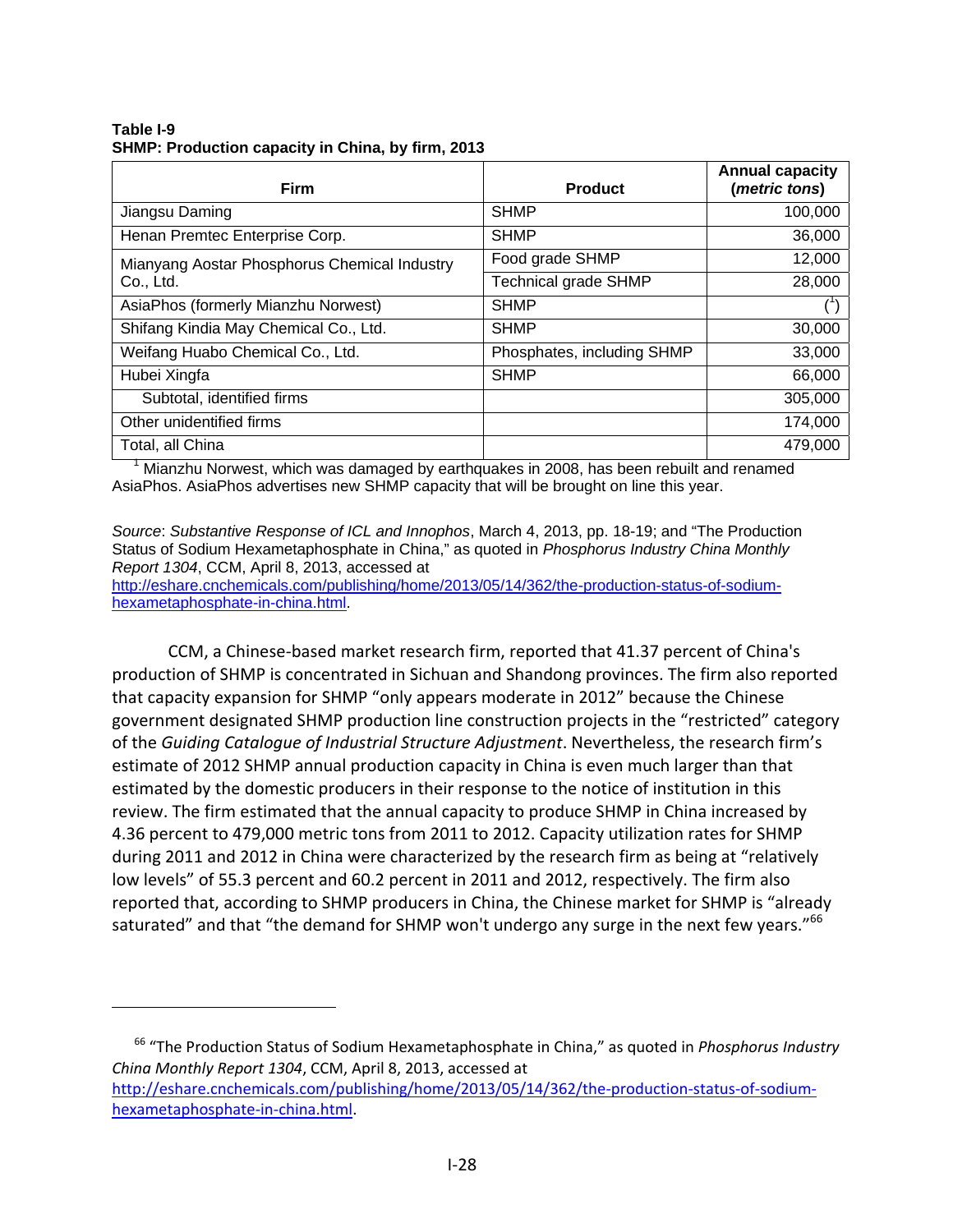## **Exports, imports, and net trade balance**

China reported external trade data for SHMP to the *Global Trade Atlas* in a basket category with other polyphosphates until 2009, when it created two new subheadings specifically for SHMP—food grade SHMP (2835.39.11) and other SHMP (2835.39.19). Available *Global Trade Atlas* data concerning China's exports, imports, and net trade balance reported for SHMP during 2009‐12 are presented in table I‐10.

#### **Table I-10**

#### **SHMP: China exports, imports, and trade balance, by type of SHMP, 2009-12**

| <b>Item</b>           | 2009                   | 2010   | 2011   | 2012   |  |  |
|-----------------------|------------------------|--------|--------|--------|--|--|
|                       | <b>Food grade SHMP</b> |        |        |        |  |  |
| Exports to-           |                        |        |        |        |  |  |
| <b>United States:</b> |                        |        |        |        |  |  |
| Quantity              | 221                    | 146    | 305    | 125    |  |  |
| Value                 | 296                    | 157    | 338    | 162    |  |  |
| Unit value            | 1,333                  | 1,082  | 1,107  | 1,295  |  |  |
| All other countries:  |                        |        |        |        |  |  |
| Quantity              | 29,001                 | 40,328 | 38,089 | 47,036 |  |  |
| Value                 | 24,980                 | 36,232 | 40,620 | 52,373 |  |  |
| Unit value            | 861                    | 898    | 1,066  | 1,113  |  |  |
| Total exports:        |                        |        |        |        |  |  |
| Quantity              | 29,222                 | 40,474 | 38,394 | 47,161 |  |  |
| Value                 | 25,276                 | 36,389 | 40,958 | 52,535 |  |  |
| Unit value            | 865                    | 899    | 1,067  | 1,114  |  |  |
| Imports:              |                        |        |        |        |  |  |
| Quantity              | 54                     | 124    | 91     | 55     |  |  |
| Value                 | 415                    | 729    | 585    | 636    |  |  |
| Unit value            | 7,725                  | 5,891  | 6,451  | 11,642 |  |  |
| Net trade balance:    |                        |        |        |        |  |  |
| Quantity              | 29,168                 | 40,350 | 38,303 | 47,106 |  |  |
| Value                 | 24,860                 | 35,661 | 40,374 | 51,899 |  |  |

*(Quantity in metric tons, value in \$1,000s, unit values in dollars per metric ton)* 

*Table continued on following page.*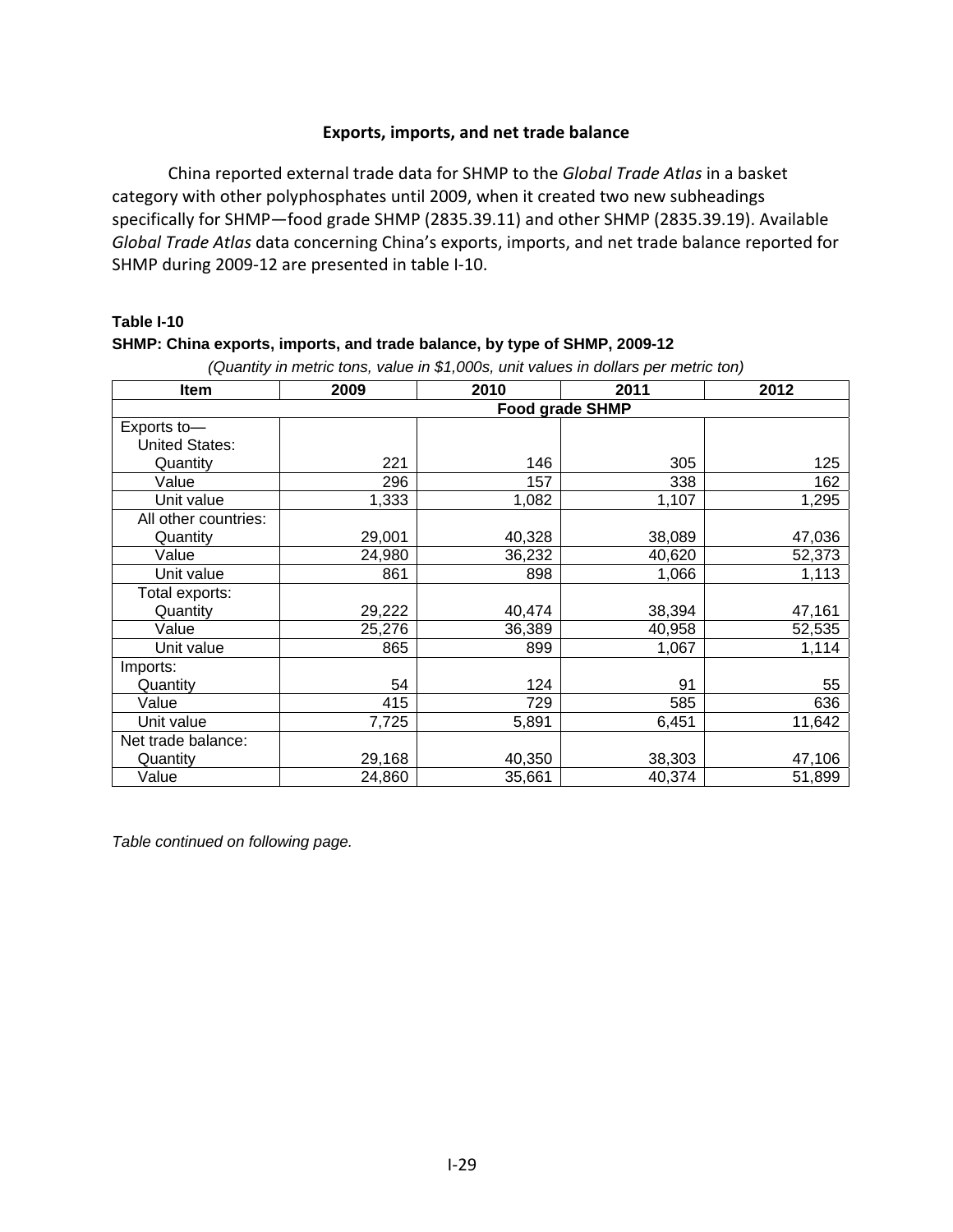## **Table I-10--***Continued*

#### **SHMP: China exports, imports, and trade balance, by type of SHMP, 2009-12**

*(Quantity in metric tons, value in \$1,000s, unit values in dollars per metric ton)*

| Item                  | 2009                        | 2010   | 2011            | 2012   |  |
|-----------------------|-----------------------------|--------|-----------------|--------|--|
|                       | <b>Technical grade SHMP</b> |        |                 |        |  |
| Exports to-           |                             |        |                 |        |  |
| <b>United States:</b> |                             |        |                 |        |  |
| Quantity              | 10                          | 35     | 135             | 35     |  |
| Value                 | $\overline{9}$              | 33     | 213             | 47     |  |
| Unit value            | 850                         | 940    | 1,579           | 1,345  |  |
| All other countries:  |                             |        |                 |        |  |
| Quantity              | 6,602                       | 8,561  | 10,263          | 9,339  |  |
| Value                 | 6,368                       | 8,697  | 12,261          | 11,882 |  |
| Unit value            | 964                         | 1,016  | 1,195           | 1,272  |  |
| Total exports:        |                             |        |                 |        |  |
| Quantity              | 6,612                       | 8,596  | 10,398          | 9,374  |  |
| Value                 | 6,376                       | 8,730  | 12,474          | 11,929 |  |
| Unit value            | 964                         | 1,016  | 1,200           | 1,273  |  |
| Imports:              |                             |        |                 |        |  |
| Quantity              | 1,125                       | 1,507  | 1,767           | 1,263  |  |
| Value                 | 2,920                       | 3,445  | 7,334           | 5,047  |  |
| Unit value            | 2,596                       | 2,287  | 4,150           | 3,995  |  |
| Net trade balance:    |                             |        |                 |        |  |
| Quantity              | 5,487                       | 7,089  | 8,631           | 8,111  |  |
| Value                 | 3,456                       | 5,285  | 5,140           | 6,882  |  |
|                       |                             |        | <b>All SHMP</b> |        |  |
| Exports to-           |                             |        |                 |        |  |
| United States:        |                             |        |                 |        |  |
| Quantity              | 231                         | 181    | 440             | 160    |  |
| Value                 | 303                         | 190    | 551             | 209    |  |
| Unit value            | 1,312                       | 1,054  | 1,251           | 1,306  |  |
| All other countries:  |                             |        |                 |        |  |
| Quantity              | 35,603                      | 48,889 | 48,352          | 56,375 |  |
| Value                 | 31,348                      | 44,929 | 52,881          | 64,255 |  |
| Unit value            | 880                         | 919    | 1,094           | 1,140  |  |
| Total exports:        |                             |        |                 |        |  |
| Quantity              | 35,834                      | 49,070 | 48,792          | 56,535 |  |
| Value                 | 31,652                      | 45,119 | 53,432          | 64,464 |  |
| Unit value            | 883                         | 919    | 1,095           | 1,140  |  |
| Imports:              |                             |        |                 |        |  |
| Quantity              | 1,178                       | 1,630  | 1,858           | 1,318  |  |
| Value                 | 3,335                       | 4,174  | 7,919           | 5,682  |  |
| Unit value            | 2,830                       | 2,560  | 4,262           | 4,312  |  |
| Net trade balance:    |                             |        |                 |        |  |
| Quantity              | 34,656                      | 47,440 | 46,934          | 55,217 |  |
| Value                 | 28,317                      | 40,946 | 45,514          | 58,782 |  |

*Note.—*Unit values are calculated from unrounded figures.

*Source*: *Global Trade Atlas* (2835.39.11 (technical grade SHMP) and 2835.39.19 (food grade SHMP)).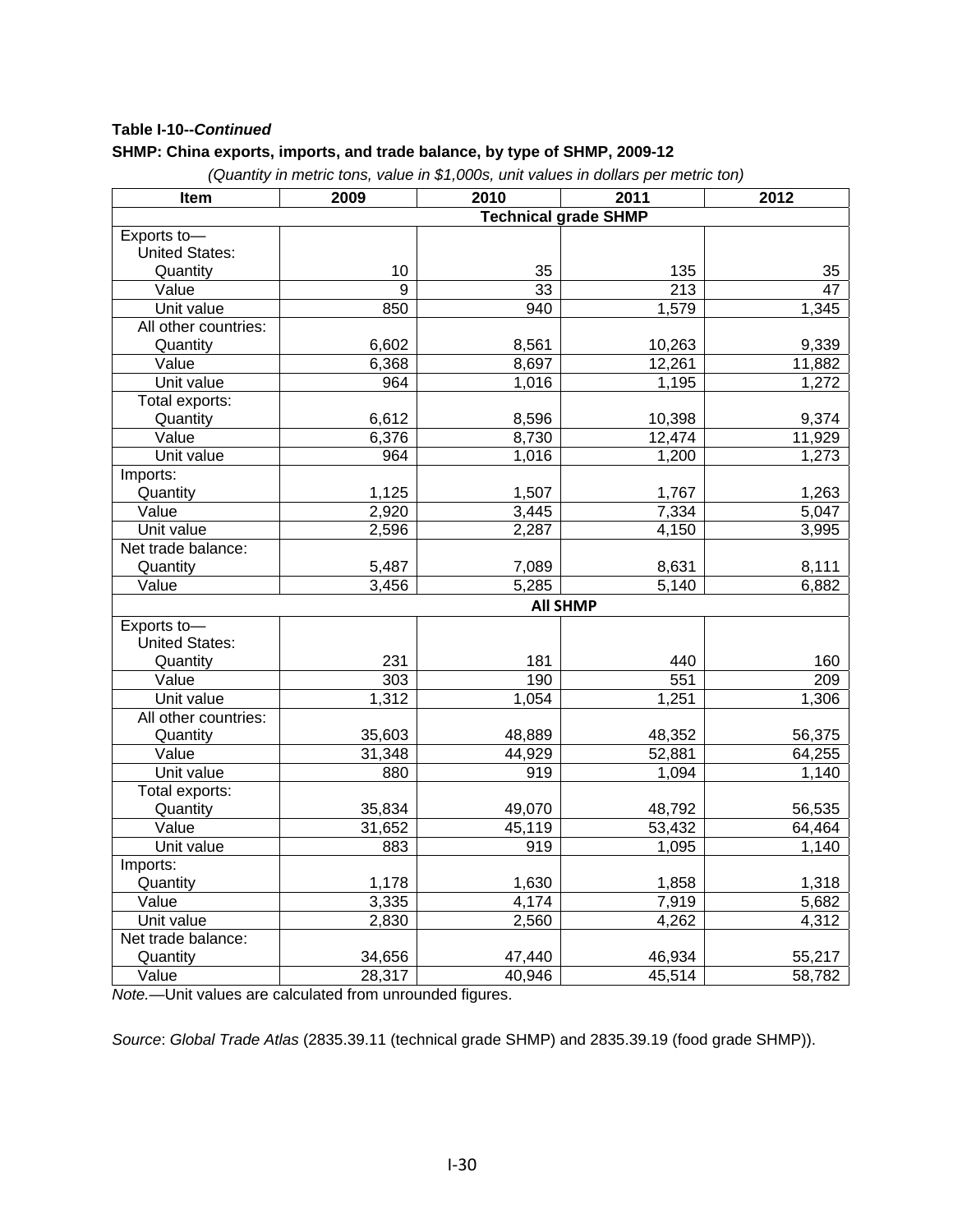These data show that China's exports of SHMP to the United States fluctuated during 2009‐12, ranging from a high of 440 metric tons in 2011 to a low of 160 metrics tons during 2012. A majority (78.8 percent) of China's SHMP exports to the United States during 2009‐12 was food grade SHMP, whereas the remainder was classified as "other" (presumable technical grade) SHMP. Exports of SHMP from China to the United States accounted for less than one percent of total exports of SHMP from China to all countries. The average unit values reported for China's exports of SHMP to the United States were consistently higher in each annual period (ranging from a low of \$1,054 per metric ton in 2010 to a high of \$1,312 per metric ton in 2009) than the average unit values reported for exports to all other countries combined (ranging from a low of \$880 per metric ton in 2009 to a high of \$1,140 per metric ton in 2012). Top export markets for China's SHMP during 2012 were Brazil, Saudia Arabia, Egypt, Spain, Malaysia, Italy, India, Thailand, Netherlands, Turkey, Australia, Indonesia, and Ukraine. The *Global Trade Atlas* data also show that China was a relatively large net exporter of SHMP during 2009‐12, exporting 55,217 metric tons more SHMP than it imported during 2012.

## **Tariff or non‐tariff barriers to trade**

SHMP produced in China is currently subject to an antidumping duty of 102.22 percent *ad valorem* in Mexico. The antidumping duty order, effective August 3, 2004, covers both food and technical grade product, regardless of chain length. $67$ 

## **GLOBAL MARKET**

As was the case in the original investigation, there are currently a relatively limited number of SHMP manufacturers in nonsubject countries worldwide. The major SHMP producers are located in Australia, France, Germany, Mexico, Slovenia, Thailand, and the United Kingdom, in addition to those in China and the United States.<sup>68</sup> Although there is information on the global market generally for phosphates, there is limited information publicly available that is specific to SHMP. Table I‐11 presents available information on the primary producers of SHMP worldwide and their estimated annual capacity to produce SHMP.

<sup>67</sup> *Semi‐Annual Report Under Article 16.4 of the Agreement—Mexico*, World Trade Organization, G/ADP/N/126/MEX, February 25, 2005, and *Semi‐Annual Report Under Article 16.4 of the Agreement— Mexico*, World Trade Organization, G/ADP/N/237/MEX, March 14, 2013 accessed at https://docs.wto.org/dol2fe/Pages/FE\_Search/FE\_S\_S006.aspx?Query=(+%40Symbol%3d+g%2fadp%2fn %2f\*+and+mex)&Language=ENGLISH&Context=FomerScriptedSearch&languageUIChanged=true.

<sup>68</sup> *Investigation No. 731‐TA‐1110 (Final): Sodium Hexametaphosphate from China—Staff Report*, INV‐ FF‐014, February 11, 2008, pp. VII‐2 and VII‐12; and *Substantive Response of ICL and Innophos*, March 4, 2013, p. 11.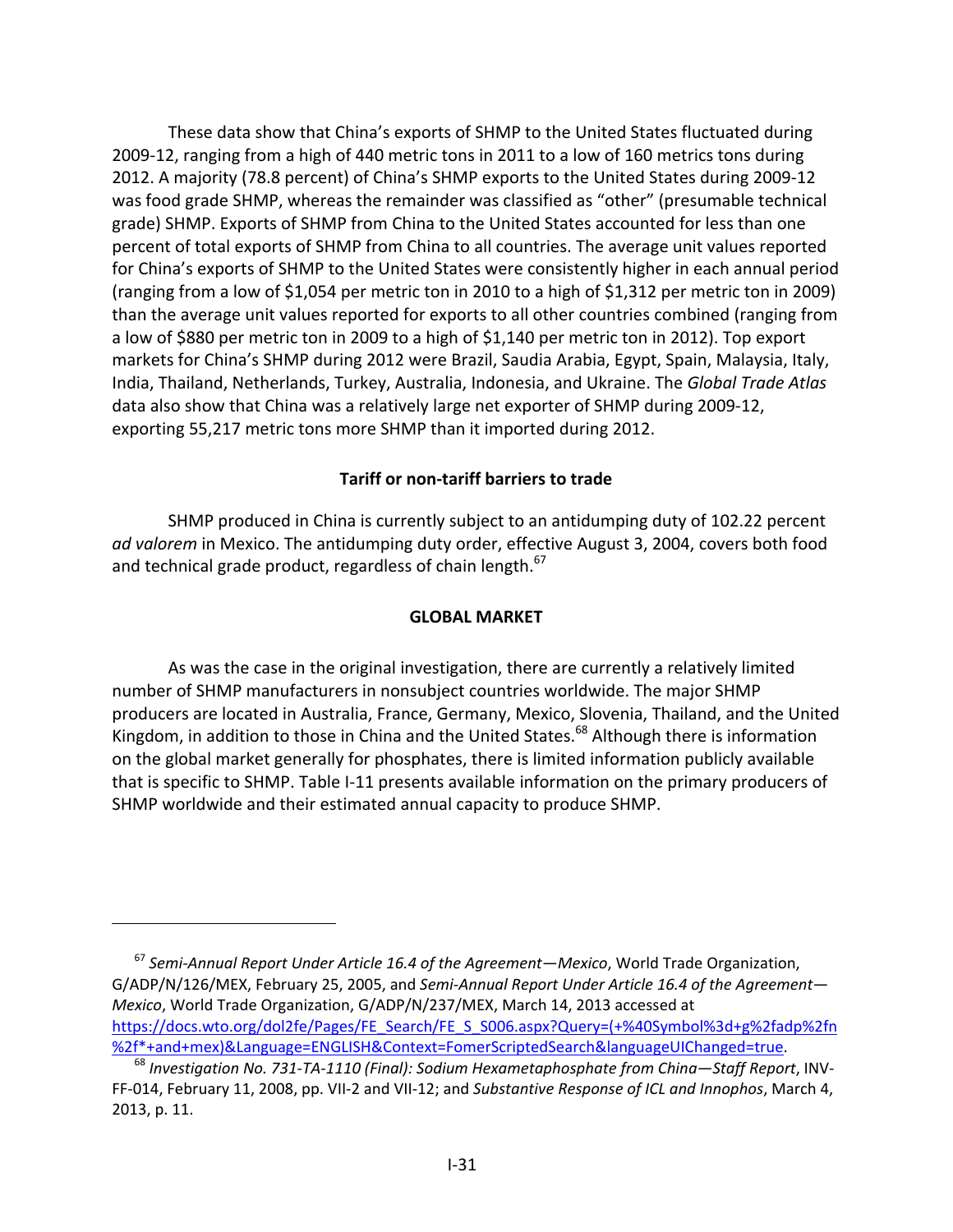#### **Table I-11 SHMP: Global production capacity**

| <b>Country</b>          | <b>Producer</b>                                             | <b>Capacity</b><br>(metric tons) |
|-------------------------|-------------------------------------------------------------|----------------------------------|
|                         | Jiangsu Daming                                              | 100,000                          |
|                         | Henan Premtec Enterprise Corp.                              | 36,000                           |
|                         | Mianyang Aostar Phosphorus Chemical Industry Co., Ltd.      | 40,000                           |
|                         | AsiaPhos (formerly Mianzhu Norwest)                         |                                  |
|                         | Shifang Kindia May Chemical Co., Ltd.                       | 30,000                           |
|                         | Weifang Huabo Chemical Co., Ltd.                            | 33,000                           |
|                         | Hubei Xingfa                                                | 66,000                           |
| China                   | Other                                                       | 174,000                          |
| Subtotal, China         |                                                             | 479,000                          |
| France                  | Prayon Rupel, SA                                            | $***$                            |
|                         | <b>BK Giulini</b>                                           | $***$                            |
|                         | Chemische Fabrik Budenheim                                  | $***$                            |
| Germany                 | Chemische Werke Piesteritz (Thermaphos Germany)             | ***                              |
| Subtotal, Germany       |                                                             | ***                              |
| Mexico                  | Quimir SA de CV (acquired by Mexichem SAB de CV in<br>2008) | 7,000                            |
| Slovenia                | <b>TKI Hrastnik DD</b>                                      | $***$                            |
|                         | Aditya Birla Chemicals                                      | 85,000<br>(all phosphates)       |
| Thailand                | <b>Rajkmal Enterprises</b>                                  |                                  |
| United Kingdom          | <b>Thermophos United Kingdom</b>                            | $***$                            |
|                         | <b>ICL</b>                                                  | $***$                            |
| <b>United States</b>    | Innophos                                                    | $***$                            |
| Subtotal, United States |                                                             | $***$                            |
| Total, global capacity  | 683,316                                                     |                                  |

<sup>1</sup> Capacity data are not available for this company.

*Note.—*The Commission's report in the original investigation noted that there was SHMP production in Australia.

*Source*: *Investigation No. 731-TA-1110 (Final): Sodium Hexametaphosphate from China—Staff Report*, INV-FF-014, February 11, 2008, table VII-6; *Substantive Response of ICL and Innophos*, March 4, 2013, pp. 18-19 and exhibit 8; and "The Production Status of Sodium Hexametaphosphate in China," as quoted in *Phosphorus Industry China Monthly Report 1304*, CCM, April 8, 2013, accessed at http://eshare.cnchemicals.com/publishing/home/2013/05/14/362/the-production-status-of-sodiumhexametaphosphate-in-china.html.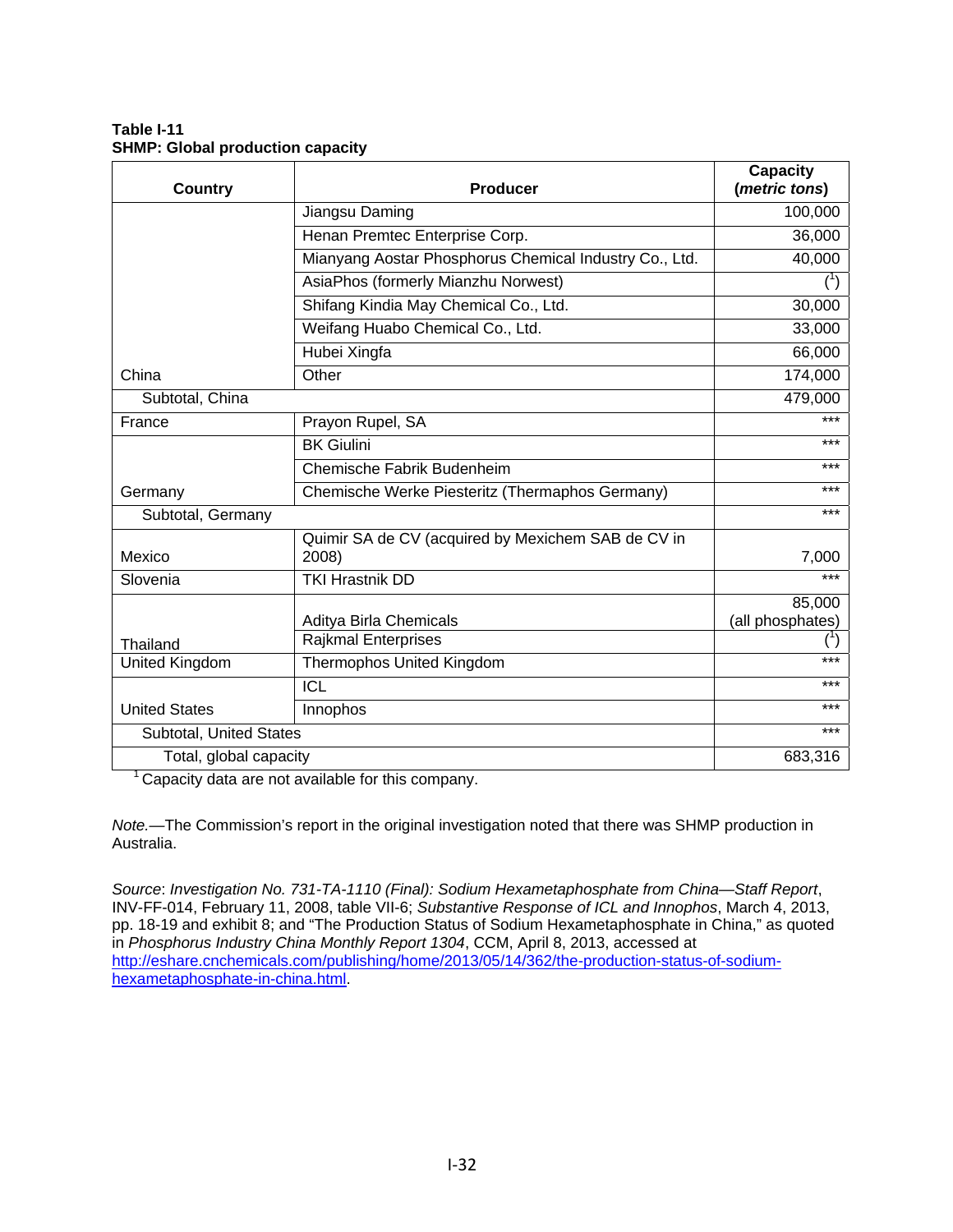The capacity estimates presented show that China is the world's dominant producer of SHMP, accounting for more than two-thirds of global capacity to produce SHMP. The United States is a much smaller global SHMP supplier, accounting for about \*\*\* percent of worldwide capacity.

During the original investigation, the Commission reported that the European market differed from the U.S. market in that \*\*\*. The exchange rate and the need for certain customers to meet their exact specifications also limited shipping SHMP manufactured in Europe to the United States. The producer in France (Prayon) and German manufacturers shipped \*\*\* volumes of SHMP to the United States. There were \*\*\* identified U.S. imports of SHMP from the producer in the United Kingdom (Thermophos) during the original investigation.<sup>69</sup> Mexico, in contrast, consistently supplied SHMP to the United States during the original investigation from Mexican producer Quimir, which accounted for all production of SHMP in Mexico. Quimir reported that it produced \*\*\* technical grade SHMP although \*\*\* volumes of the food grade product were also manufactured. \*\*\*.<sup>70</sup>

*Global Trade Atlas* data concerning the net trade balance reported for the United States China, and other selected nonsubject countries that are known to have substantial production of SHMP are presented in table I‐12. Of the nine countries that are known to have firms that produce SHMP, one country (France) had no reported external trade of polyphosphates, and five countries (United States, Australia, Germany, Slovenia, and the United Kingdom) reported external trade of SHMP as part of a larger basket category that includes all polyphosphates. Only China, Mexico, and Thailand reported external trade data to the *Global Trade Atlas* specific to SHMP. These data show that, in 2012, China, Germany, Mexico, Slovenia, and Thailand were net exporters, and Australia, the United Kingdom, and the United States were net importers.

<sup>69</sup> *Investigation No. 731‐TA‐1110 (Final): Sodium Hexametaphosphate from China—Staff Report*, INV‐ FF‐014, February 11, 2008, p. VII‐13.

<sup>70</sup> *Investigation No. 731‐TA‐1110 (Final): Sodium Hexametaphosphate from China—Staff Report*, INV‐ FF‐014, February 11, 2008, p. VII‐14.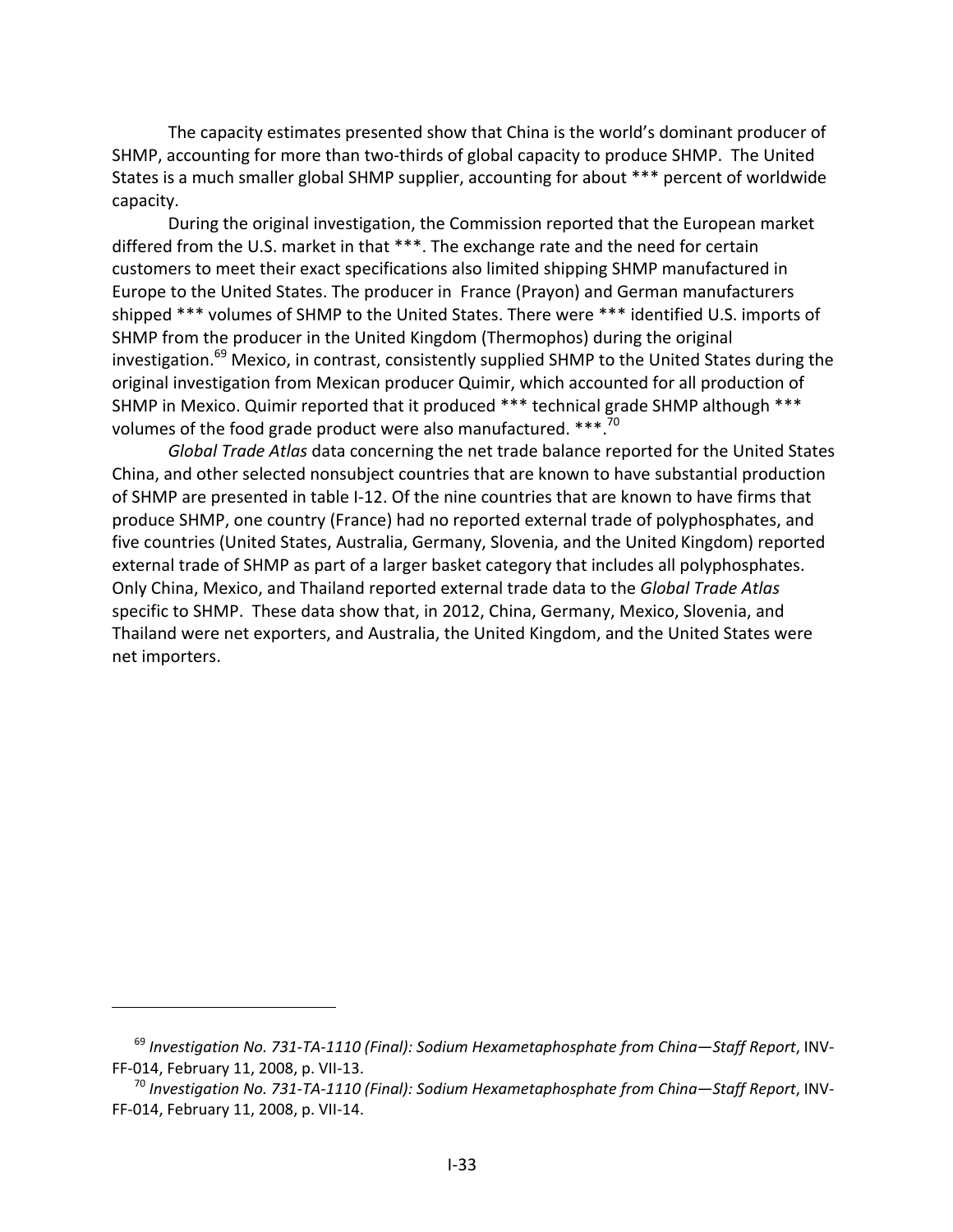| Table I-12                                                      |  |
|-----------------------------------------------------------------|--|
| SHMP: Exports, imports, and trade balances, by country, 2007-12 |  |

| Item                  | 2007        | 2008      | 2009           | 2010      | 2011      | 2012      |
|-----------------------|-------------|-----------|----------------|-----------|-----------|-----------|
|                       | <b>SHMP</b> |           |                |           |           |           |
| China:                |             |           |                |           |           |           |
| <b>Exports</b>        |             |           | 35,834         | 49,070    | 48,792    | 56,535    |
| Imports               |             |           | 1,178          | 1,630     | 1,858     | 1,318     |
| Trade balance         |             |           | 34,656         | 47,440    | 46,934    | 55,217    |
| Mexico:               |             |           |                |           |           |           |
| <b>Exports</b>        | 2,219       | 3,877     | 4,163          | 4,053     | 4,007     | 1,833     |
| Imports               | 188         | 384       | 445            | 876       | 1,005     | 1,663     |
| Trade balance         | 2,031       | 3,493     | 3,718          | 3,177     | 3,002     | 170       |
| Thailand:             |             |           |                |           |           |           |
| <b>Exports</b>        | 1,452       | 3,169     | 3,027          | 6,852     | 7,199     | 7,438     |
| Imports               | 1,742       | 4,263     | 1,503          | 2,947     | 2,587     | 1,871     |
| Trade balance         | (290)       | (1,094)   | 1,524          | 3,905     | 4,612     | 5,567     |
|                       |             |           | Polyphosphates |           |           |           |
| <b>United States:</b> |             |           |                |           |           |           |
| <b>Exports</b>        | 12,926      | 14,267    | 14,296         | 21,204    | 25,211    | 25,563    |
| Imports               | 41,551      | 30,335    | 31,129         | 59,453    | 91,047    | 80,830    |
| Trade balance         | (28, 625)   | (16,068)  | (16, 833)      | (38, 250) | (65, 836) | (55, 267) |
| Australia:            |             |           |                |           |           |           |
| <b>Exports</b>        | 1,420       | 864       | 1,102          | 1,329     | 1,145     | 780       |
| Imports               | 4,797       | 6,364     | 4,840          | 7,182     | 7,992     | 6,943     |
| Trade balance         | (3,376)     | (5,501)   | (3,738)        | (5, 853)  | (6, 847)  | (6, 163)  |
| Germany:              |             |           |                |           |           |           |
| <b>Exports</b>        | 83,252      | 83,021    | 64,165         | 71,495    | 79,660    | 77,082    |
| Imports               | 13,182      | 21,785    | 12,208         | 18,658    | 16,297    | 16,709    |
| Trade balance         | 70,070      | 61,236    | 51,958         | 52,837    | 63,363    | 60,373    |
| Slovenia:             |             |           |                |           |           |           |
| <b>Exports</b>        | 1,185       | 400       | 401            | 815       | 766       | 851       |
| Imports               | 404         | 788       | 485            | 586       | 627       | 532       |
| Trade balance         | 781         | (388)     | (84)           | 229       | 140       | 319       |
| United Kingdom:       |             |           |                |           |           |           |
| Exports               | 21,516      | 16,037    | 11,749         | 8,823     | 4,285     | 3,284     |
| Imports               | 51,153      | 28,884    | 27,167         | 27,403    | 28,853    | 24,850    |
| Trade balance         | (29, 638)   | (12, 847) | (15, 418)      | (18, 580) | (24, 568) | (21, 567) |

(Quantity in metric tons)

<sup>1</sup> Data reported by China specific to SHMP are not available in periods prior to 2009.

Note.—France did not report any external trade data to the *Global Trade Atlas* with regard to polyphosphates.

*Source*: *Global Trade Atlas*.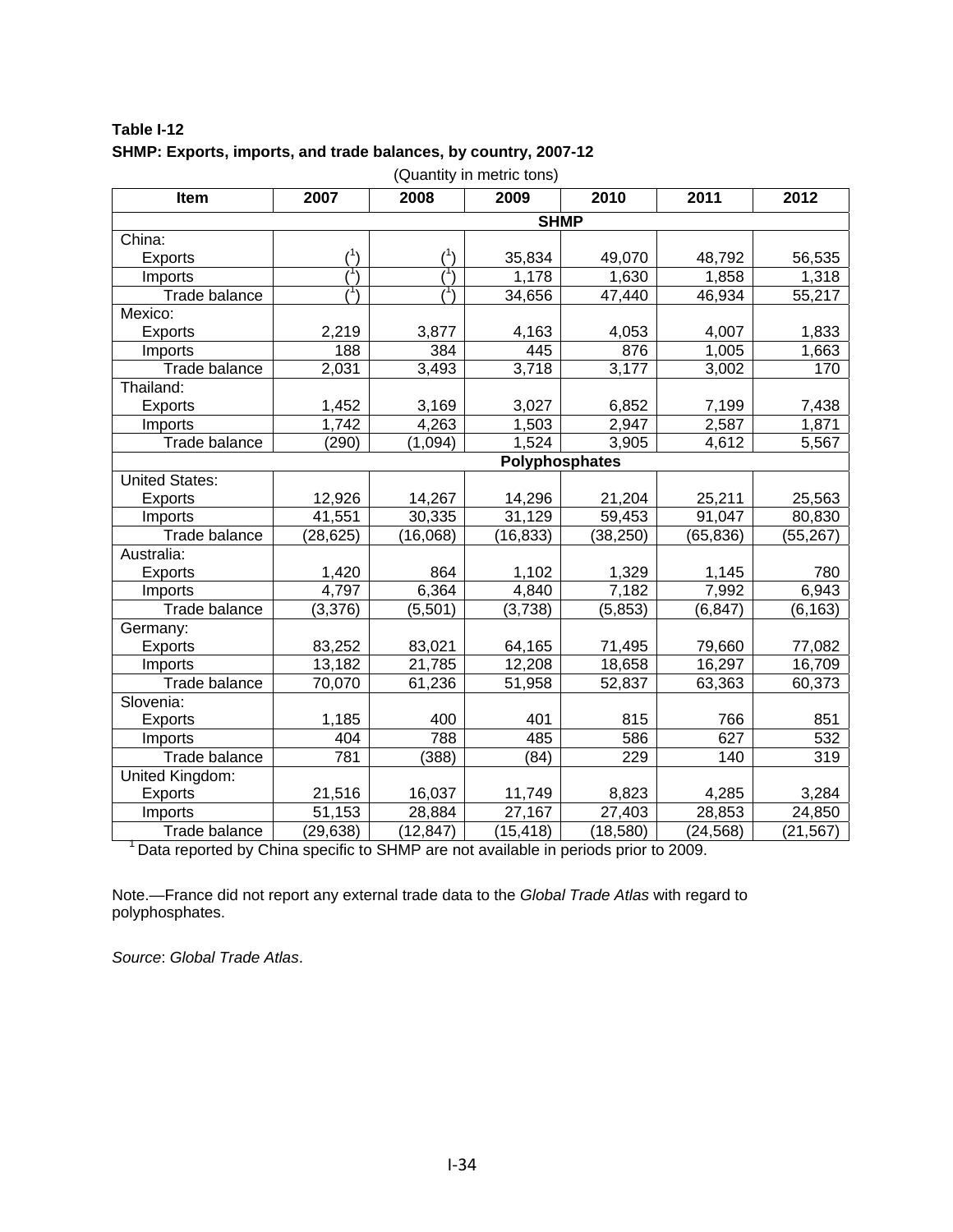# **APPENDIX A**

# **REPRODUCTIONS OF SELECTED TABLES FROM THE ORIGINAL INVESTIGATION STAFF REPORT**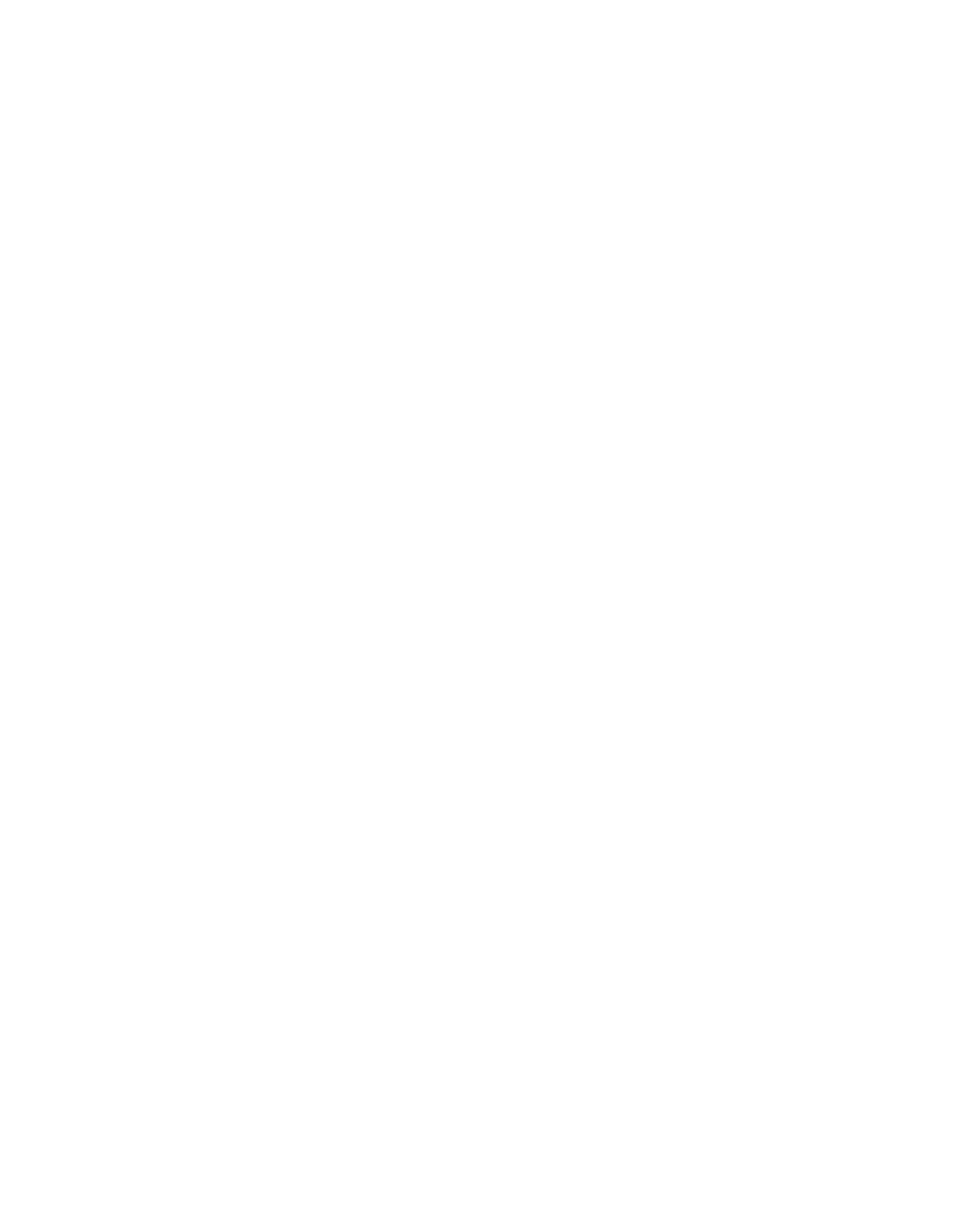**Table IV-2 SHMP: U.S. imports, by sources, 2004-06, January-September 2006, and January-September 2007**

|                                |                             | <b>Calendar year</b> | January-September                    |          |          |  |
|--------------------------------|-----------------------------|----------------------|--------------------------------------|----------|----------|--|
| <b>Source</b>                  | 2004                        | 2005                 | 2006                                 | 2006     | 2007     |  |
| <b>Quantity (metric tons)</b>  |                             |                      |                                      |          |          |  |
| China (subject)                | 19,695                      | 22,901               | 21,017                               | 13,557   | 19,132   |  |
| Germany                        | $***$                       | ***                  | ***                                  | (1)      | $(^1)$   |  |
| Mexico                         | ***                         | ***                  | ***                                  | 2,447    | 1,229    |  |
| All other sources <sup>2</sup> | ***                         | $***$                | ***                                  | 1,327    | 2,051    |  |
| Subtotal nonsubject            | 4,499                       | 6,410                | 5,042                                | 3,773    | 3,280    |  |
| Total                          | 24,193                      | 29,311               | 26,059                               | 17,330   | 22,412   |  |
|                                |                             |                      | Value $(1,000$ dollars) <sup>3</sup> |          |          |  |
| China (subject)                | 12,817                      | 18,779               | 16,906                               | 11,492   | 16,236   |  |
| Germany                        | $***$                       | ***                  | ***                                  | (1)      | (1)      |  |
| Mexico                         | ***                         | $***$                | ***                                  | 2,319    | 1,234    |  |
| All other sources <sup>2</sup> | $***$                       | $***$                | $***$                                | 1,721    | 3,201    |  |
| Subtotal nonsubject            | 3,456                       | 6,553                | 6,804                                | 4,041    | 4,435    |  |
| Total                          | 16,273                      | 25,332               | 23,710                               | 15,533   | 20,671   |  |
|                                |                             |                      | Unit value (per metric ton) $3$      |          |          |  |
| China (subject)                | \$651                       | \$820                | \$804                                | 848      | 849      |  |
| Germany                        | ***                         | ***                  | ***                                  | $(^{1})$ | $(^{1})$ |  |
| Mexico                         | ***                         | $***$                | ***                                  | 948      | 1,004    |  |
| All other sources <sup>2</sup> | $***4$                      | $***$                | ***                                  | 1,297    | 1,561    |  |
| Average nonsubject             | 768                         | 1,022                | 1,349                                | 1,071    | 1,352    |  |
| Average                        | 673                         | 864                  | 910                                  | 896      | 922      |  |
|                                | Share of quantity (percent) |                      |                                      |          |          |  |
| China (subject)                | 81.4                        | 78.1                 | 80.7                                 | 78.2     | 85.4     |  |
| Germany                        | $***$                       | ***                  | ***                                  | $(^{1})$ | $(^{1})$ |  |
| Mexico                         | $***$                       | $***$                | ***                                  | 14.1     | 5.5      |  |
| All other sources <sup>2</sup> | $***$                       | ***                  | $***$                                | 7.7      | 9.1      |  |
| Subtotal nonsubject            | 18.6                        | 21.9                 | 19.3                                 | 21.8     | 14.6     |  |
| Total                          | 100.0                       | 100.0                | 100.0                                | 100.0    | 100.0    |  |

*Table continued on the following page.*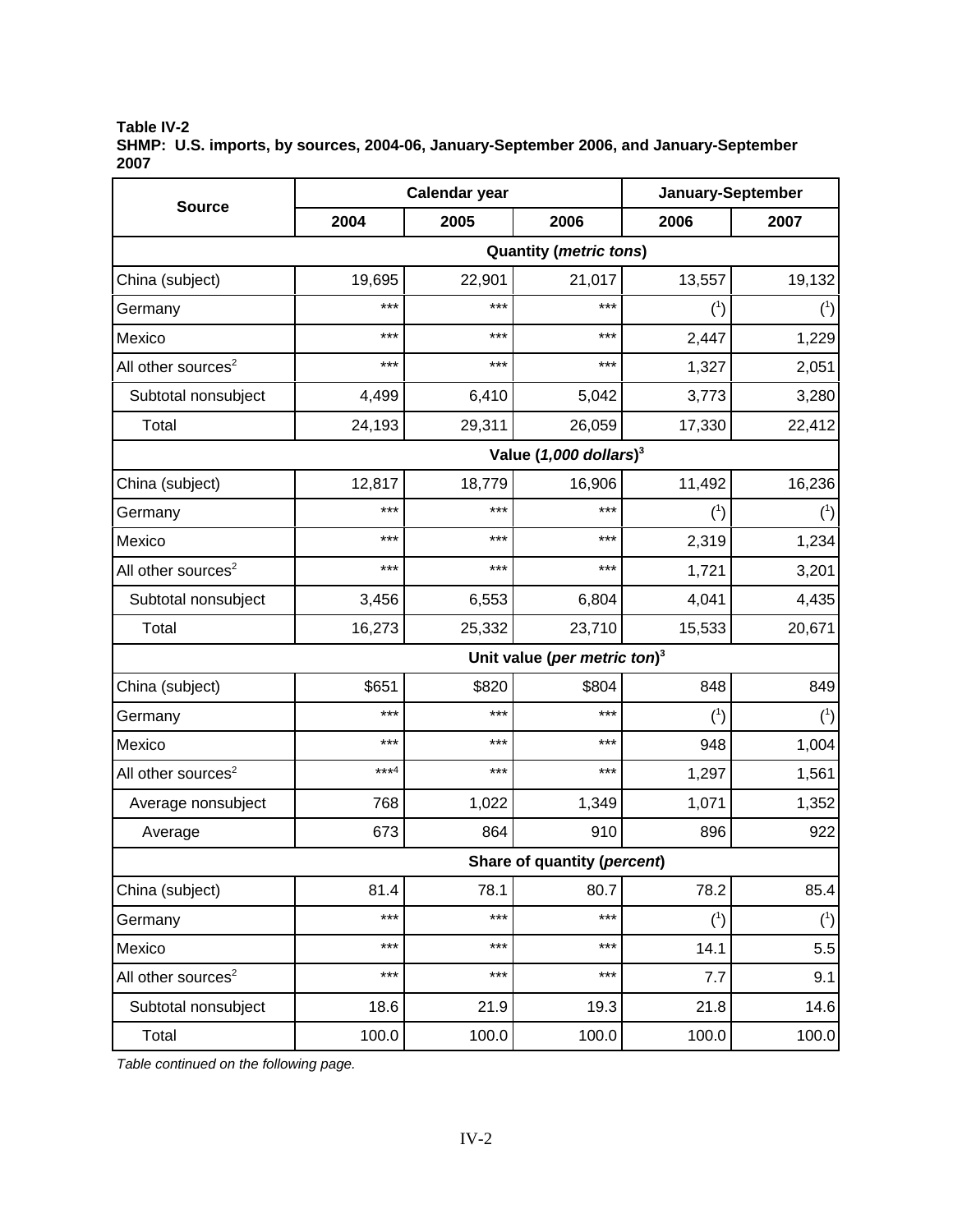**Table IV-2**

**SHMP: U.S. imports, by sources, 2004-06, January-September 2006, and January-September 2007**

|                                |                                               | Calendar year | January-September |        |        |  |
|--------------------------------|-----------------------------------------------|---------------|-------------------|--------|--------|--|
| <b>Source</b>                  | 2004                                          | 2006<br>2005  |                   | 2006   | 2007   |  |
|                                | Share of value (percent)                      |               |                   |        |        |  |
| China (subject)                | 78.8                                          | 74.1          | 71.3              | 74.0   | 78.5   |  |
| Germany                        | ***                                           | ***           | ***               | $(^1)$ | $(^1)$ |  |
| Mexico                         | $***$                                         | $***$         | ***               | 14.9   | 6.0    |  |
| All other sources <sup>2</sup> | $***$                                         | $***$         | ***               | 11.1   | 15.5   |  |
| Subtotal nonsubject            | 21.2                                          | 25.9          | 28.7              | 26.0   | 21.5   |  |
| Total                          | 100.0                                         | 100.0         | 100.0             | 100.0  | 100.0  |  |
|                                | Ratio of imports to U.S. production (percent) |               |                   |        |        |  |
| China (subject)                | $***$                                         | $***$         | $***$             | ***    | ***    |  |
| Germany                        | ***                                           | $***$         | $***$             | (1)    | (1)    |  |
| Mexico                         | ***                                           | $***$         | $***$             | ***    | ***    |  |
| All other sources <sup>2</sup> | $***$                                         | $***$         | ***               | ***    | $***$  |  |
| Subtotal nonsubject            | ***                                           | $***$         | $***$             | ***    | $***$  |  |
| Total                          | ***                                           | $***$         | $***$             | ***    | ***    |  |

<sup>1</sup> Not shown.

<sup>2</sup> The countries included in "all other sources" consist of (ranked by the order of the quantity of imports in 2006 under HTS number 2835.39.5000): Belgium, France, Netherlands, Malaysia, Hong Kong, Thailand, India, Denmark, Korea, and Chile. Imports (over 1 metric ton in 2004 or 2005) were also reported from: Bulgaria, Australia, and Slovenia.

<sup>3</sup> Landed, duty-paid.

 4 Unit value is distorted by adjustments to U.S. imports from the United Kingdom made using questionnaire data to exclude nonsubject merchandise. The unit value of all other sources calculated directly from official Commerce statistics for HTS number 2835.39.5000 (and excluding the United Kingdom) is \$950 in 2004. Imports from the United Kingdom under the HTS item declined sharply after 2004 resulting in minimal distortion to the unit values for all other sources in the succeeding periods.

Note.–Data for Germany are presented for the annual periods but not the interim periods since at the time of the preliminary phase of the investigations it was not known that \*\*\* of the relatively substantial volume of U.S. imports from Germany under HTS number 2835.39.5000 are not SHMP. Also, the use of adjusted official Commerce statistics for Mexico for the annual periods but not for the interim periods results in the January-September 2006 figure \*\*\* that for full-year 2006.

Source: (1) Annual periods are compiled from adjusted official Commerce statistics (HTS number 2835.39.5000) for all sources except for Germany, which is questionnaire data, and (2) interim periods are official Commerce statistics.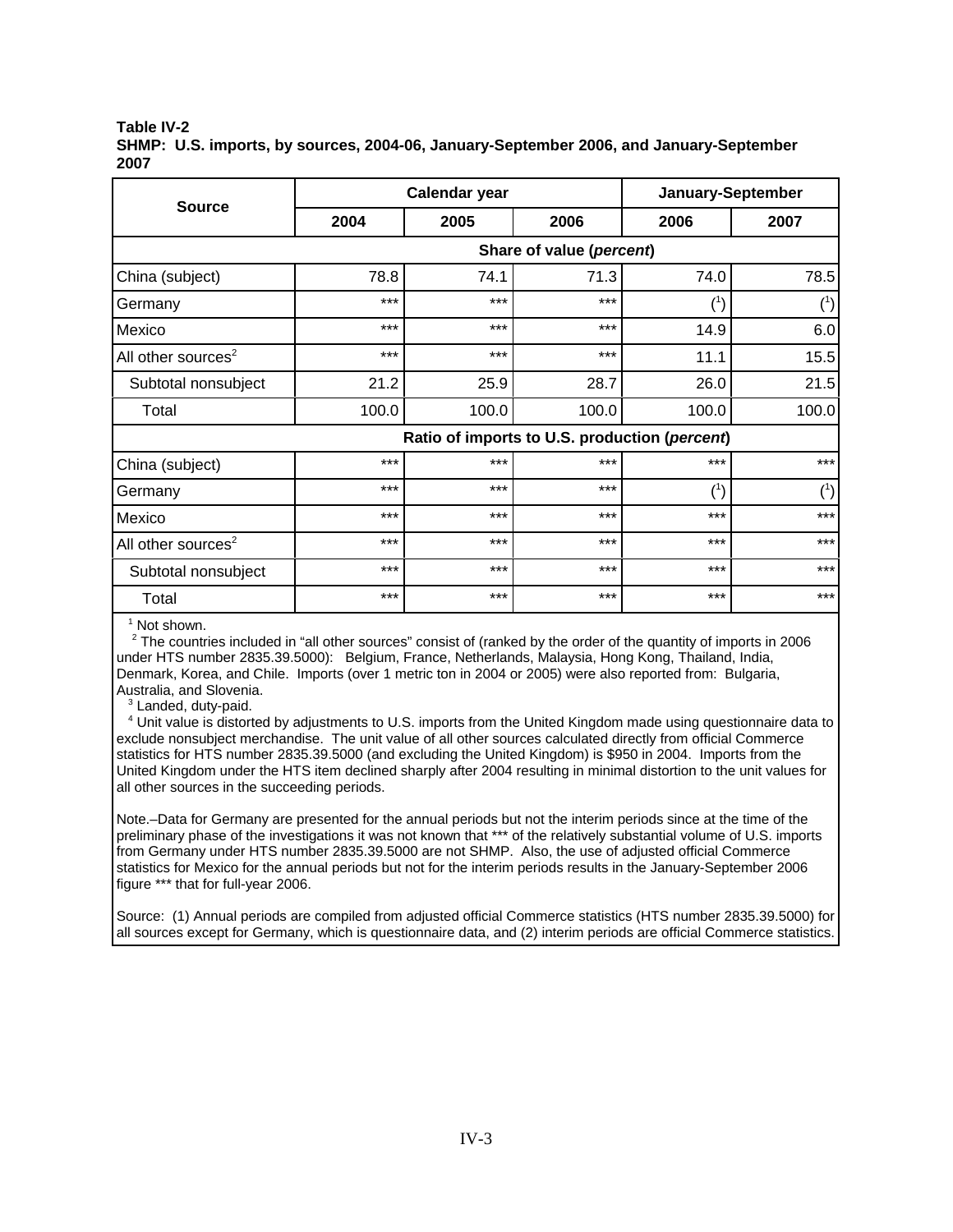**Table IV-4 SHMP: U.S. shipments of domestic product, U.S. imports, by source, and apparent U.S. consumption, 2004-06, January-September 2006, and January-September 2007**

\* \* \* \* \* \* \*

**Table IV-5**

**SHMP: Apparent U.S. consumption and market shares, by source, 2004-06, January-September 2006, and January-September 2007**

\* \* \* \* \* \* \*